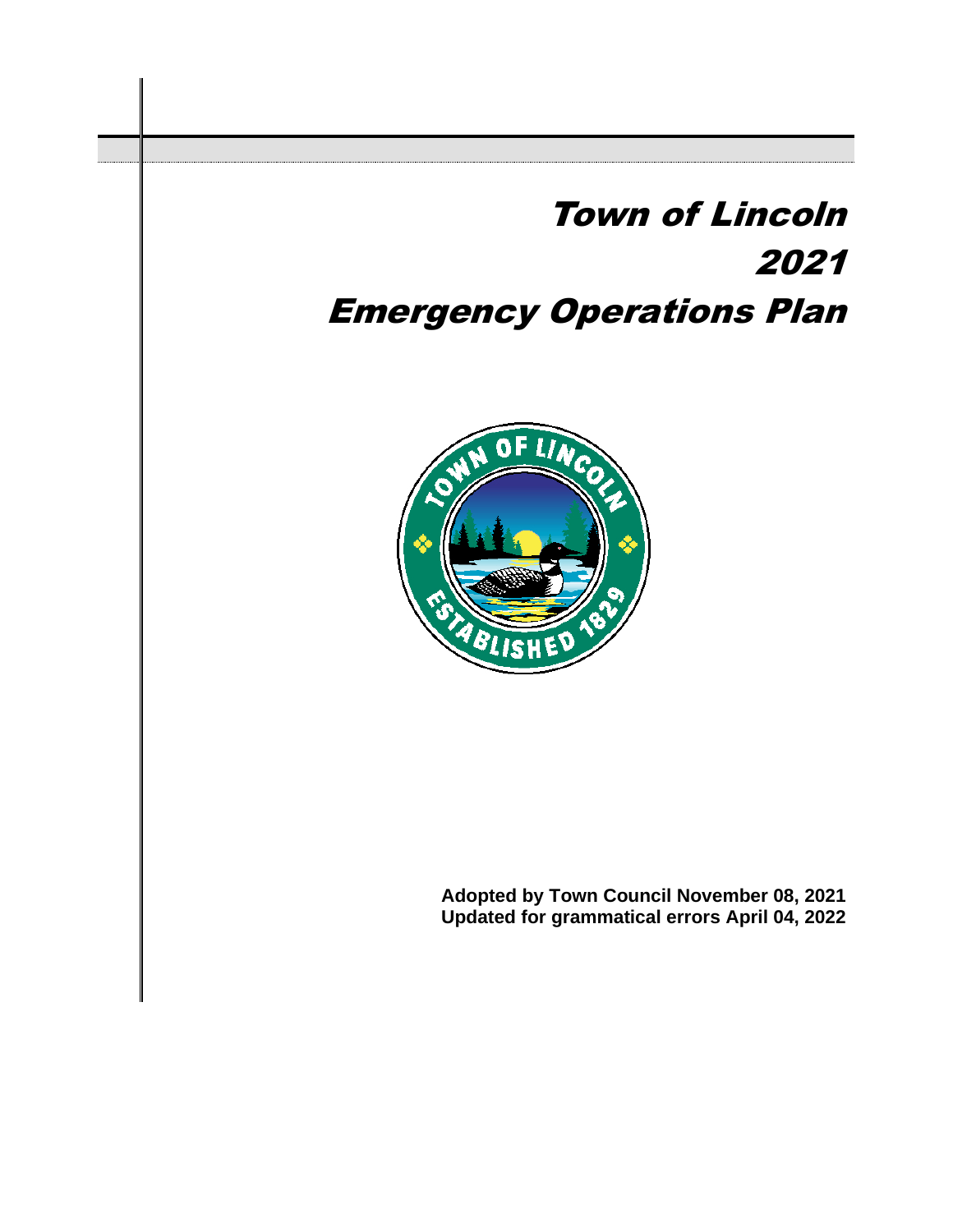## **TABLE OF CONTENTS**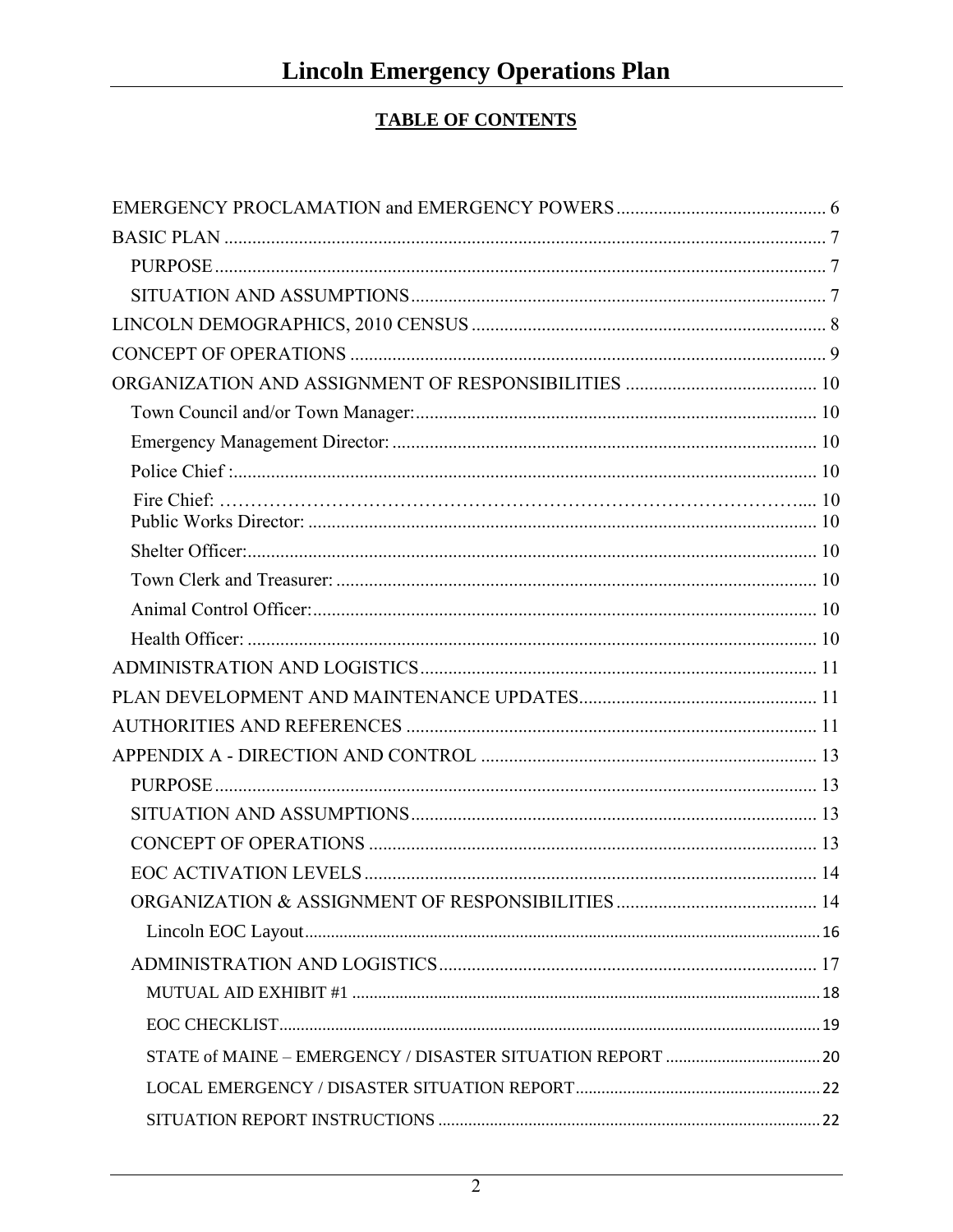| PUBLIC WORKS - EQUIPMENT/RESOURCE INVENTORY - EXHIBIT #8 36 |  |
|-------------------------------------------------------------|--|
|                                                             |  |
|                                                             |  |
|                                                             |  |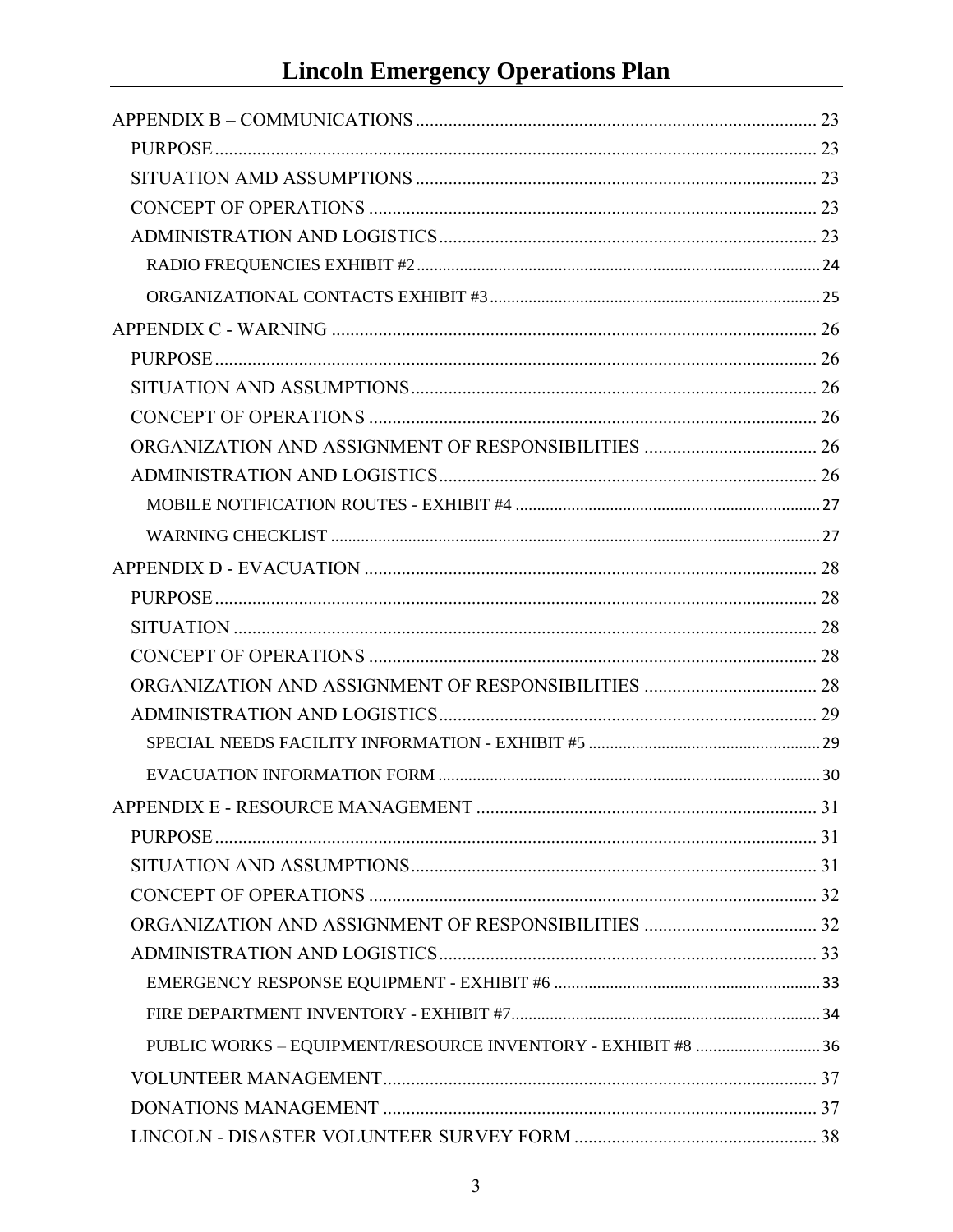| MAINE EMERGENCY MANAGEMENT AGENCY DAMAGE AND INJURY ASSESSMENT |  |
|----------------------------------------------------------------|--|
|                                                                |  |
|                                                                |  |
|                                                                |  |
|                                                                |  |
|                                                                |  |
|                                                                |  |
|                                                                |  |
|                                                                |  |
|                                                                |  |
|                                                                |  |
|                                                                |  |
|                                                                |  |
|                                                                |  |
|                                                                |  |
|                                                                |  |
|                                                                |  |
|                                                                |  |
|                                                                |  |
|                                                                |  |
|                                                                |  |
|                                                                |  |
|                                                                |  |
|                                                                |  |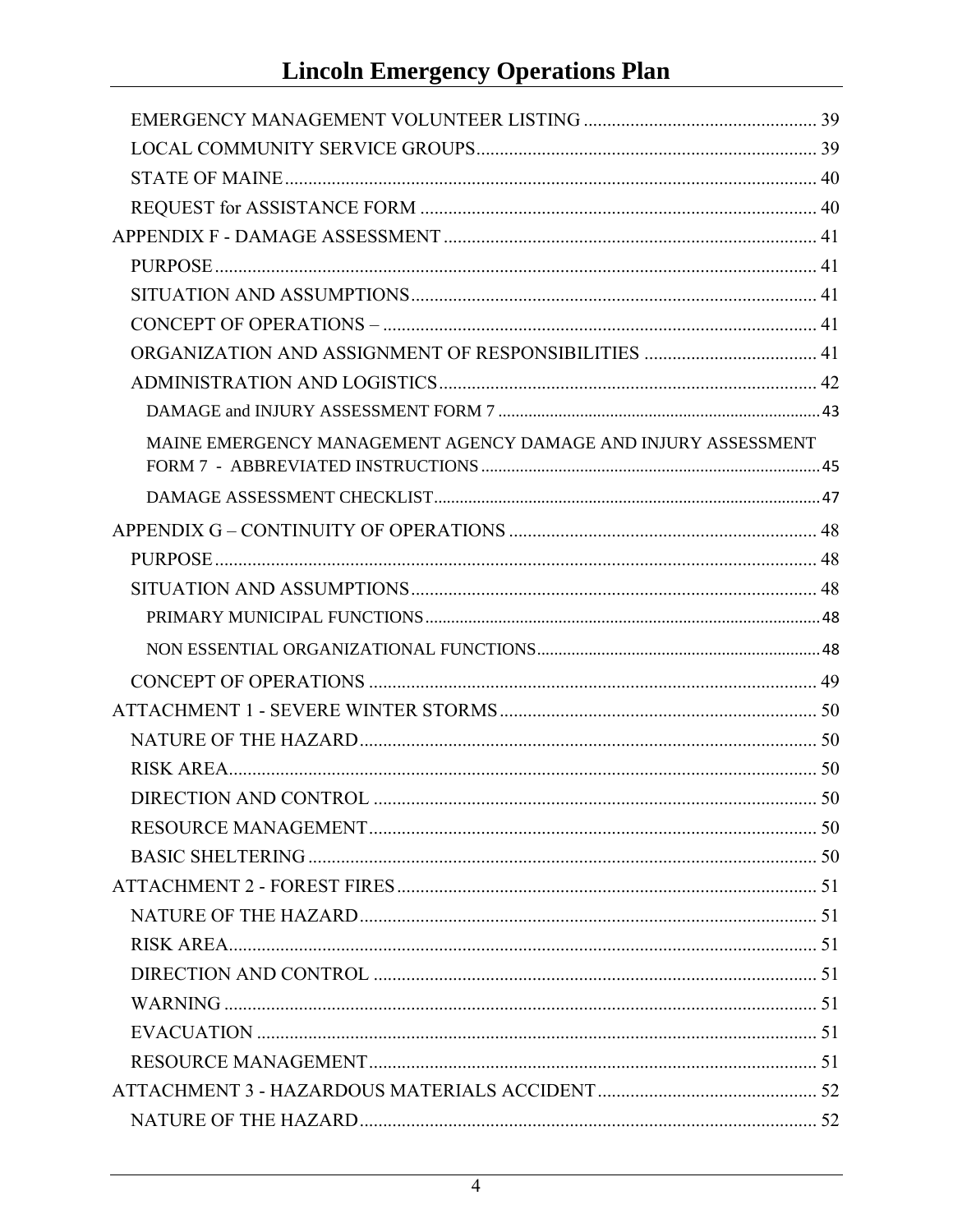## **ATTACHMENT – MAP OF TOWN OF LINCOLN**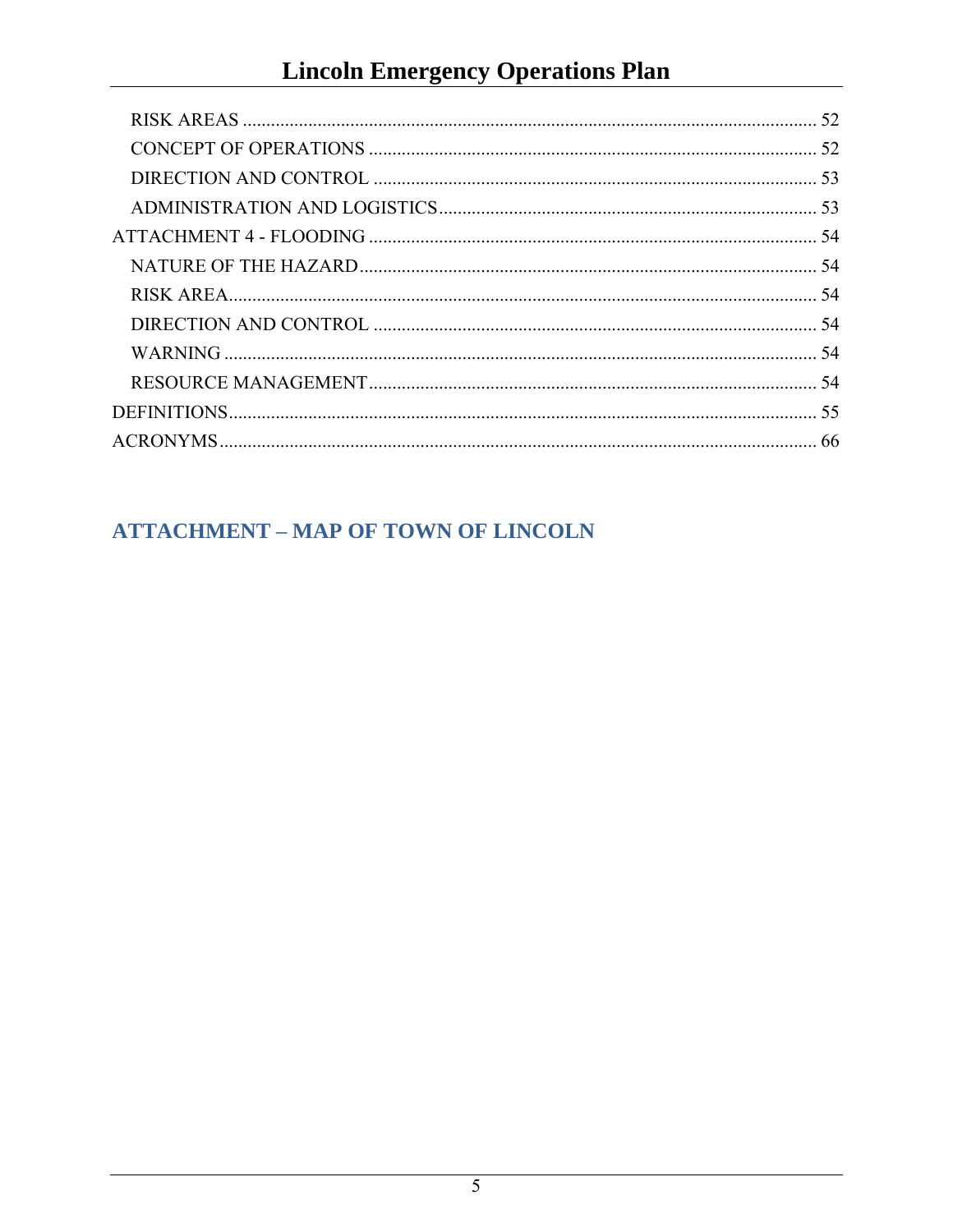6

## **EMERGENCY PROCLAMATION and EMERGENCY POWERS**

<span id="page-5-0"></span>Whereas, the Lincoln Town Council has the power and authority to issue a proclamation that an emergency exists in any or all sections of the Town of Lincoln under the conditions specified in Title 37-B M.R.S.A. sec. 742; and

Whereas, the Town Council is charged with the responsibility for the well-being of citizens within the Town of Lincoln; and

Whereas, the Town Council is in session only once a month, or at special times, and is not always readily available to proclaim an emergency which could result in a substantial delay in an effective response in alleviating or preventing an emergency or disaster;

Now therefore, notwithstanding the above authority of the Town Council, this proclamation authorizes the Town Manager to take whatever actions necessary to prevent the loss of life and property in the Town of Lincoln. And, when the Town Manager is not available, hereby authorizes the Lincoln Emergency Management Director to proclaim an emergency state for or within the Town of Lincoln, should it exist.

Further, the Town Council adopts the Lincoln Emergency Operations Plan dated November 08, 2021 as the Town's governing document for emergency response and recovery by all municipal organizations. An emergency situation shall be defined as an event that threatens the life, safety, and property of the residents or visitors of Lincoln or destruction of the environment.

Dated at Lincoln, Maine this 8th day of November 2021.

**Council Chair, George Edwards**

**Vice Chair, Stephen Clay Councilor, Jeff Gifford** 

**Councilor, Jared McCarthy Councilor, John Trask**

**Councilor, Cathy Moison Councilor, Marscella Ireland** 

**A hard copy with signatures is on file in the Clerk's Office.**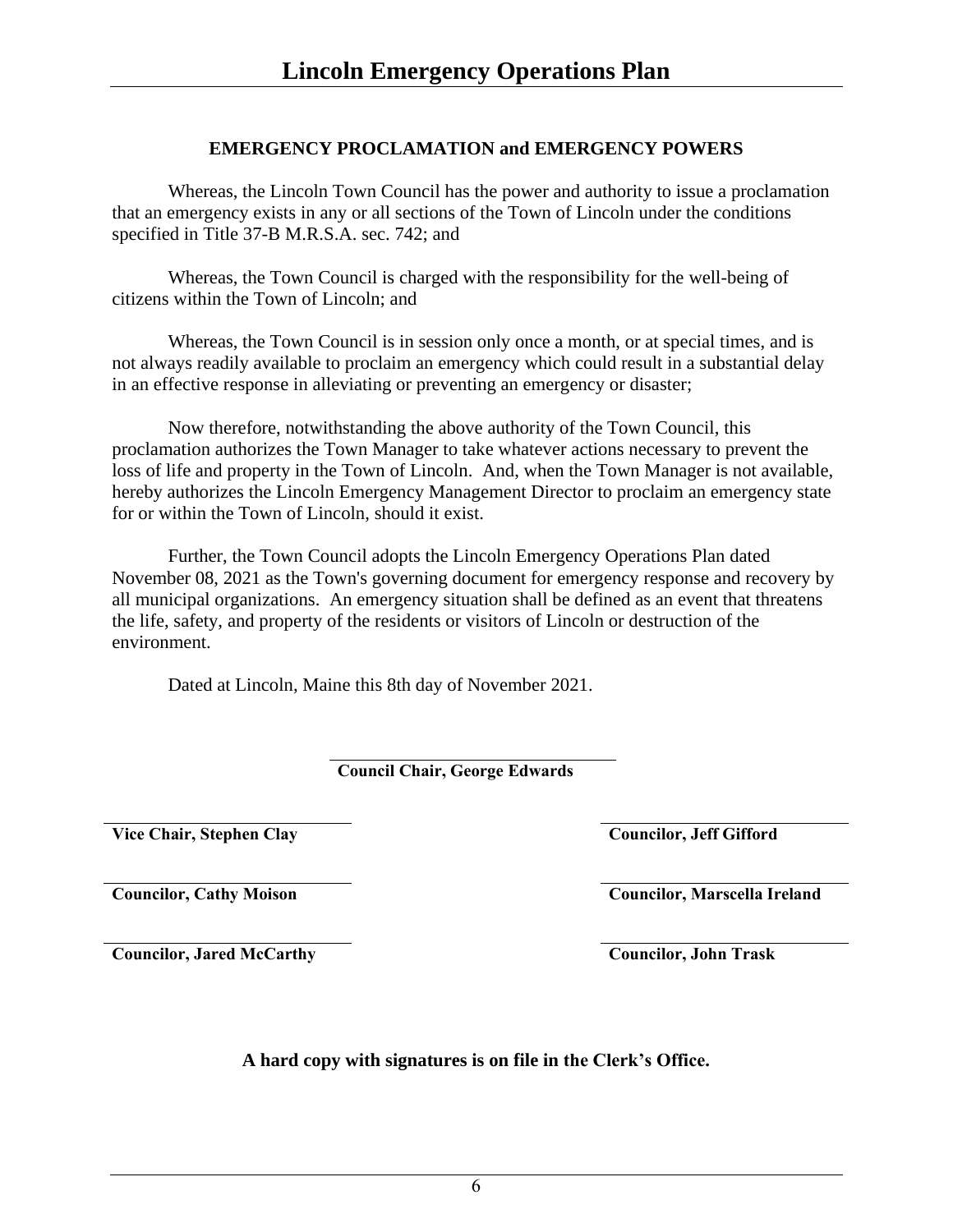## **BASIC PLAN**

#### <span id="page-6-1"></span><span id="page-6-0"></span>**PURPOSE**

This emergency operations plan identifies hazards and vulnerabilities to the Town of Lincoln as well as the potential impact on the Town. This plan defines the efforts and resources necessary to prepare for and respond to and to an emergency or disaster event and to mitigate the effects thereof.

#### <span id="page-6-2"></span>**SITUATION AND ASSUMPTIONS**

The Town of Lincoln may experience disaster situations that are local or statewide. Local disasters may include forest fires, hazardous materials incidents, mass casualty incidents, building collapses, or a school attack. Statewide disasters may include flooding, prolonged power outages and severe winter storms. A Hazard Risk Assessment was completed with the following results:

| <b>Hazard</b>           | <b>Ranking</b> |
|-------------------------|----------------|
| Severe Winter Storm     |                |
| <b>Forest Fire</b>      |                |
| HazMat (Transportation) | 3              |
| Flood                   |                |
| Pandemic                |                |

The probability of a disaster situation occurring in Lincoln which may cause multiple deaths or injuries is low. Severe winter storms have the potential of shutting down the community by blocking roads, knocking out electrical power distribution, freezing facilities, and trapping people. Residents are accustomed to dealing with winter storms and power outages. Almost half of Lincoln's acreage is forestland, which makes the entire town susceptible to an out-of-control wild land/forest fire and could cause severe property damage and loss of life. Local forest fires are not swift and timely evacuations would not be difficult. Though hazardous materials may be transported on any road, the greatest traffic flow of hazardous materials is along Route 2 and Route 6. The residences and public schools along this traffic corridor are most susceptible to a HazMat incident. The major portions of transported hazardous materials consist of petroleum products and sulfuric acid and the hazards would be localized. Lincoln does have a paper mill located within its jurisdiction. The presence of hazardous material on specific trains that supply the mill will vary. The paper mill does store hazardous materials to utilize in their paper making process and utilizes liquid natural gas. There are structures and roads located within the flood zones. The most likely damage from flooding would be the erosion of roadways and damage to infrastructure.

Other hazard events could occur, but are very unlikely. As such, this plan will develop an all-hazards emergency response, but will not define other hazards in the Hazard Attachments Section.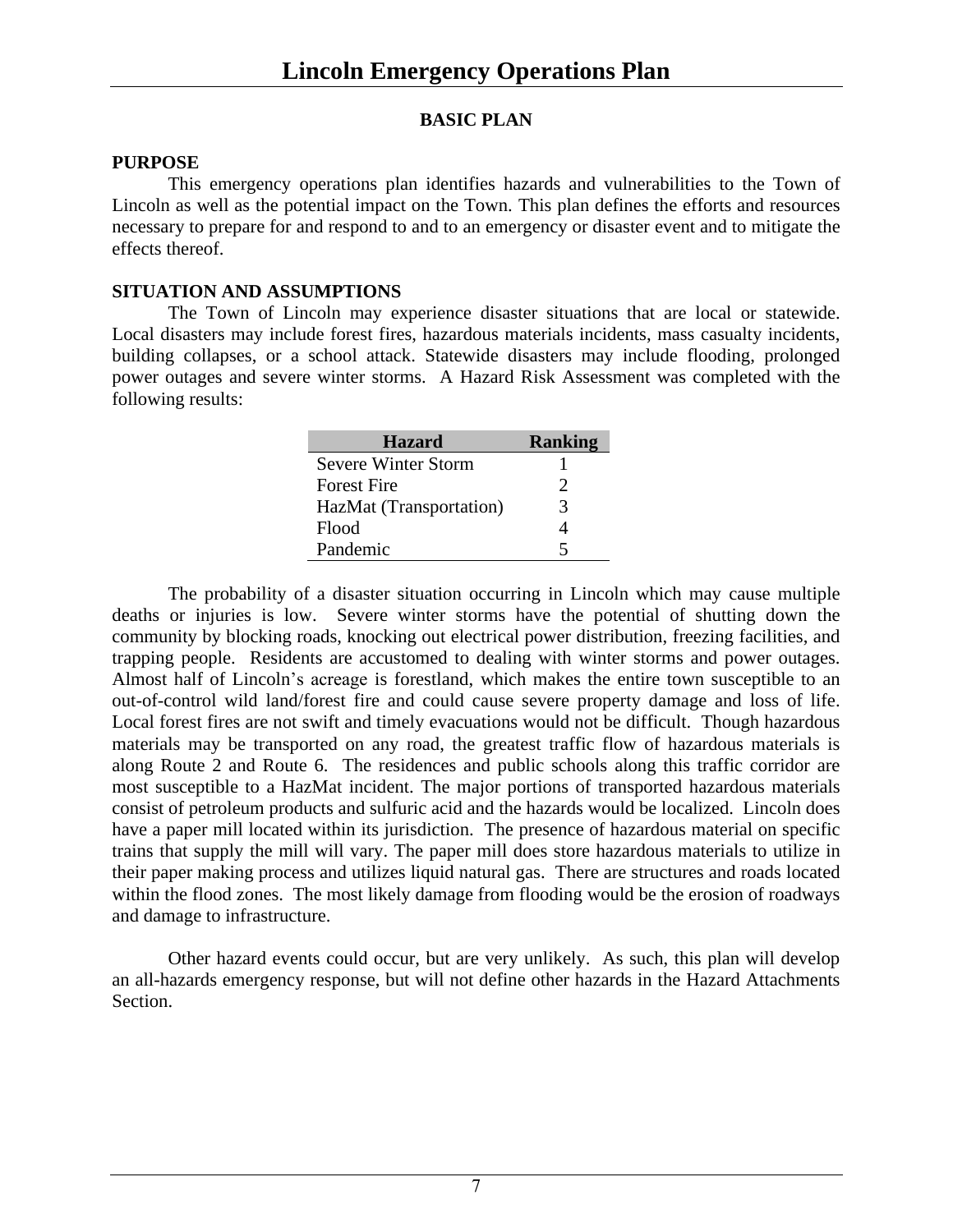<span id="page-7-0"></span>

| <b>LINCOLN DEMOGRAPHICS, 2010 CENSUS</b> |  |  |
|------------------------------------------|--|--|
|------------------------------------------|--|--|

| <b>Population &amp; Age Statistics</b> |             | <b>Housing &amp; Density Statistics</b> |      |
|----------------------------------------|-------------|-----------------------------------------|------|
| <b>Total Year-Round Population</b>     | 5085        | <b>Total Housing Units</b>              | 2866 |
| 19 Years Old and Under                 | 1331        | Occupied Housing Units                  | 2045 |
| 20 to 24 Years Old                     | 244         | <b>Owner-Occupied Housing Units</b>     | 1528 |
| 25 to 44 Years Old                     | 1155        | Renter-Occupied Housing Units           | 517  |
| 45 to 64 Years Old                     | 1482        | <b>Vacant Housing Units</b>             | 821  |
| 65 Years Old & Over                    | 873         |                                         |      |
| Median Age                             | 42.3        |                                         |      |
|                                        |             |                                         |      |
| <b>Social and Economic Statistics</b>  |             |                                         |      |
| <b>Total Labor Force</b>               | 2240        |                                         |      |
| Per Capita Income                      | \$17,453    |                                         |      |
| Median Household Income                | \$34,113    |                                         |      |
| <b>Total Municipal Valuation,</b>      | 318,598,200 |                                         |      |
| 2018*                                  |             |                                         |      |

\* Not a Census Bureau Statistic - State Valuation information obtained from Maine Revenue Services website.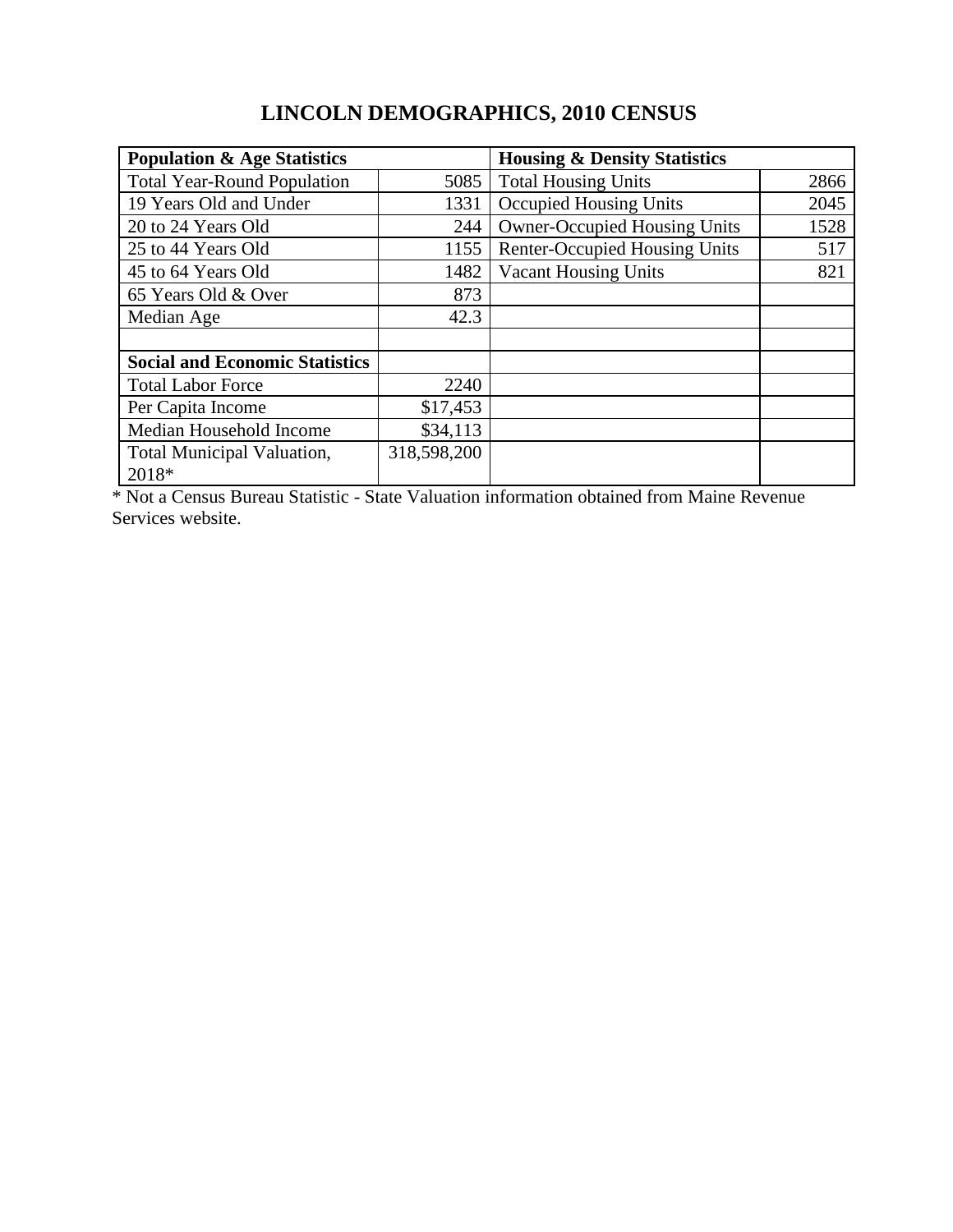## **CONCEPT OF OPERATIONS**

<span id="page-8-0"></span>The Emergency Management (EM) Director is responsible to the Town Council for coordinating disaster response activities, requesting resources from mutual aid partners, from Penobscot County and for compiling disaster information. The Town Council is legally responsible for the function of the local government, per MRSA Title 37B.

Disaster or major emergency notification will most likely come from the National Weather Service (NWS), the Emergency Alert System (EAS), the Penobscot County Regional Communication Center (PRCC) radio-page to the Lincoln Fire Department, a Penobscot County EMA "fan out", the Governor of Maine, or by announcements on area television and/or radio broadcasts.

The Town Council, Town Manager, or the EM Director, may activate the Emergency Operations Center (EOC) or initiate the Emergency Operations Plan (EOP) if they determine that the disaster situation warrants the activation. Key town officers and citizens will be called to staff the EOC. (see MEMA/NIMS doc)

The Town Council will issue an emergency declaration when the situation warrants the full use of resources to save lives and protect property. When the emergency is beyond the control and resources of the local government, a request for assistance may be made through the Penobscot County EMA to the Maine EMA and Governor. The Governor may declare a disaster within certain or all parts of Penobscot County and make State resources available to save lives, protect property and aid in disaster recovery.

The emergency response forces in Lincoln include the Fire and Police Departments, and EMS operations. The Fire Chief may request aid from neighboring communities. Currently, the Fire Department has written agreements with the Towns of Howland, Lee, Mattawamkeag, Burlington, Lowell, and the Penobscot County EMA for mutual aid; and written agreements with the Towns of Enfield, and Chester for firefighting services.

For a localized emergency, such as a mass casualty incident, an Incident Commander (IC) will assume command at the scene. Communications will be established between the IC and the EOC. Most of the logistical, finance and planning capabilities will be located at the EOC. The IC will retain all operations section personnel and some limited logistical and planning support.

For a wide area emergency, such as a severe winter storm, all emergency operations will be run out of the EOC. Emergency responders and emergency management personnel will be dispatched by the EOC for specific tasks as checking up on residents during a prolonged power outage or delivering situation reports when hard line communications are out.

A limited EOC may also be activated if emergency and disaster support is being provided to other communities. This will be primary to coordinating logistics and monitoring the situation. A large forest fire in the next community could eventually impact Lincoln and certain preparedness actions should be started by the EOC.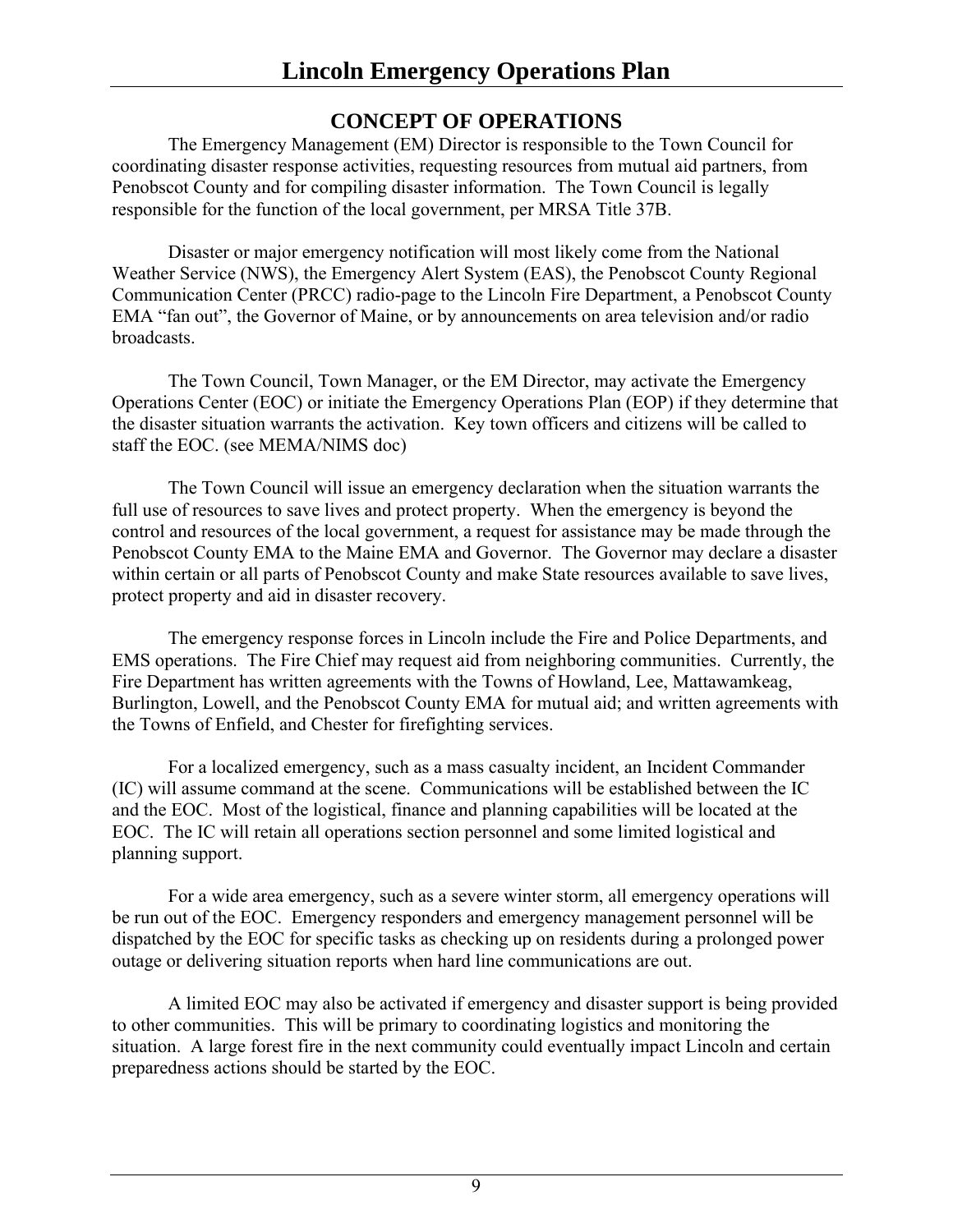## **ORGANIZATION AND ASSIGNMENT OF RESPONSIBILITIES**

<span id="page-9-0"></span>The following Town Officials may be tasked during a community emergency or disaster:

#### <span id="page-9-1"></span>**Town Council and/or Town Manager:**

- 1. Assumes responsibility for the overall response and recovery operations by the municipality.
- 2. Approves the EOC manning assignments recommended by the EM Director.
- 3. Establishes a public disaster assistance program.
- 4. Approves press releases to the media.
- 5. Oversees the Damage Assessment program.

#### <span id="page-9-2"></span>**Emergency Management Director:**

- 1. Establishes and maintains the Town EOC.
- 2. Develops all Town emergency plans and procedures.
- 3. Coordinates with Penobscot County and Maine EMA offices.
- 4. Coordinates with local American Red Cross (ARC) and School Districts.
- 5. Responsible for the Town Emergency Public Information program.
- 6. Responsible for the tracking and assignment of emergency/disaster resources.
- 7. Establishes EOC communications and public warning systems.

#### <span id="page-9-3"></span>**Fire Chief:**

- 1. Oversees all fire department resources and directs fire department operations.
- 2. Responsible for initiating and implementing emergency evacuations.

### <span id="page-9-4"></span>**Public Works Director:**

- 1. Coordinates road repair and maintenance.
- 2. Responsible for organizing the Damage Assessment program.

#### <span id="page-9-5"></span>**Red Cross:**

1. Appointed during emergency by Town Council to establish a Disaster Shelter.

### <span id="page-9-6"></span>**Town Clerk and Treasurer:**

- 1. Manages EOC telephones and records information.
- 2. Tracks disaster expenditures and pays bills authorized by the Town Council.

#### **Police Chief:**

- 1. Notifies town residents of special meetings and assistance programs.
- 2. Point of contact with law enforcement agencies.
- 3. Assist with evaluations and scene security

### <span id="page-9-7"></span>**Animal Control Officer:**

1. Coordinates services and assistance provided to animal victims.

### <span id="page-9-8"></span>**Health Officer:**

- 1. Report on the prevention and suppression of diseases and conditions dangerous to public health to the Commissioner of Human Services.
- 2. Receive and evaluate complaints concerning nuisances posing a potential public health threat within the town.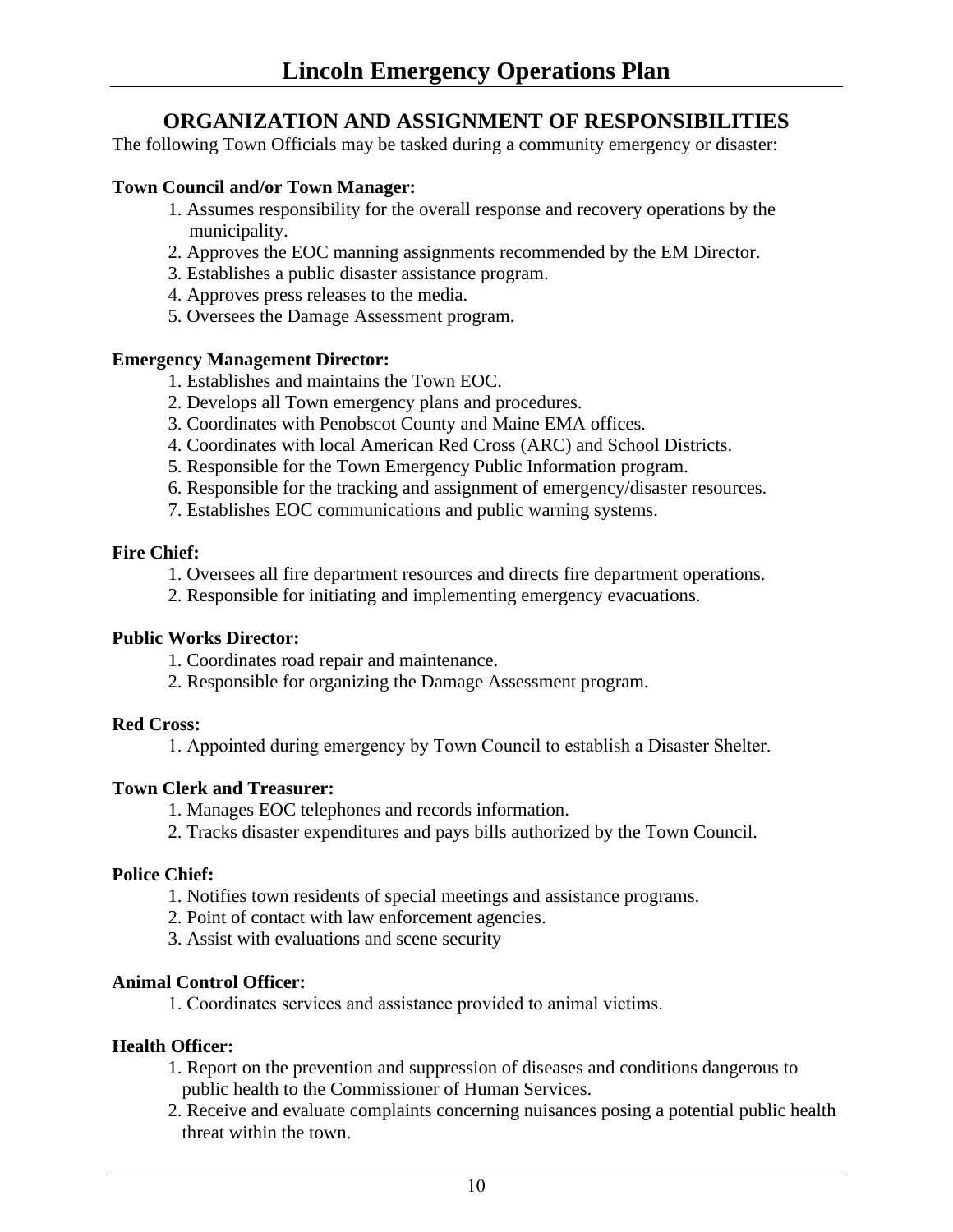3. Order the suppression and removal of nuisances and conditions posing a public health threat found to exist.

## **ADMINISTRATION AND LOGISTICS**

<span id="page-10-0"></span>The Town Council or its designee is responsible for the activation of this plan.

The Lincoln EM Director is responsible for the submission of reports to MEMA, through the Penobscot County EMA (PENEMA). Town Officials provide reports of response activities, damages, and other related information to the EM Director. Each official keeps records of actions, expenditures and financial obligations in emergency operations.

If local resources are inadequate during emergency operations, assistance is requested through mutual aid agreements. Agreements exist with other towns for emergency services. They also exist with State of Maine agencies for forest fire suppression, rural search and rescue, and riot control.

All town disaster expenditures must be approved by the Town Council. The Town Treasurer will complete all financial actions once the expenditures have been approved.

## <span id="page-10-1"></span>**PLAN DEVELOPMENT AND MAINTENANCE UPDATES**

The EM Director maintains a file of recommended changes or improvements. He/she reviews the entire plan annually and ensures that all procedures, policies, data and responsibilities are current and reflect actual assignments. Deficiencies found in this plan should be summarized and submitted in writing to the EM Director when noted**.** 

**All changes to the EOP shall be approved by the Town Council** *with the exception* **of charts and forms otherwise known as exhibits. These will be updated annually or as administrative changes occur.**

## **AUTHORITIES AND REFERENCES**

<span id="page-10-2"></span>A. Authorities

- Town of Lincoln Emergency Operations Plan dated November 08, 2021
- Title 37B, Chapter 13, Maine Revised Statutes Annotated (MSRA), the Maine Emergency Management Act, as amended.
- Public Law 920-81, the Federal Civil Defense Act of 1950, as amended.
- Public Law 99-499, the Superfund Amendments and Reauthorization Act of 1986 (SARA).
- Public Law 93-288, as amended by Public Law 100-707, Robert T. Stafford Disaster Relief & Emergency Assistance Act.

B. References

• Federal Emergency Management Agency. Objectives for Local Emergency Management. CPG 1-5, July 1984.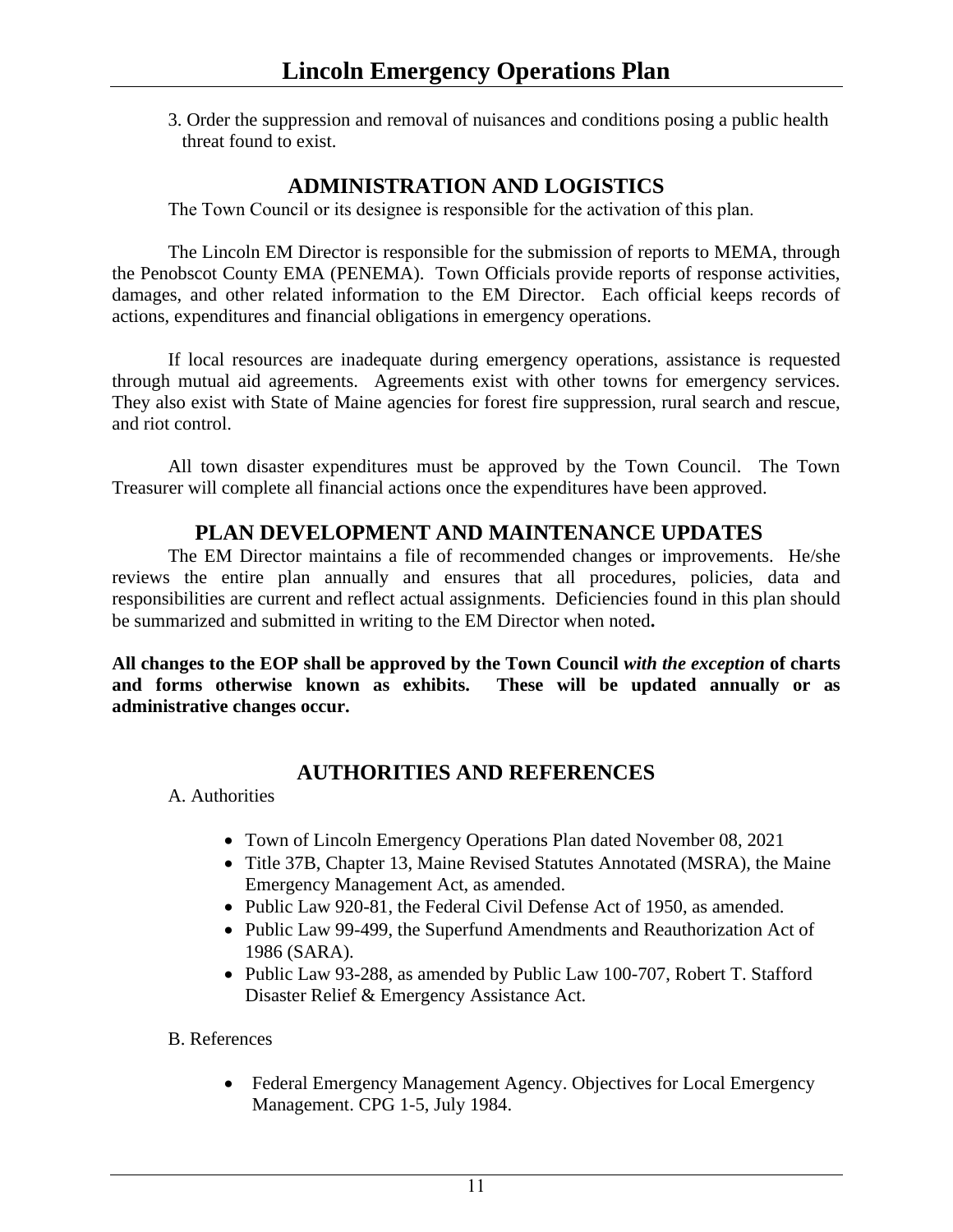- Federal Emergency Management Agency. Guide for All-Hazard Emergency Operations Planning. SLG-101, September 1996.
- Department of Homeland Security, National Response Plan, November 2004

**Map of the Town of Lincoln – at the end of this document**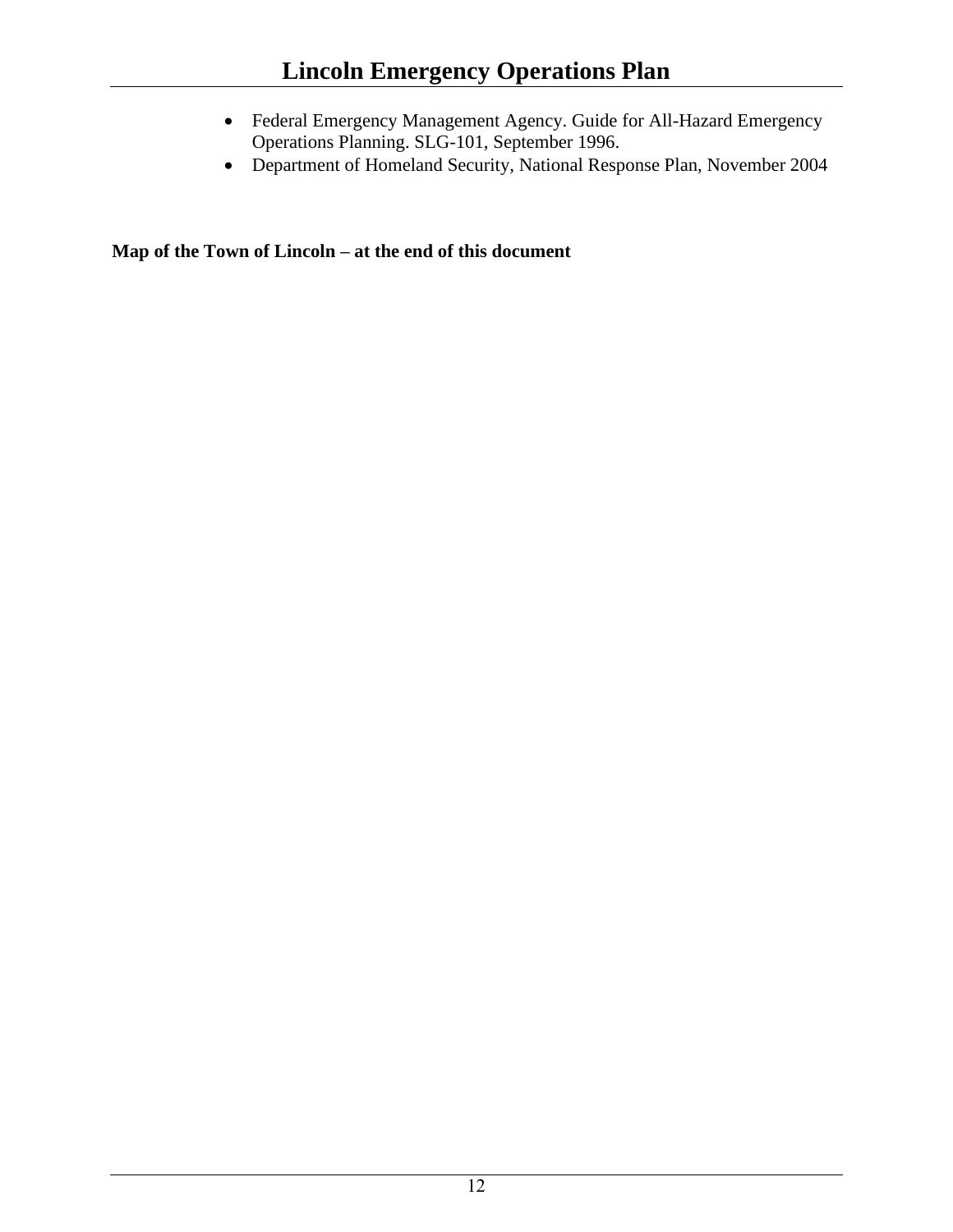### **APPENDIX A - DIRECTION AND CONTROL**

#### <span id="page-12-1"></span><span id="page-12-0"></span>**PURPOSE**

The Town of Lincoln employs full-time and part-time paid emergency responders. This Appendix will give guidance on actions to be taken during emergencies by officials and employees of the Town as well as the coordination of efforts between the municipal officials and county, state and contract personnel.

#### <span id="page-12-2"></span>**SITUATION AND ASSUMPTIONS**

Many hazards can cause disasters of a magnitude that makes centralized direction and control necessary. The Lincoln Emergency Operations Center (EOC) will be established by the Town Council or its designee if necessitated by the emergency. Emergency staffing of the EOC must be documented with the EM Director.

#### <span id="page-12-3"></span>**CONCEPT OF OPERATIONS**

The priority in emergencies is to save lives, limit injuries, limit damage to property, maintain the continuity of government, and return the area to normal.

By resolve enacted February 8, 2010, the Town of Lincoln has established the National Incident Management System (NIMS) as the municipal standard for incident management. This system provides a consistent approach for the Town of Lincoln, Penobscot County, State of Maine and Federal governments to work together more effectively and efficiently to prevent, prepare for, respond to and recover from domestic incidents, regardless of cause, size or complexity. By adopting NIMS, the Town of Lincoln utilizes standardized terminology, standardized organizational structures, interoperable communications, consolidated action plans, unified command structures, uniform personnel qualification standards, uniform standards for planning, training, and exercising, comprehensive resource management, and designated incident facilities during emergencies or disasters. The NIMS Incident Command System (ICS) is utilized by all Lincoln emergency and disaster responders for incident management.

Normally, initial notification of an emergency will be a radio-page from the Penobscot County Regional Communications Center (PRCC) to the Town's Public Safety Department. Disaster or major emergency notifications will most likely come from the National Weather Service (NWS), the Emergency Alert System (EAS), the PRCC radio-page, a Penobscot County EMA "Fan-out" to the EM Director, or by announcements on area television and/or radio broadcasts.

The Town Council has responsibility for the continuance of local government operations. The Town Council or its designee may activate the Emergency Operations Center (EOC) or initiate the Emergency Operations Plan (EOP) if it is determined that a disaster situation warrants. Key town officials, employees and citizens will be called to staff the EOC. The EOC can be activated at three different manning levels.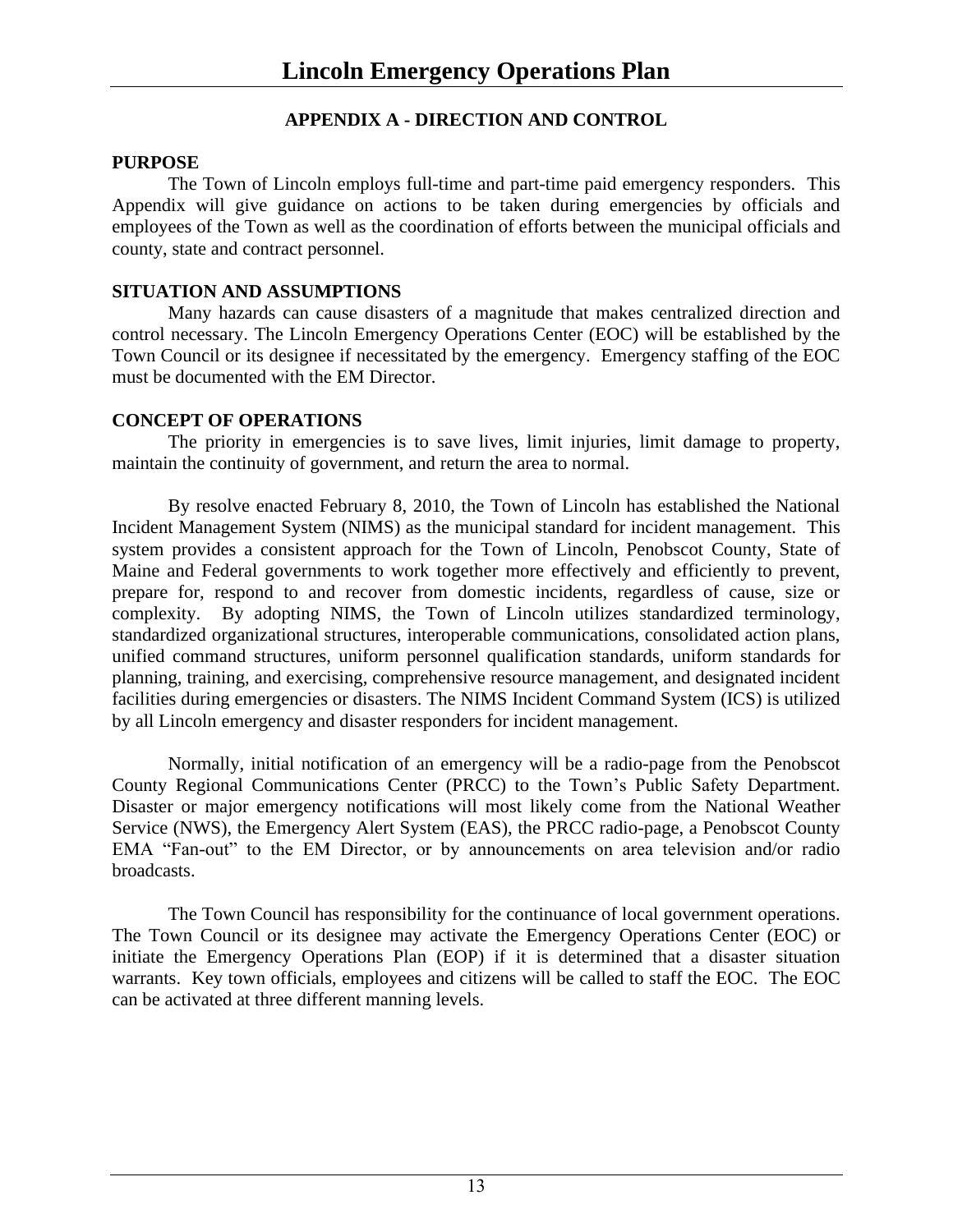| LEVEL | <b>STATUS</b>          | <b>ACTION</b>                                                       |
|-------|------------------------|---------------------------------------------------------------------|
|       | Standby                | EOC Set up and ready to be activated                                |
|       |                        | Increased Readiness   EM Director mans the EOC on a temporary basis |
|       | <b>Full Activation</b> | Entire EOC staff-called; 2 x 12 hr. shifts established              |

#### <span id="page-13-0"></span>**EOC ACTIVATION LEVELS**

The primary Emergency Operations Center (EOC) is set up at the Lincoln Public Safety Building located at 1 Adams Street. If the Public Safety Building is unavailable, the EOC will be located at Penobscot Valley Hospital. The EOC's communications capabilities include telephone and 2-way radios. All Fire Department personnel and the EM Director can be reached through the PRCC via radio-pagers.

If an on-scene command post is established, the incident commander is the senior officer on the scene from the emergency service best suited to handle the situation. For a situation involving a fire or hazardous materials, the Incident Commander will be the Fire Chief. For any incident involving a terrorist situation, the Police Chief will be the Incident Commander. The command post keeps the EOC informed of the situation. The Lincoln EOC keeps the Penobscot County EOC informed.

#### <span id="page-13-1"></span>**ORGANIZATION & ASSIGNMENT OF RESPONSIBILITIES**

The Town Council sets policy and approves information for the public. Town officials manning the EOC assure work is accomplished in a mutually supportive way. The EOC staff stays in contact with field forces and record their status, issue instructions to personnel, monitor progress, and keep the Town Council or its designee informed. When the EOC is established, the following town officials, employees, and/or volunteers may be included:

| <b>Town Council and/or</b> | Make policy decisions and have responsibility for emergency response within    |  |  |
|----------------------------|--------------------------------------------------------------------------------|--|--|
| <b>Town Manager</b>        | the town.                                                                      |  |  |
|                            | Maintains the EOC and advises officials and agencies on emergency              |  |  |
| <b>Emergency</b>           | procedures. The EM Director activates the EOC as directed in the EOP;          |  |  |
| <b>Management Agency</b>   | coordinates resources, emergency response and recovery efforts, and compiles   |  |  |
|                            | damage assessment reports.                                                     |  |  |
| <b>Town Clerk</b>          | Maintains official town documentation.                                         |  |  |
| <b>Treasurer</b>           | Completes all financial transactions, once approved by the Town Council, and   |  |  |
|                            | carries out welfare/general assistance as required.                            |  |  |
| <b>Fire Chief</b>          | Directs the actions of the Fire Department and EMS operations.                 |  |  |
| <b>Police Chief</b>        | Post official notices to the public. Provides security for the EOC and the     |  |  |
|                            | community                                                                      |  |  |
| <b>Animal Control</b>      | Directs all actions dealing with animal emergencies.                           |  |  |
| <b>Officer</b>             |                                                                                |  |  |
| <b>Health Officer</b>      | Responsible for all public health issues. Coordinates with local hospitals and |  |  |
|                            | EMS units. Responsible for protecting the public's health.                     |  |  |
| <b>Public Works</b>        | Completes all roadway damage assessment actions and develops repair cost       |  |  |
|                            | estimates.                                                                     |  |  |
| <b>Public Information</b>  | The Town Council or its designee will provide emergency information to the     |  |  |
|                            | public and will provide news releases to the media.                            |  |  |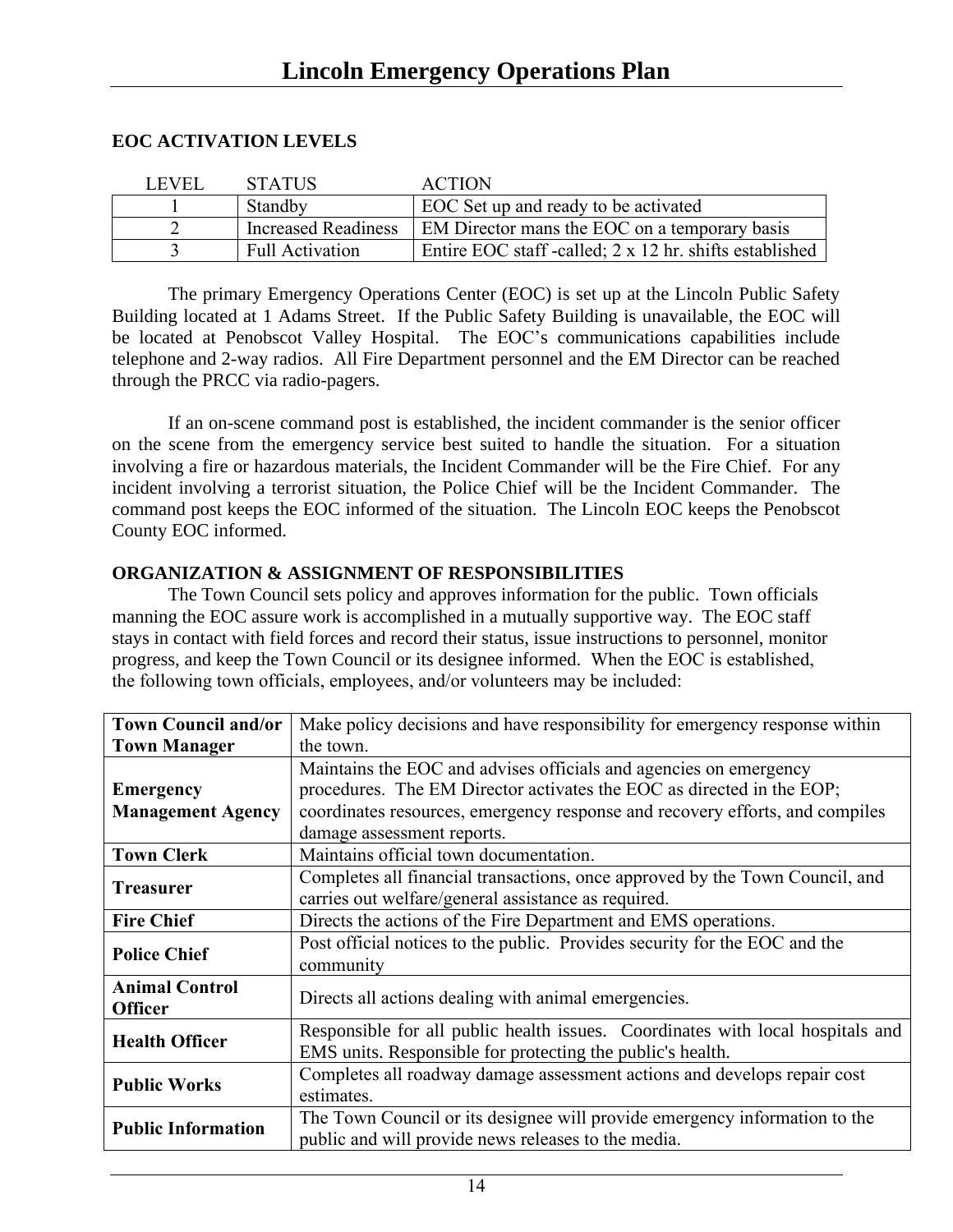| <b>Resource Manager</b>                 | A volunteer will be selected to coordinate procured and donated supplies and<br>materials. This individual will also be responsible for acquiring additional<br>transportation and facility assets that are needed. |  |  |
|-----------------------------------------|---------------------------------------------------------------------------------------------------------------------------------------------------------------------------------------------------------------------|--|--|
| <b>Communications</b><br><b>Officer</b> | Answers the phone and base radio. Dispatches emergency personnel.                                                                                                                                                   |  |  |
| <b>Status Recorder</b>                  | Updates Incident Status information.                                                                                                                                                                                |  |  |
| <b>Volunteer</b>                        | Contacts and in-process all disaster volunteers. Works for the Resource                                                                                                                                             |  |  |
| Coordinator                             | Manager.                                                                                                                                                                                                            |  |  |

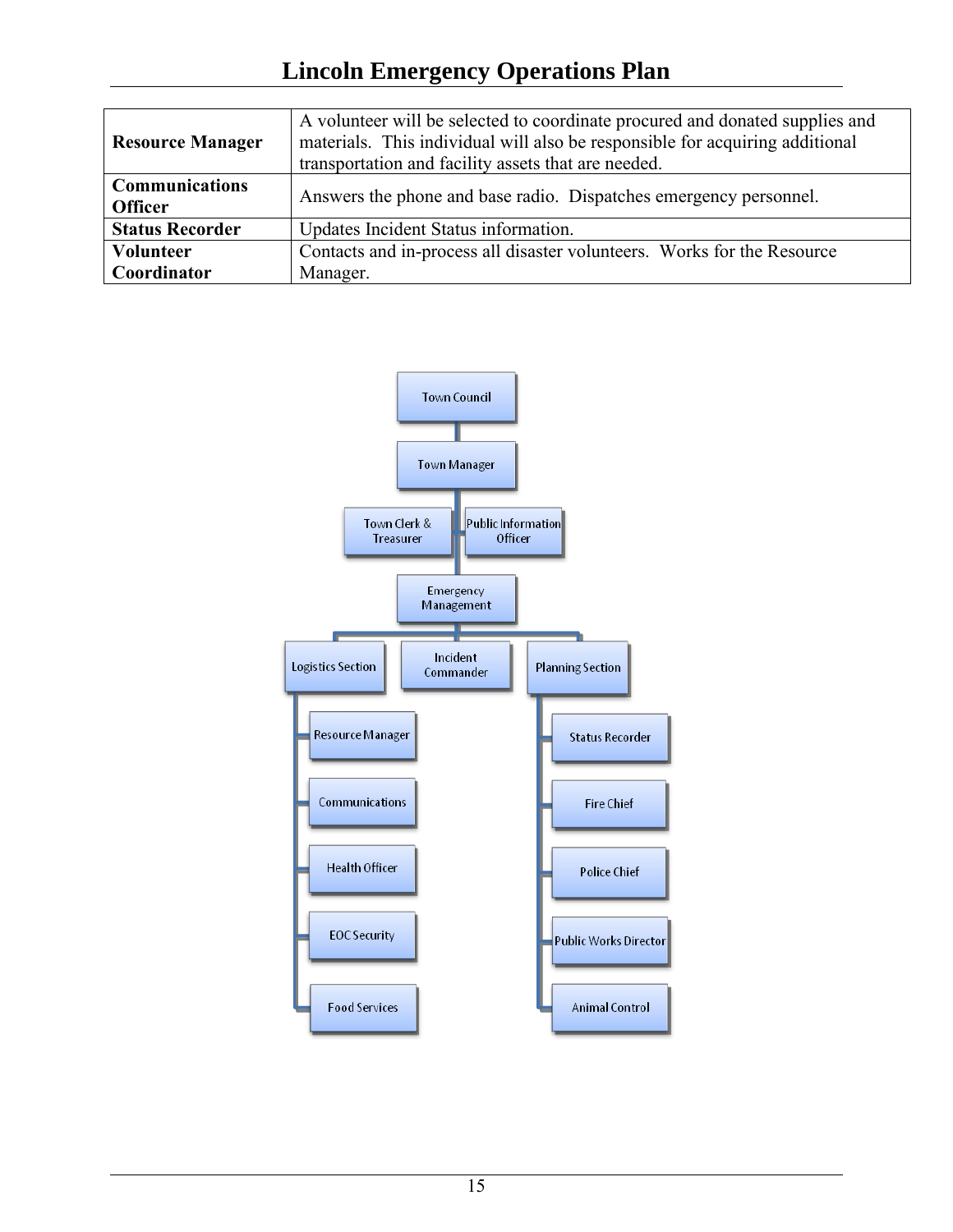## <span id="page-15-0"></span>**Lincoln EOC Layout**

The following emergency functions will be accomplished during an emergency in Lincoln.

**Law Enforcement:** The Town of Lincoln has its own law enforcement department*.* Operational communications will be established between the Incident Commander on scene and the Police Chief. The EOC will maintain landline communications with the PRCC to coordinate additional law enforcement requirements.

**Fire Services**: The Lincoln Fire Department consists of paid full and part-time firefighters. Fire Department personnel may assist with damage assessment, search and rescue, firefighting, clearing debris, alerting the public, evacuation, and traffic control, if necessary.

**Emergency Medical Services:** The Town of Lincoln relies primarily on Penobscot Valley Hospital ambulances for Emergency Medical Services. Under varying situations, Lincoln may call on the following ambulance services: Old Town, East Millinocket, Mattawamkeag, Lowell or Howland. Operational communications will be established between the Incident Commander on scene and the Senior EMS Officer. The EOC will maintain landline communications with the regional hospitals.

**Public Works:** The Town of Lincoln has a full time Public Works Department. This department is responsible for highway maintenance and will assist in damage assessment**.**

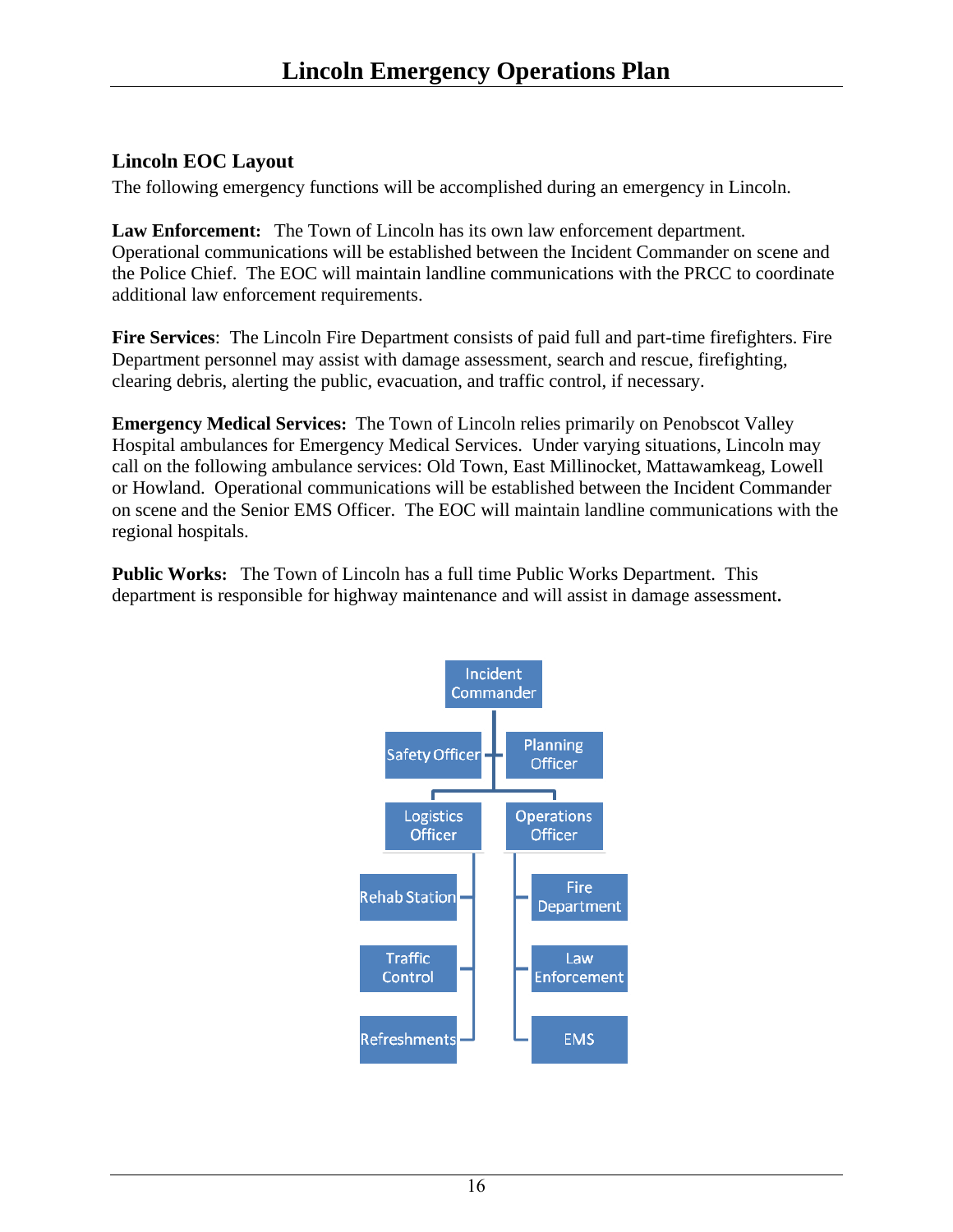#### <span id="page-16-0"></span>**ADMINISTRATION AND LOGISTICS**

The EOC may require 24-hour manning during the emergency period. Additional staff will be brought in as needed. Only the Town Council may authorize emergency town expenditures.

Situation reports are compiled twice daily and forwarded to the Penobscot County EMA; at 7 am and 6 pm. Each municipal official keeps a record of major events during EOC operations. The EM Director develops the event log. The Communications Officer keeps phone traffic logs. Additional operational reports are submitted as requested.

Any requirements for food, water, emergency power, fuel, heavy equipment, and supplies that are more than the Town of Lincoln can provide shall be requested from the Penobscot County EMA by the Police Chief and/or Fire Chief. The Town of Lincoln may require additional assistance (mutual aid) for response and recovery from other communities and from state agencies.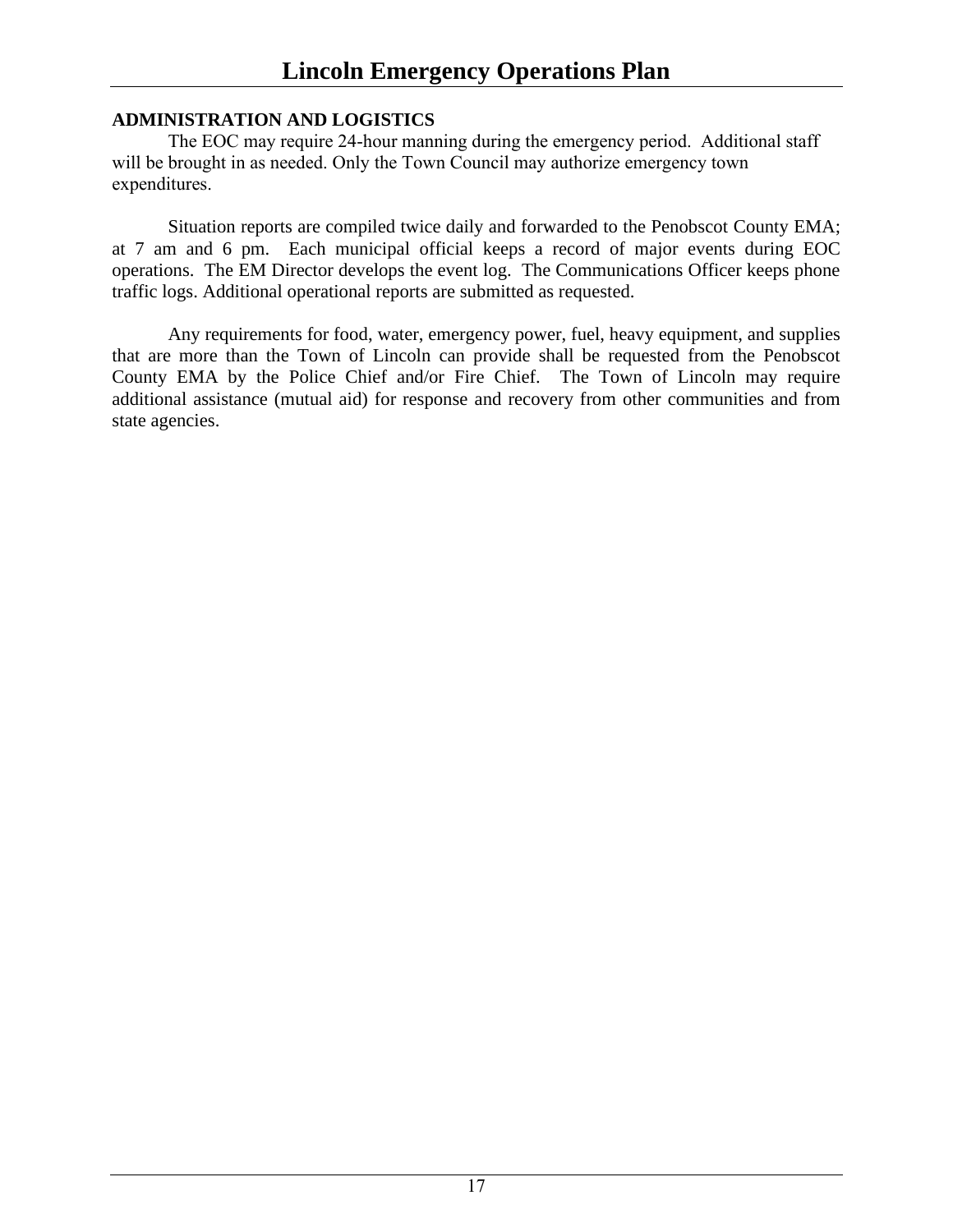#### <span id="page-17-0"></span>**MUTUAL AID EXHIBIT #1**

| <b>AGENCY</b>                   | <b>1st RESOURCE</b>         | 2 <sup>nd</sup> RESOURCE   | 3rd RESOURCE              |
|---------------------------------|-----------------------------|----------------------------|---------------------------|
| <b>Emergency Management</b>     | Penobscot County            | Maine EMA                  | FEMA Region I             |
|                                 | <b>EMA</b>                  | 1-800-452-8735             | 617-956-7506              |
|                                 | 945-4750                    | 207-624-4400               | 877-336-2734              |
| Law Enforcement                 | <b>Lincoln Police</b>       | Penobscot County           | <b>State Police Orono</b> |
|                                 | Department                  | Sheriff 947-4636           | 866-2121                  |
|                                 | $Energy-911$                | 1-800-432-7911             | 1-800-452-4664            |
| <b>Fire Protection</b>          | Lincoln Fire Dept.          | Lee Fire Dept.             | Mattawamkeag Fire         |
|                                 | Emergency $-911$            | Tele # Bus. 738-3473       | Dept. Tele # 736-         |
|                                 |                             | Emergency - 911            | 2931                      |
|                                 |                             |                            | Emergency - 911           |
| <b>Fire Protection</b>          | Howland Fire Dept.          | Burlington Fire Dept.      |                           |
|                                 | Tele #Bus. $-732$ -         | Tele # Bus. $N/A$          |                           |
|                                 | 3600                        | $Emergency - 911$          |                           |
|                                 | Emergency-911               | 207-732-3985               |                           |
| <b>Utilities</b>                | <b>Versant Power</b>        | <b>Central Maine Power</b> | Consolidated Comm.        |
|                                 |                             | 1-800-696-1000             |                           |
| <b>Ambulance Services</b>       | <b>Howland Emergency</b>    | Lowell 911                 | Mattawamkeag 911          |
|                                 | $-911$                      |                            |                           |
|                                 |                             |                            |                           |
| Hospitals                       | Penobscot Valley            | <b>Eastern Maine</b>       | St. Joseph's Hospital     |
|                                 | Hosp.                       | Medical Center: 973-       | 262-5000 (ER)             |
|                                 | 794-3321                    | 8000 (ER)                  | EMS RM: 262-1496          |
|                                 |                             | EMS RM: 973-7274           |                           |
| <b>Red Cross</b>                | <b>American Red Cross</b>   |                            |                           |
|                                 | 941-2903                    |                            |                           |
|                                 | 973-2903                    |                            |                           |
| Public Works                    | <b>Lincoln Public Works</b> | Maine DOT                  | Enfield $-732-3304$       |
|                                 | 794-6658                    | Bangor - 941-4500          | Springfield 738-2723      |
|                                 |                             |                            | $Winn - 736-4400$         |
| <b>Environmental Protection</b> | Maine DEP                   | U.S. EPA                   | Maine Forest Service      |
|                                 | 1-800-482-0777              | 1-800-424-8802             | 287-2791                  |
| National Weather Service        | NWS Caribou                 |                            |                           |
|                                 | 492-0170                    |                            |                           |
| HazMat Information              | Nat. Response Center        | <b>CHEMTREC</b>            | <b>CHEM-TEL</b>           |
|                                 | 1-800-424-8802              | 1-800-424-9300             | 1-800-255-3924            |
| <b>MISC Resources</b>           | Poison Control Center       | <b>Military Shipments</b>  | <b>Center for Disease</b> |
|                                 | 1-800-442-6305              | 1-800-851-8061             | Control                   |
|                                 |                             |                            | 1-800-442-6305            |

The Town of Lincoln uses the National Incident Management System (NIMS) version of the Incident Command System (ICS). During any emergency, an Incident Commander will be identified in the field to coordinate emergency response and recovery forces. Normally, the IC will be the Senior Fire Officer (SFO) from the Lincoln Fire Department. However, for incidents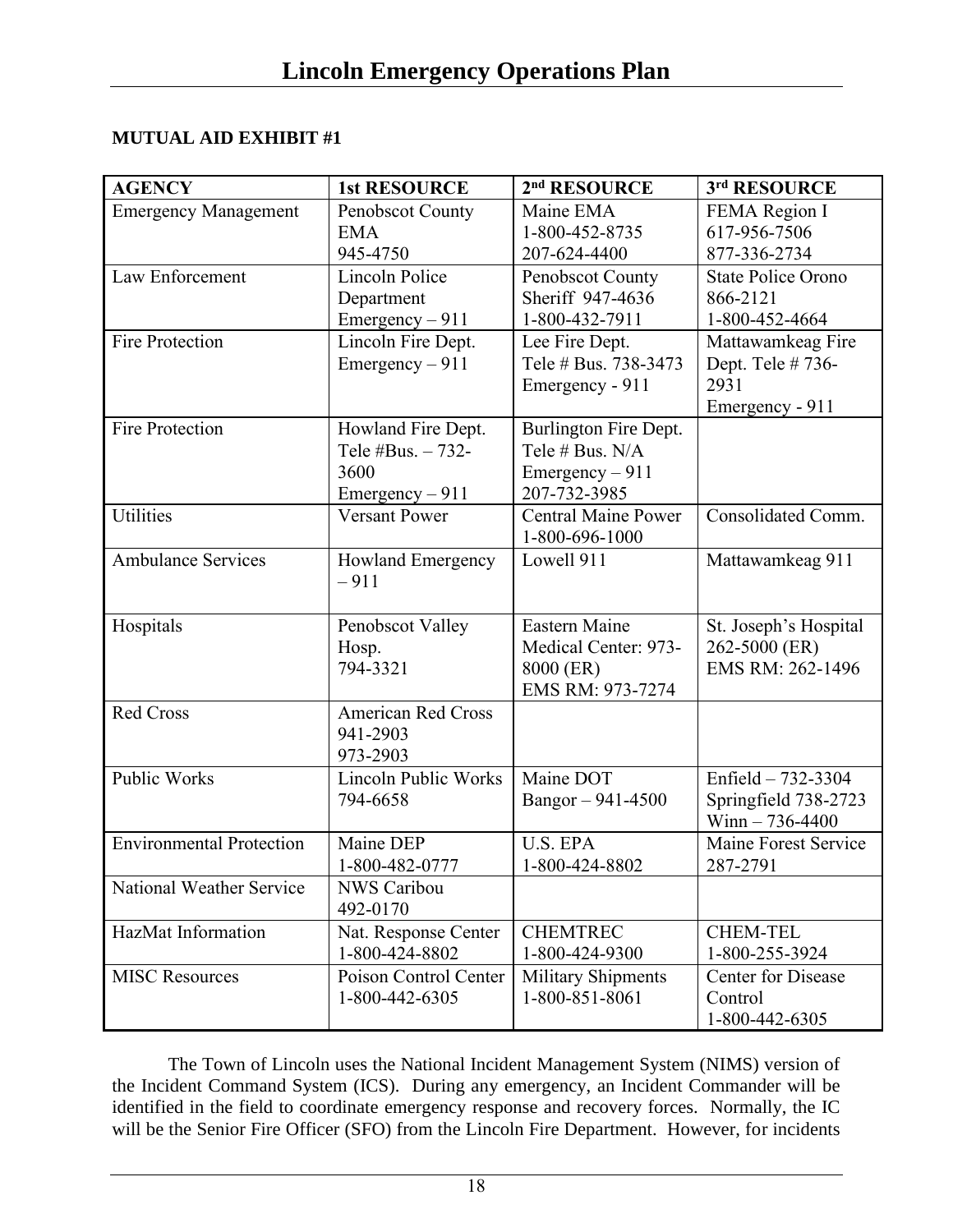such as a multi-jurisdictional forest fire or a hostage incident at the school, the IC may be a County or State Official. In this case, if possible, the SFO will seek to establish a Unified Command in order to represent the jurisdiction of the Town of Lincoln*.*

A Lincoln IC will maintain communications with and report to the Lincoln EOC, who will oversee all municipal activities. Most planning, logistics and financial duties will be carried out at the Lincoln EOC. The on-scene IC will assign a Planning Officer and Logistics Officer to coordinate support from the EOC and oversee planning and logistical resources located on-scene.

#### <span id="page-18-0"></span>**EOC CHECKLIST**

| $\mathbf X$ | <b>ACTION</b>                                                                            |
|-------------|------------------------------------------------------------------------------------------|
|             | <b>EOC Alert Status:</b>                                                                 |
|             | <b>EOC</b> Notification From:                                                            |
|             | Consider need to declare an emergency.                                                   |
|             | Notify all EOC staff and volunteers.                                                     |
|             | Activate and test all equipment.                                                         |
|             | Begin message and event logs.                                                            |
|             | Inspect emergency generator for fuel and start capability.                               |
|             | Begin plotting and posting events.                                                       |
|             | Brief staff upon arrival.                                                                |
|             | When "manned and ready", report to Penobscot County EMA (945-4750).                      |
|             | Review staffing pattern to ensure 24 hr. capability (if needed).                         |
|             | Conduct "time check".                                                                    |
|             | Brief elected officials on status of EOC.                                                |
|             | Check on food, water, and sanitation supplies and make appropriate arrangements.         |
|             | Submit verbal and written situation reports to County EMA (Fax 942-8941).                |
|             | Establish EOC security procedures.                                                       |
|             | Conduct periodic briefings for EOC staff.                                                |
|             | Determine shelter requirements, status of electrical and telephone, road                 |
|             | damages/closures, isolated personnel, medical problems, weather conditions, etc.         |
|             | Review procedures for requesting assistance. Contact contractors for assistance.         |
|             | Maintain records of expenditures.                                                        |
|             | Track mileage of vehicles used by town officials and volunteers. Track the work times of |
|             | the town officials, EOC staff, fire department, and other volunteers.                    |
|             | Brief oncoming shift personnel of all events and pending actions.                        |
|             | Prepare initial damage assessment information for submission to Penobscot County         |
|             | EMA.                                                                                     |
|             | Contact area volunteer groups to assist with emergency recovery operations.              |
|             |                                                                                          |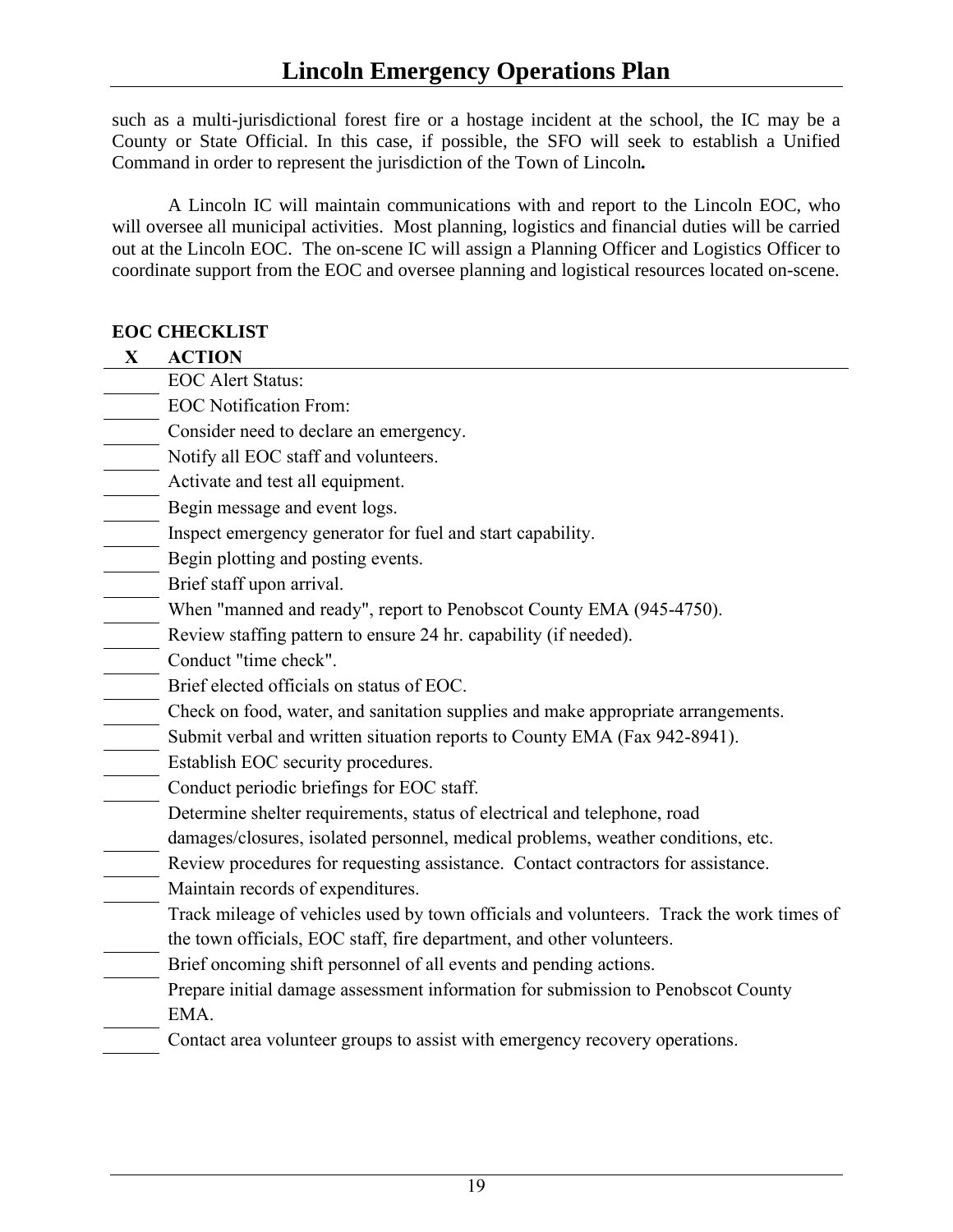## <span id="page-19-0"></span>**STATE of MAINE – EMERGENCY / DISASTER SITUATION REPORT**

| $\mathbf{1}$            | Date:                                                                                                                                                                   | Time: |  | Report #                           |              |  |  |
|-------------------------|-------------------------------------------------------------------------------------------------------------------------------------------------------------------------|-------|--|------------------------------------|--------------|--|--|
| $\overline{2}$          | <b>Reporting Jurisdiction:</b>                                                                                                                                          |       |  |                                    |              |  |  |
| $\mathbf{3}$            | <b>Type of Occurrence:</b>                                                                                                                                              |       |  |                                    |              |  |  |
|                         | $\Box$ Severe Storm $\Box$ Transportation Accident $\Box$ Hazardous Material                                                                                            |       |  |                                    | □            |  |  |
|                         | <b>Earthquake</b>                                                                                                                                                       |       |  |                                    |              |  |  |
|                         | $\Box$ Flood $\Box$ Forest Fire                                                                                                                                         |       |  | $\Box$ Urban Fire                  | $\Box$ Other |  |  |
| $\overline{\mathbf{4}}$ | Time of Occurrence:   Location:                                                                                                                                         |       |  |                                    |              |  |  |
| 5                       | <b>Direction &amp; Control:</b>                                                                                                                                         |       |  |                                    |              |  |  |
|                         | EOC Activated $\Box Y \Box N$                                                                                                                                           |       |  | Activation Level or # Staff        |              |  |  |
|                         | <b>Contact Information:</b>                                                                                                                                             |       |  | On Emergency Power $\Box Y \Box N$ |              |  |  |
|                         |                                                                                                                                                                         |       |  |                                    |              |  |  |
|                         |                                                                                                                                                                         |       |  |                                    |              |  |  |
|                         | Has local state of emergency been proclaimed? $\square Y \square N$                                                                                                     |       |  |                                    |              |  |  |
|                         | Areas Included:                                                                                                                                                         |       |  |                                    |              |  |  |
| 6                       | <b>Weather Data:</b>                                                                                                                                                    |       |  |                                    |              |  |  |
|                         | $\Box$ Clear $\Box$ Rain $\Box$ Freezing Rain/Ice $\Box$ Snow $\Box$ Fog                                                                                                |       |  |                                    |              |  |  |
|                         | Cloud Cover: $\Box$ 0% $\Box$ 25% $\Box$ 50% $\Box$ 75% $\Box$ 100%                                                                                                     |       |  |                                    |              |  |  |
|                         | Air inversion present $\Box Y$ $\Box N$                                                                                                                                 |       |  |                                    |              |  |  |
|                         | Temp <sup>o</sup> F Wind Speed MPH Wind Direction Wind Chill <sup>oF</sup><br>Pre-Event Rain/Snow Amount ______ "Since last SITREP __________ "Event Total Accumulation |       |  |                                    |              |  |  |
|                         |                                                                                                                                                                         |       |  |                                    |              |  |  |
| $\overline{7}$          | <b>Emergency Public Information / Alerting / Warning:</b>                                                                                                               |       |  |                                    |              |  |  |
|                         | Has a fan out been accomplished $\Box Y \Box N$ Are media briefings being held $\Box Y \Box N$ Next                                                                     |       |  |                                    |              |  |  |
|                         |                                                                                                                                                                         |       |  |                                    |              |  |  |
|                         |                                                                                                                                                                         |       |  |                                    |              |  |  |
|                         | <b>General Content/Actions:</b>                                                                                                                                         |       |  |                                    |              |  |  |
|                         |                                                                                                                                                                         |       |  |                                    |              |  |  |
|                         |                                                                                                                                                                         |       |  |                                    |              |  |  |
|                         |                                                                                                                                                                         |       |  |                                    |              |  |  |
| 8                       | <b>Population Effects/Sheltering:</b> ___ Dead ____ Injured ____ Missing                                                                                                |       |  |                                    |              |  |  |
|                         | Evacuated                                                                                                                                                               |       |  |                                    |              |  |  |
|                         | □ Evacuations Ordered From/To or Area Affected                                                                                                                          |       |  |                                    |              |  |  |
|                         |                                                                                                                                                                         |       |  |                                    |              |  |  |
|                         | Shelters: (location, capacity, status)                                                                                                                                  |       |  |                                    |              |  |  |
|                         |                                                                                                                                                                         |       |  |                                    |              |  |  |
|                         |                                                                                                                                                                         |       |  |                                    |              |  |  |
|                         | $\square$ In place sheltering ordered $\square$ Curfew in effect ( to )                                                                                                 |       |  |                                    |              |  |  |
|                         | Jurisdiction:                                                                                                                                                           |       |  |                                    |              |  |  |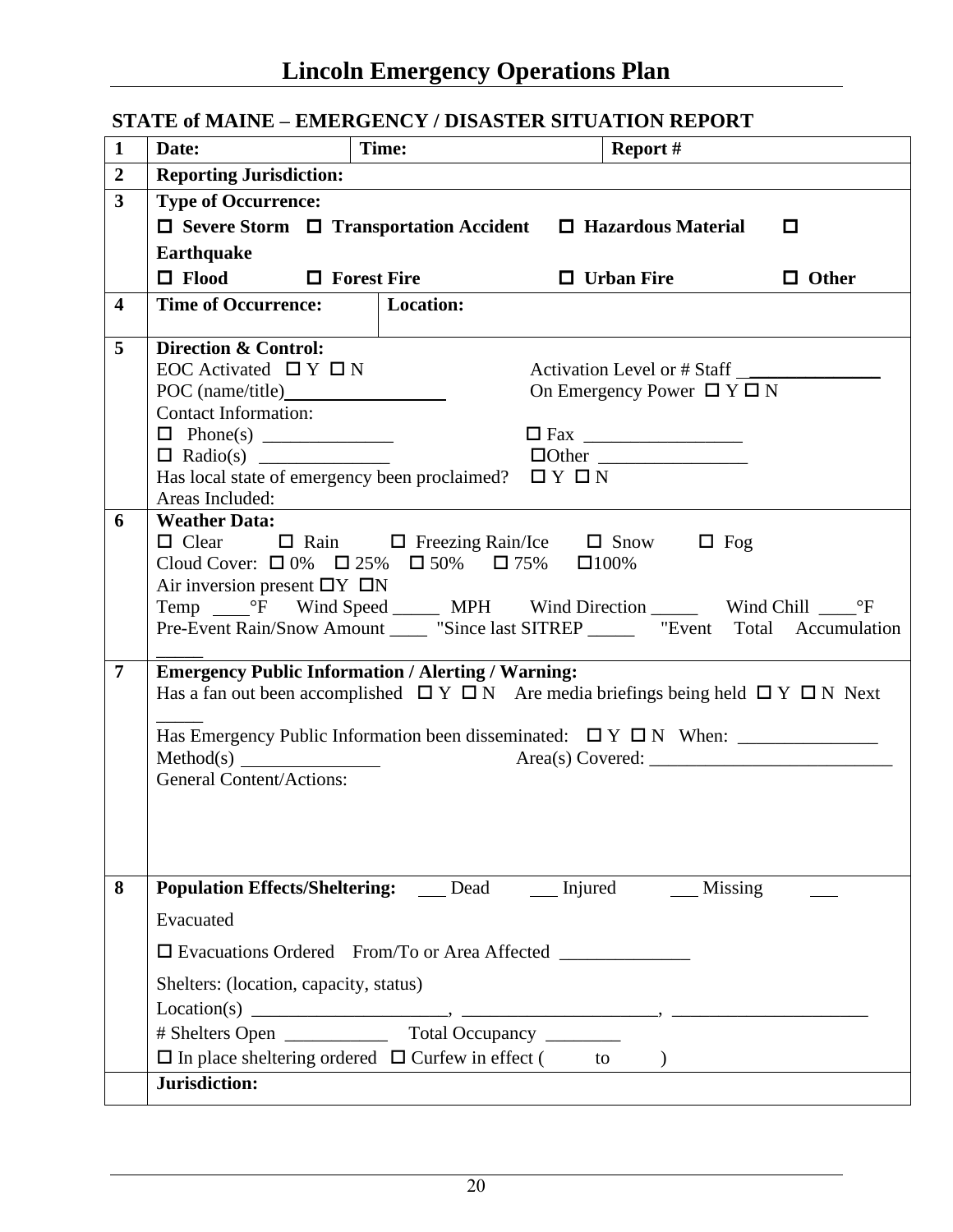| 9  | <b>SIT REP Summary/Notes/Comments:</b>                                                                 |  |  |  |  |  |  |
|----|--------------------------------------------------------------------------------------------------------|--|--|--|--|--|--|
|    |                                                                                                        |  |  |  |  |  |  |
|    |                                                                                                        |  |  |  |  |  |  |
|    |                                                                                                        |  |  |  |  |  |  |
| 10 | <b>Infrastructure Impacted:</b>                                                                        |  |  |  |  |  |  |
|    | Major Roads/Highways/Bridges                                                                           |  |  |  |  |  |  |
|    | Closed:                                                                                                |  |  |  |  |  |  |
|    |                                                                                                        |  |  |  |  |  |  |
|    |                                                                                                        |  |  |  |  |  |  |
|    |                                                                                                        |  |  |  |  |  |  |
| 11 | Emergency Services: (Fire, EMS, Law Enforcement, Public Works, Hospitals, Volunteers, etc.)            |  |  |  |  |  |  |
|    | <b>General Activities:</b>                                                                             |  |  |  |  |  |  |
|    |                                                                                                        |  |  |  |  |  |  |
|    | Depts./Facilities/Equipment out of service:                                                            |  |  |  |  |  |  |
|    |                                                                                                        |  |  |  |  |  |  |
|    | <b>Mutual Aid Activities:</b>                                                                          |  |  |  |  |  |  |
|    |                                                                                                        |  |  |  |  |  |  |
| 12 | <b>Damage Assessment:</b> Underway $\Box Y \Box N$<br>Form 7's to be submitted.                        |  |  |  |  |  |  |
|    | Estimated % Complete: ______ Public                                                                    |  |  |  |  |  |  |
|    | Estimated % Complete: _____ Private                                                                    |  |  |  |  |  |  |
|    | Estimated % Complete: _____ Homes                                                                      |  |  |  |  |  |  |
|    | Estimated % Complete: _____ Business/Economic                                                          |  |  |  |  |  |  |
| 13 | Assistance Required: $\square$ No<br>$\Box$ Being Prepared<br>$\Box$ Attached                          |  |  |  |  |  |  |
|    | If assistance is required please attach a completed Request for Assistance                             |  |  |  |  |  |  |
|    |                                                                                                        |  |  |  |  |  |  |
| 14 | Prepared By: <u>Approved:</u><br>Time Sent:                                                            |  |  |  |  |  |  |
|    |                                                                                                        |  |  |  |  |  |  |
|    |                                                                                                        |  |  |  |  |  |  |
|    | Delivery Method:                                                                                       |  |  |  |  |  |  |
|    | $\Box$ Voice<br>$\Box$ email<br>$\Box$ Packet Radio<br>$\Box$ Courier<br>$\Box$ Modem<br>$\Box$ Fax    |  |  |  |  |  |  |
|    |                                                                                                        |  |  |  |  |  |  |
|    | THE CONTENT OF THIS FORM IS INFORMATIONAL ONLY AND DOES NOT<br><b>CONSTITUTE A REQUEST OF ANY TYPE</b> |  |  |  |  |  |  |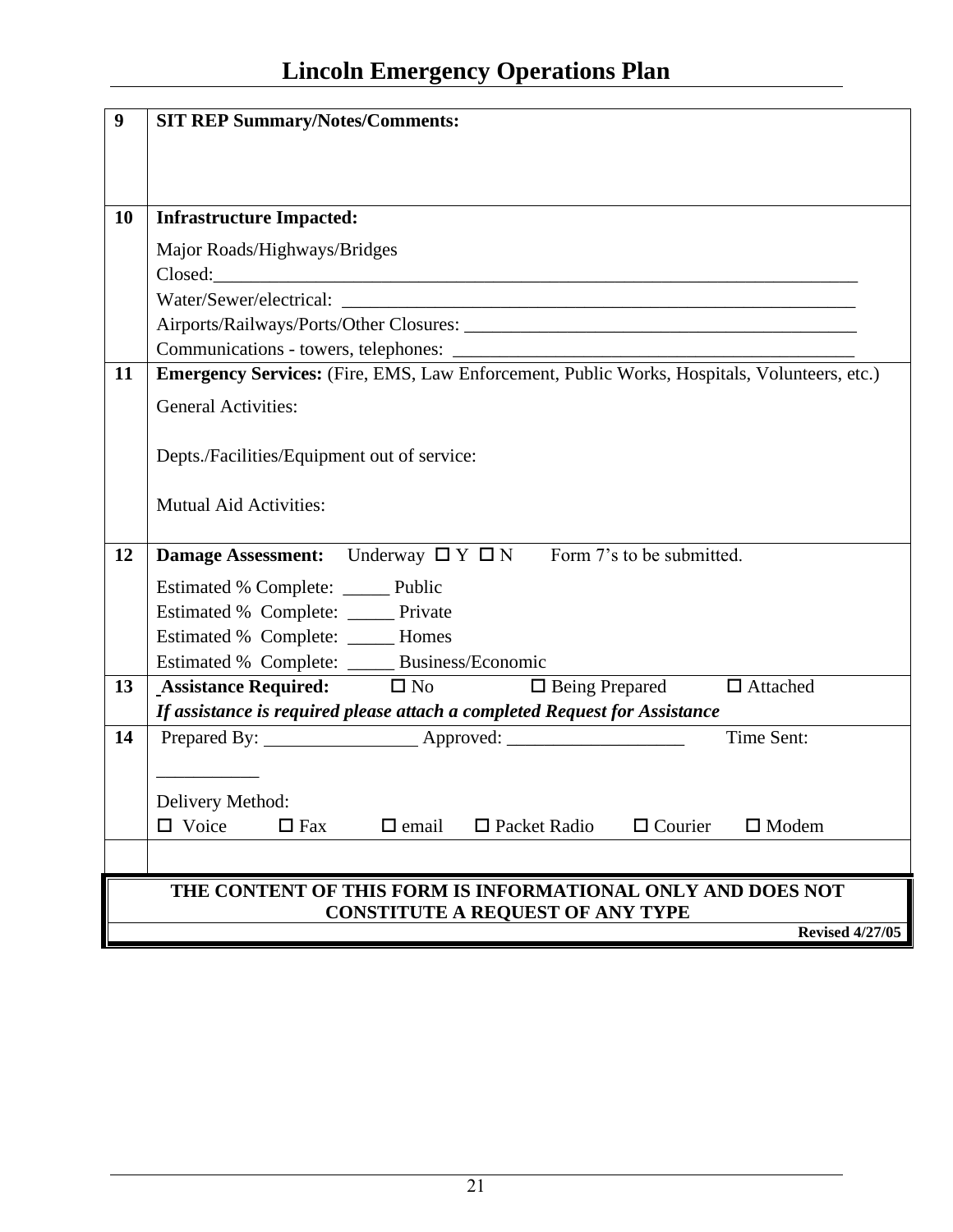## **STATE of MAINE**

## **LOCAL EMERGENCY / DISASTER SITUATION REPORT**

## **SITUATION REPORT INSTRUCTIONS**

#### <span id="page-21-1"></span><span id="page-21-0"></span>**1. Introduction**

During an emergency, information on the nature, severity, and extent of the hazard's effects must be collected and analyzed. The results must be reported through established channels. This information provides officials a logical basis for their response decisions.

Following a hazard incident, local field units must promptly conduct a rapid reconnaissance of affected areas to assess the situation and report the information to local officials. This information should be consolidated at each level. The information is then reported to the Penobscot County EMA.

Depending on the severity of the situation confirmed by the reports, a decision is made at each level of government on the declaration of a "State of Emergency".

When required, these actions are followed by a detailed assessment of damage to both the public and private sector. These estimates (in dollar amounts) serve as the basis for a request of a Presidential disaster declaration. (See Appendix F - Damage Assessment).

#### **2. Situation Reporting**

Following the initial area reconnaissance, reports are required at least daily to provide detailed information to the various levels of government. Reports normally originate at the municipal level. They identify the area being reported on and include observed damage. They shall be submitted through the Penobscot County EMA to MEMA and consist of the following types of reports:

a. Verbal Reports: The first report is submitted by radio or telephone. Verbal reports are submitted as quickly as possible following a hazard incident.

b. Situation Reports: A refined Situation Report is prepared and submitted through the County to State EMA at least daily or as requested. This report defines affected areas, identifies closed roads and highways, estimates the number of dead or injured, homes damaged, and resources needed.

Reports will provide, as a minimum, the information contained in the Situation Report Form. (See Appendix I - Damage Assessment for further reporting requirements.)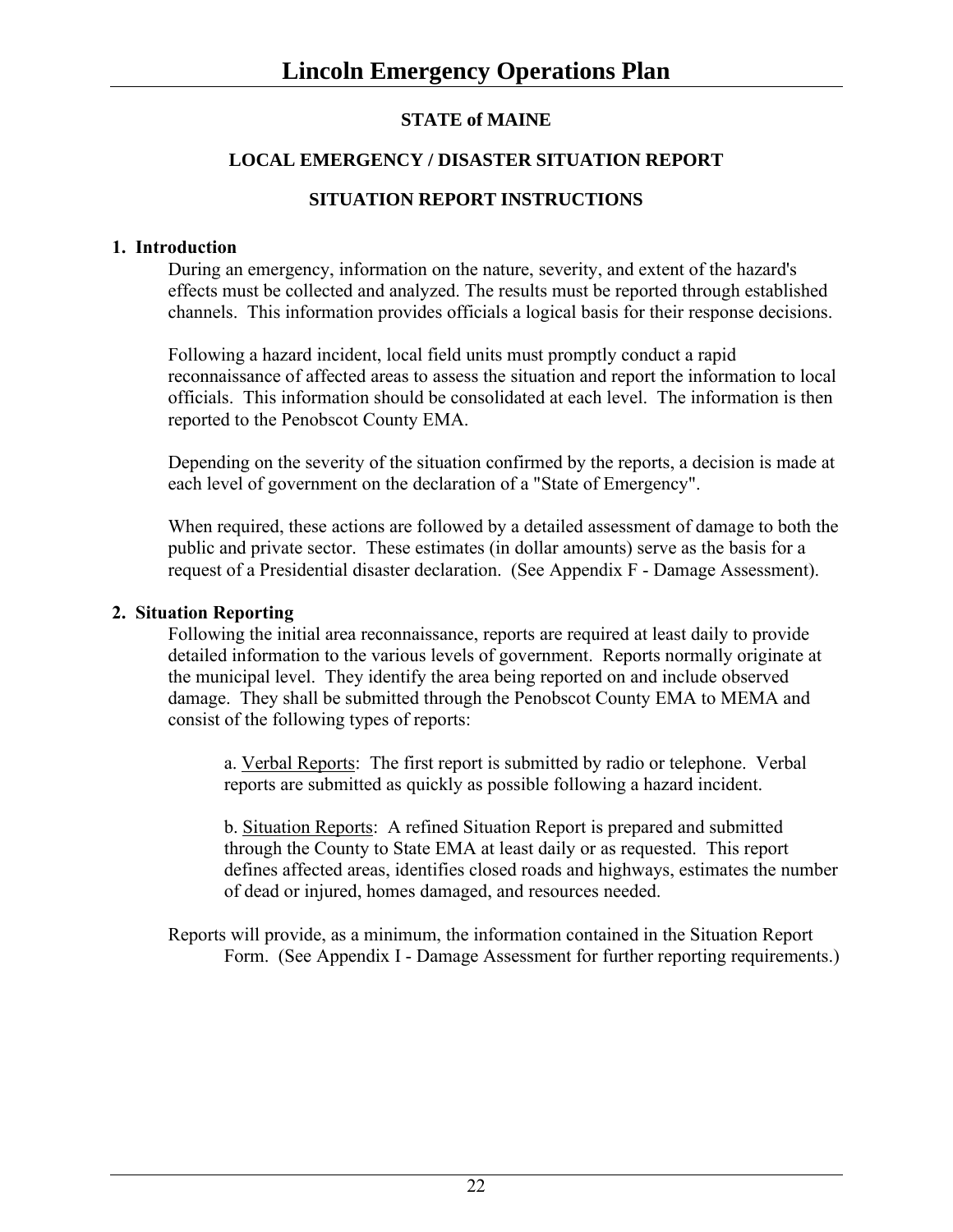#### **APPENDIX B – COMMUNICATIONS**

#### <span id="page-22-1"></span><span id="page-22-0"></span>**PURPOSE**

Communications during an emergency are critical. This Appendix shall describe the communications capabilities of the Town of Lincoln. Exhibits shall also provide telephone and radio lists.

#### <span id="page-22-2"></span>**SITUATION AMD ASSUMPTIONS**

Most local emergencies leave the telephone system intact, however certain disasters, such as a severe winter storm, could knock out telephone communications. Telephones shall be used as the primary means of communicating. Two-way radios shall be used as a secondary and augmenting means of communication to the telephone system to communicate with personnel in vehicles or in the field. As much as possible, e-mail shall be used to transfer photos and large amounts of data.

When neither telephone nor radios are functioning or unable to reach the intended party, runners may be used as an emergency stopgap measure. Volunteers with appropriate vehicles (4WD, ATV, snowmobiles, etc.) will be requested to support this measure. Additionally, Penobscot County EMA can activate ARES/RACES HAM radio personnel.

#### <span id="page-22-3"></span>**CONCEPT OF OPERATIONS**

The EOC shall communicate by telephone whenever possible. The primary EOC phone number is 207-794-8455. The alternate EOC phone number is 207-794-2610.

The Fire Department has approximately 5 mobile radios and 16 portable radios with PRCC, State Fire, and several local fire department radio frequencies. Radio traffic may be relayed through the PRCC and the radio base station at the Public Safety Building.

The Public Safety Building has a multi-channel two-way radio base station. Contact with PRCC is possible. Firefighters are also issued a radio-pager. Page-outs may be initiated from the Public Safety Building or PRCC. All fire trucks are equipped with mobile truck radios**.** 

The town has a website and email capabilities at the following addresses: <http://www.lincolnmaine.org/> and [polcechief@lincolnmaine.org](mailto:polcechief@lincolnmaine.org) . Reports and pictures can be e-mailed as long as Internet service has not been interrupted.

Facsimile transmissions may be down through the Town Office at 207-794-2606 and Public Safety Building at 207-794-2609.

If the telephone system is down, then the radio system will become the primary means of communication. However, if the Town loses the ability to recharge the radios and pagers, it may become necessary to set up a system of "runners". Runners are defined as people with transportation who will be used to hand deliver messages.

#### <span id="page-22-4"></span>**ADMINISTRATION AND LOGISTICS**

The EOC shall determine what communication requirements are needed and allocate town resources as necessary. Consideration should also be made to determine what private communication assets may be borrowed or rented from local residents and volunteer groups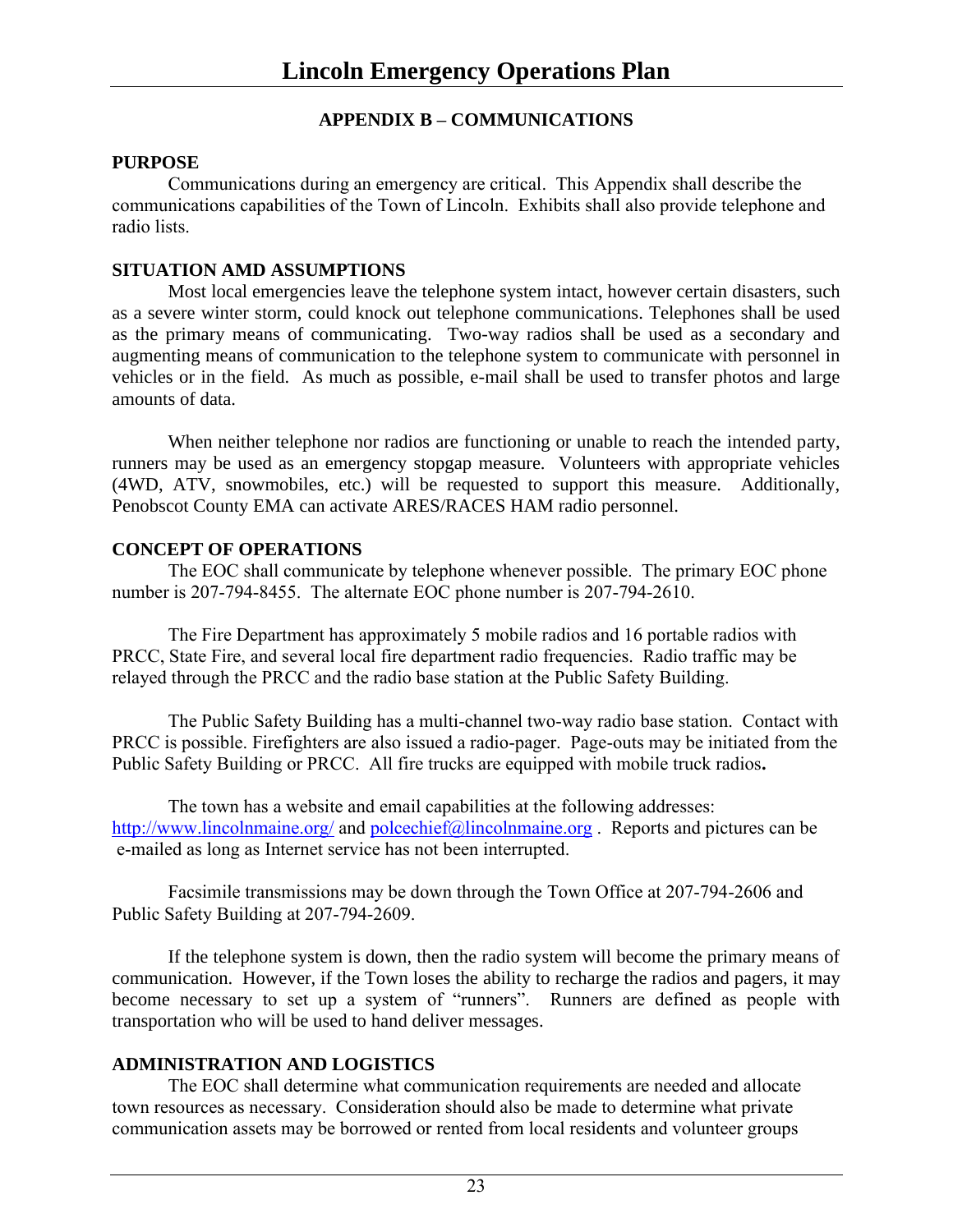## *NOTE: LOCAL TELEPHONE LISTINGS ARE AVAILABLE AT EITHER THE TOWN OFFICE OR PUBLIC SAFETY BUILDING.*

## <span id="page-23-0"></span>**RADIO FREQUENCIES EXHIBIT #2**

|                                      | <b>Transmit</b> | <b>Receive</b> | PL              | PL             |
|--------------------------------------|-----------------|----------------|-----------------|----------------|
|                                      |                 |                | <b>Transmit</b> | <b>Receive</b> |
| TAC Almanac Mt. (Springfield)        | 158.730         | 155.490        | 82.5            | 82.5           |
| TAC Picard Mt. (Dixmont)             | 155.490         | 158.730        | 114.8           | 114.8          |
| TAC Black Cap (Eddington)            | 155.490         | 158.730        | 100.0           | 100.0          |
| TAC Fish Hill (Lincoln)              | 155.490         | 158.730        | 94.8            | 94.8           |
| TAC Bull Hill (Charleston)           | 155.490         | 158.730        | 107.2           | 107.2          |
| COMM Almanac Mt. (Springfield)       | 158.775         | 153.740        | 82.5            | 82.5           |
| <b>COMM Picard Mt. (Dixmont)</b>     | 153.740         | 158.775        | 100.0           | 100.0          |
| <b>COMM Black Cap (Eddington)</b>    | 153.740         | 158.775        | 114.8           | 114.8          |
| COMM Fish Hill (Lincoln)             | 153.740         | 158.775        | 107.2           | 107.2          |
| <b>COMM Bull Hill (Charleston)</b>   | 153.740         | 158.775        | 77.0            | 77.0           |
| <b>State Fire</b>                    | 154.310         | 154.310        |                 |                |
| Statewide Car to Car (Limited 1 to 3 | 154.695         | 154.695        | 192.8           |                |
| miles)                               |                 |                |                 |                |
|                                      | 154.905         | 154.905        |                 |                |
| <b>County Fire</b>                   | 154.295         | 154.295        |                 |                |
| Penobscot County Sheriff's Depart.   | 155.490         | 158.73         | 94.8            |                |
| Lincoln Search & Rescue              | <b>NA</b>       | <b>NA</b>      |                 |                |
| Lincoln Fire Dept.                   | 153.800         | 155.685        | 114.8           |                |
| Penobscot Valley Hospital            | 155.355         |                | 141.3           |                |
| Penobscot Fire Dispatch              | 153.740         | 155.775        | 94.8            |                |
| Howland Fire Dept.                   | 154.115         |                | 192.8           |                |
| Mattawamkeag Fire Dept.              | 153.815         |                | 100.0           |                |
| Lee Fire Dept.                       | 154.280         |                |                 |                |
| Burlington Fire Dept.                | 154.400         |                | 94.8            |                |
| Lincoln Police Dept. Local           | 155.535         | ÷.             | 114.8           |                |
| Nationwide Car to Car                | 155.475         |                | 192.8           |                |
| Lincoln Highway Dept.                | 156.000         |                | 114.8           |                |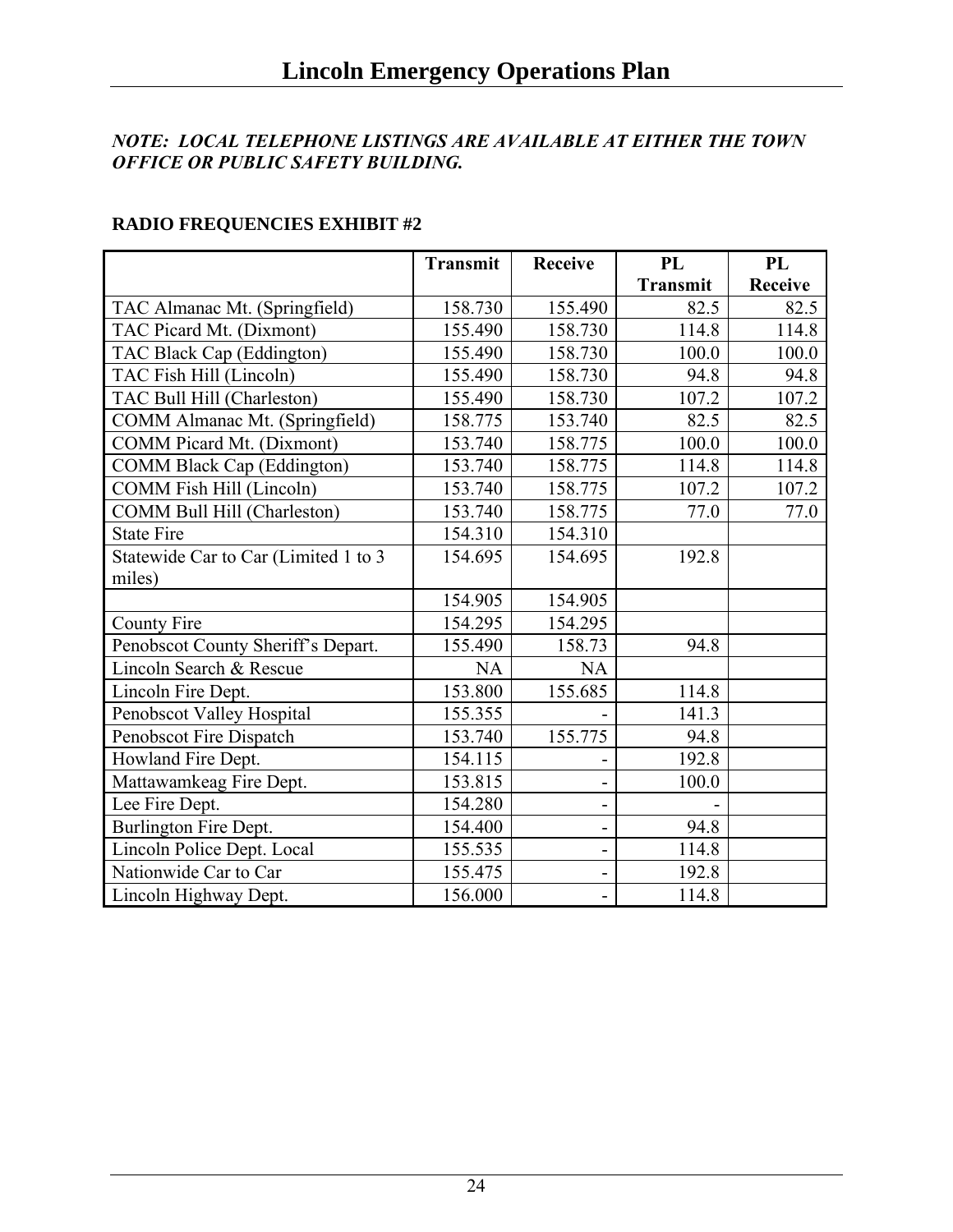| <b>LOCATION</b><br><b>AGENCY</b> |                              | <b>TELEPHONE</b>       | <b>FAX</b> |
|----------------------------------|------------------------------|------------------------|------------|
| <b>American Red Cross</b>        | Bangor                       | 941-2903               |            |
| <b>Versant Power Emergency</b>   |                              |                        |            |
| Line Only                        |                              |                        |            |
|                                  |                              |                        |            |
|                                  |                              |                        |            |
| <b>CHEMTREC</b>                  | Washington D.C.              | 1-800-424-9300         |            |
| Civil Air Patrol                 | 72 Broadlawn, Brewer         | 989-2842               |            |
| <b>Eastern Maine Medical</b>     | 489 State Street, Bangor     | 973-7000               | 973-9538   |
| FEMA Region I                    | Maynard, MA                  | 617-223-9540           |            |
| <b>Forest Fire Control</b>       | Augusta                      | 287-2275               |            |
| <b>General Aviation Weather</b>  | <b>Bangor Airport</b>        | 1-800-992-7433         |            |
| Hospital                         | Penobscot Valley Hospital    | 794-3321               |            |
| Lincoln Town Office              | 63 Main St                   | 794-3372               | 794-2606   |
| Lincoln Public Safety            | 1 Adams St.                  | 794-2610               | 794-2609   |
| Maine DEP                        | Augusta                      | 1-800-482-0777         |            |
| Maine DOT (Spill Contain)        | Augusta                      | 289-2551               |            |
| Maine EMA                        | Augusta                      | 1-800-452-8735         | 287-3178   |
| Maine Floodplain Mgmt            | 38 House Station, Augusta    | 287-8063               |            |
| Maine Geological Survey          | 22 House Station, Augusta    | 287-2801               |            |
| Maine State Police               | Augusta                      | 1-800-452-4664         |            |
|                                  |                              | 866-2121               |            |
| National Response Center         | 2100 2nd St. SW<br>D.C.      | $1 - 800 - 424 - 8802$ |            |
| National Weather Service         | Caribou                      | 492-0170               |            |
| Penobscot County EMA             | 97 Hammond St. Bangor        | 945-4750               | 942-8941   |
| Penobscot Regional               | Bangor                       | 945-4636               | 942-9431   |
| <b>Communications Center</b>     |                              |                        |            |
| Penobscot County Sheriff         | 85 Hammond St. Bangor        | 947-4585               | 945-6047   |
|                                  |                              |                        | 947-5926   |
| Poison Control Center            | 22 Bramhall Street, Portland | 1-800-442-6305         |            |
| Radio Station - Fm 106.5         | 49 Acme Rd, Bangor           | 989-5204               |            |
| Radio Station - Fm 100.3         | 861 Broadway, Bangor         | 990-3100               |            |
| Radio Station - Fm 94.5          | 184 Target Circle, Bangor    | 947-1234               |            |
| St. Joseph's Hospital            | 360 Broadway, Bangor         | 262-5000               |            |
| TV-WABI/5                        | 35 Hildreth St., Bangor      | 947-8321               |            |
| TV-WLBZ/2                        | 329 Mt Hope Ave, Bangor      | 942-4821               |            |
| TV-WMEB/12                       | 65 Texas Ave, Bangor         | 941-1010               |            |
| TV-WVII/7                        | 371 Target Ind. Circle,      | 945-6457               |            |
|                                  | Bangor                       |                        |            |
| Consolidated                     |                              |                        |            |
| Communications                   |                              |                        |            |

## <span id="page-24-0"></span>**ORGANIZATIONAL CONTACTS EXHIBIT #3**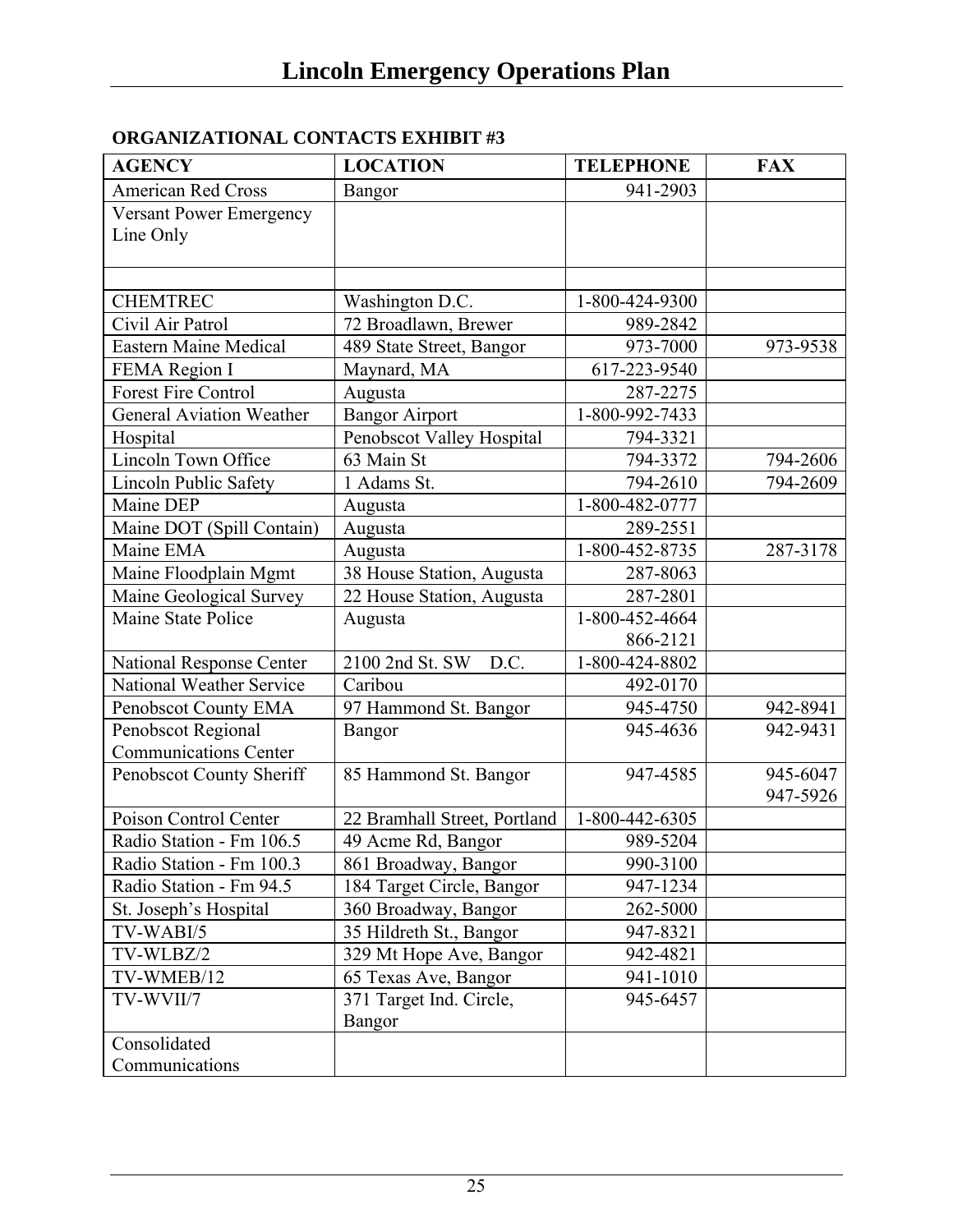## **APPENDIX C - WARNING**

#### <span id="page-25-1"></span><span id="page-25-0"></span>**PURPOSE**

This Appendix describes the current warning capabilities of the Town of Lincoln and Penobscot County.

#### <span id="page-25-2"></span>**SITUATION AND ASSUMPTIONS**

The primary National Warning System (NAWAS) warning point for Penobscot County is the Penobscot County Regional Communications Center (PRCC) located at 97 Hammond Street in Bangor. The PRCC number is 1-800-432-7911 or 942-7911. The PRCC is staffed on a 24 hour basis and notifies jurisdictions of warnings received. The Penobscot County EMA is the alternate warning point. The National Oceanic and Atmospheric Administration (NOAA) weather radio system serves the entire county. It also provides warnings of hazard situations; e.g., severe weather, national security and nuclear power incidents.

The primary local warning point is the Lincoln Public Safety Building, located at 1 Adams Street. The Fire Department, EM Director and Police Department can be radio-paged out by PRCC. The EM Director is responsible for alerting the Town Council and other Town officials of any warnings. He is also responsible for providing warning to the Regional School Unit #67 and the public via warning devices and mobile notification.

#### <span id="page-25-3"></span>**CONCEPT OF OPERATIONS**

The dispatcher at the Penobscot County Warning Point (PCRCC) disburses information to the local jurisdictions, by contacting the municipal emergency management directors.

The Emergency Alert System (EAS) is activated according to the Maine Emergency Alert System Plan. The Lincoln EM Director may contact the Penobscot County EMA Director or PRCC to request activation of the EAS system. Penobscot County will pass the request to the Maine Emergency Management Agency (MEMA) who can complete the EAS activation. Notification to area radio stations may be made directly by personnel authorized under this plan.

### <span id="page-25-4"></span>**ORGANIZATION AND ASSIGNMENT OF RESPONSIBILITIES**

The Lincoln Town Council is responsible for ensuring that alerting and warning capabilities exist and that special needs populations (school children and elderly) are notified.

The EM Director shall be responsible for updating information to the necessary parties.

The EOC shall initiate warning communications to town residents through phone calls, traveling teams or by commercial radio stations.

### <span id="page-25-5"></span>**ADMINISTRATION AND LOGISTICS**

The EOC Communications Officer will make verbal and written reports of alert notifications received, actions taken, and times of completion. These reports shall be recorded and given to the EM Director.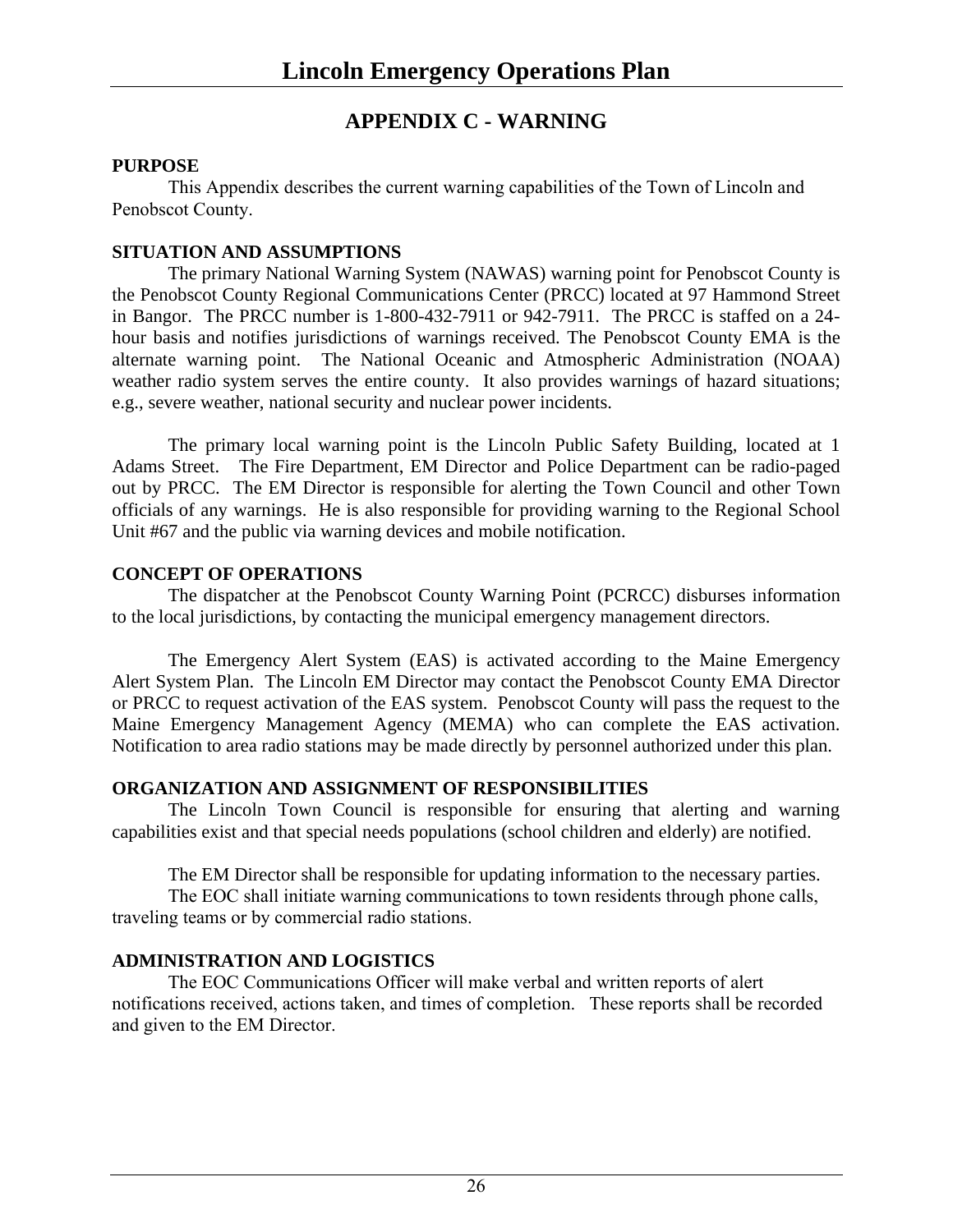## <span id="page-26-0"></span>**MOBILE NOTIFICATION ROUTES - EXHIBIT #4**

| <b>VEHICLE</b> | <b>ROADS</b> (In Order)                             |
|----------------|-----------------------------------------------------|
|                | <b>Starting From Public Safety Building</b>         |
|                | Rt. 2 North East                                    |
|                | Rt. 2 South West                                    |
|                | Rt.6 East                                           |
|                | Rt. 155 South                                       |
|                | Rt.2 South West to River Road to I-95 North & South |

## <span id="page-26-1"></span>**WARNING CHECKLIST**

| <b>ACTION</b>                                                                                                             |
|---------------------------------------------------------------------------------------------------------------------------|
| Received notification:                                                                                                    |
| Fan-out Information:                                                                                                      |
| If limited warning time, the following actions may be undertaken by the EOC and Fire<br>Department.                       |
| a. Telephone and radio callout.                                                                                           |
| b. Mobile notification routes with public address system or door-to-door notification.                                    |
| c. Warning notification to all Lincoln schools.                                                                           |
| Other public warning is used as available and as time permits.<br>a. Radio announcements.<br>b. Television announcements. |
| Keep signed logs of emergency communication traffic.                                                                      |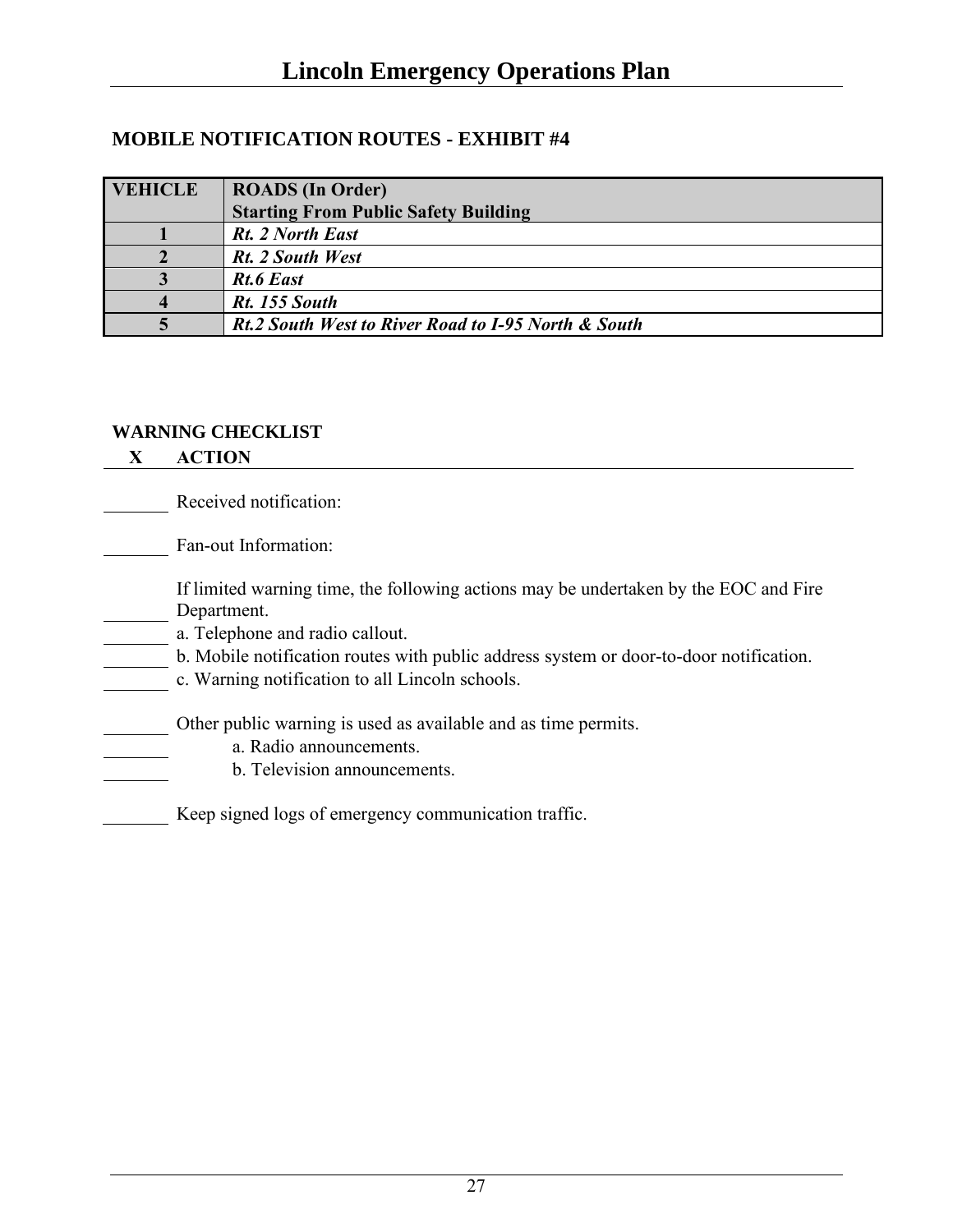### <span id="page-27-0"></span>**APPENDIX D - EVACUATION**

#### <span id="page-27-1"></span>**PURPOSE**

This Appendix will describe the provisions for the Town of Lincoln to ensure the safe and orderly evacuation of residents threatened by disaster situations.

#### <span id="page-27-2"></span>**SITUATION**

Evacuation may be used to protect the health and safety of the public. Private vehicles and school buses are the primary means of transportation. Emergency services vehicles are also used when needed for incapacitated people. No one can be forced to leave their home, but efforts are made to inform every one of the threat and available help for evacuees.

Town residents may be evacuated if they are threatened by an out-of-control forest fire, a hazardous materials accident, or a severe storm. A fire threat exists in all parts of town but primarily in the heavy forested rural areas. The most likely location for a hazardous materials accident is along the Route 2, Route 6, or River Road traffic corridor. Although a terrorist attack is unlikely, the most probable location for such an attack would be the school system. A slow, controlled evacuation of some residents may take place in a severe weather event. The most likely evacuees will be elderly residents or families who lose the ability to heat their homes.

### <span id="page-27-3"></span>**CONCEPT OF OPERATIONS**

The EM Director will oversee a general evacuation of residents within the town. Assistance may be requested from Penobscot County EMA and the State of Maine.

For a terrorist situation, the Police Chief of the Town of Lincoln will oversee the evacuation of the immediate area around the incident. They may request manpower and equipment assistance from the Maine State Police, Penobscot County Sheriff's Department and the Lincoln Fire Department.

The characteristics, path, and magnitude of the hazard determine the number of people to be evacuated, the time available, the evacuation routes, and the distance of travel. The EM Director is responsible for the final route determination. Evacuation will be coordinated with shelter operations, emergency information and traffic control operations.

The general population uses private transportation. Those without transportation, including elderly and handicapped are transported by other means. The EOC will contact the Superintendent of RSU No. 67 in order to request school buses to aid in the evacuations.

Evacuation and reentry instructions are given via radio, television, and by traffic control personnel. Signs and cones may be needed to help direct evacuees.

### <span id="page-27-4"></span>**ORGANIZATION AND ASSIGNMENT OF RESPONSIBILITIES**

The Town Council has the authority for establishing evacuation policy. The EM Director coordinates evacuation activities, compiles all evacuation information, and keeps the Town Council informed. The Police and/or Fire Department, with assistance from the Penobscot County Sheriff's Department and State Police, shall be responsible for traffic control and barricades. The Animal Control Officer will coordinate efforts for the evacuation and sheltering of animals, especially farm animals.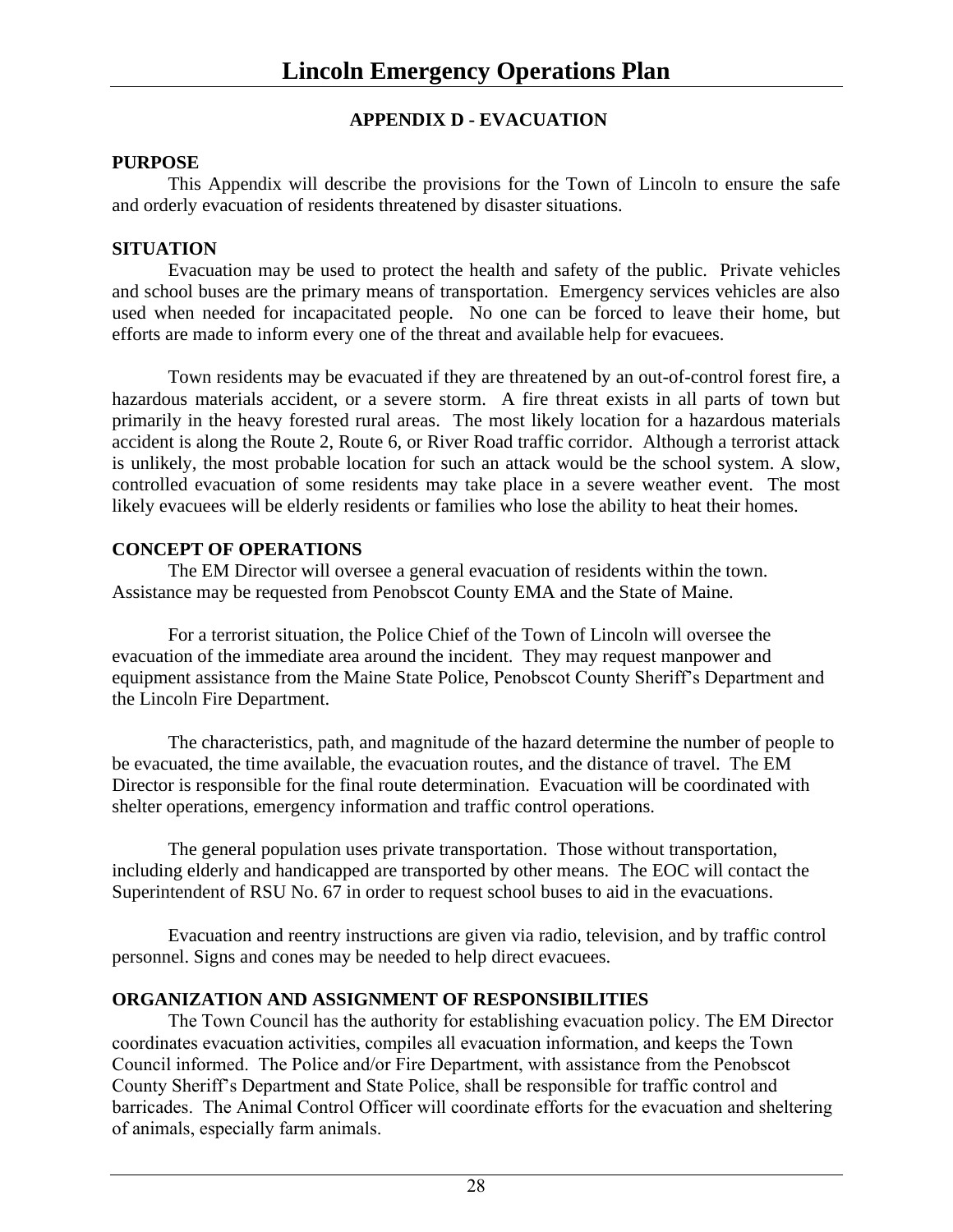#### <span id="page-28-0"></span>**ADMINISTRATION AND LOGISTICS**

The Town Council, or its designee, is responsible for ordering evacuation to protect the health and safety of the public. The first responding emergency services personnel will initiate emergency evacuation of a threatened area and will notify headquarters.

An attempt should be made to record the names of all those residents who have been evacuated and their shelter location. Return to the evacuated area takes place when it is deemed safe for the citizens to return. Reentry will be handled in the same way as the evacuation.

Emergency services personnel in the field shall report the status of evacuation to their agency. The agency keeps the EOC informed. The EOC informs the Penobscot County EMA of response actions.

| Facility and Location     | Population | Phone    | Transportation | Destination       |
|---------------------------|------------|----------|----------------|-------------------|
| Mattanawcook Academy      | 500        | 794-6711 | School bus     | To be determined* |
| 33 Reed Drive             |            |          |                |                   |
| Mattanawcook Junior High  | 450        | 794-8935 | School bus     | To be determined* |
| 45 School St.             |            |          |                |                   |
| Ella Burr Elementary      | 475        | 794-3015 | School bus     | To be determined* |
| 23 Ella P Burr St.        |            |          |                |                   |
| Region 3                  |            | 794-8596 | School bus     | To be determined* |
| 17 West Broadway          | 120        |          |                |                   |
| <b>Colonial Acres</b>     | 89         | 794-6025 | School bus     | To be determined* |
| Penobscot Valley Hospital | 300        | 794-3321 | School bus     | To be determined* |
| Transalpine               |            |          |                |                   |

#### <span id="page-28-1"></span>**SPECIAL NEEDS FACILITY INFORMATION - EXHIBIT #5**

\*Shelter locations will be determined based on location and size of event.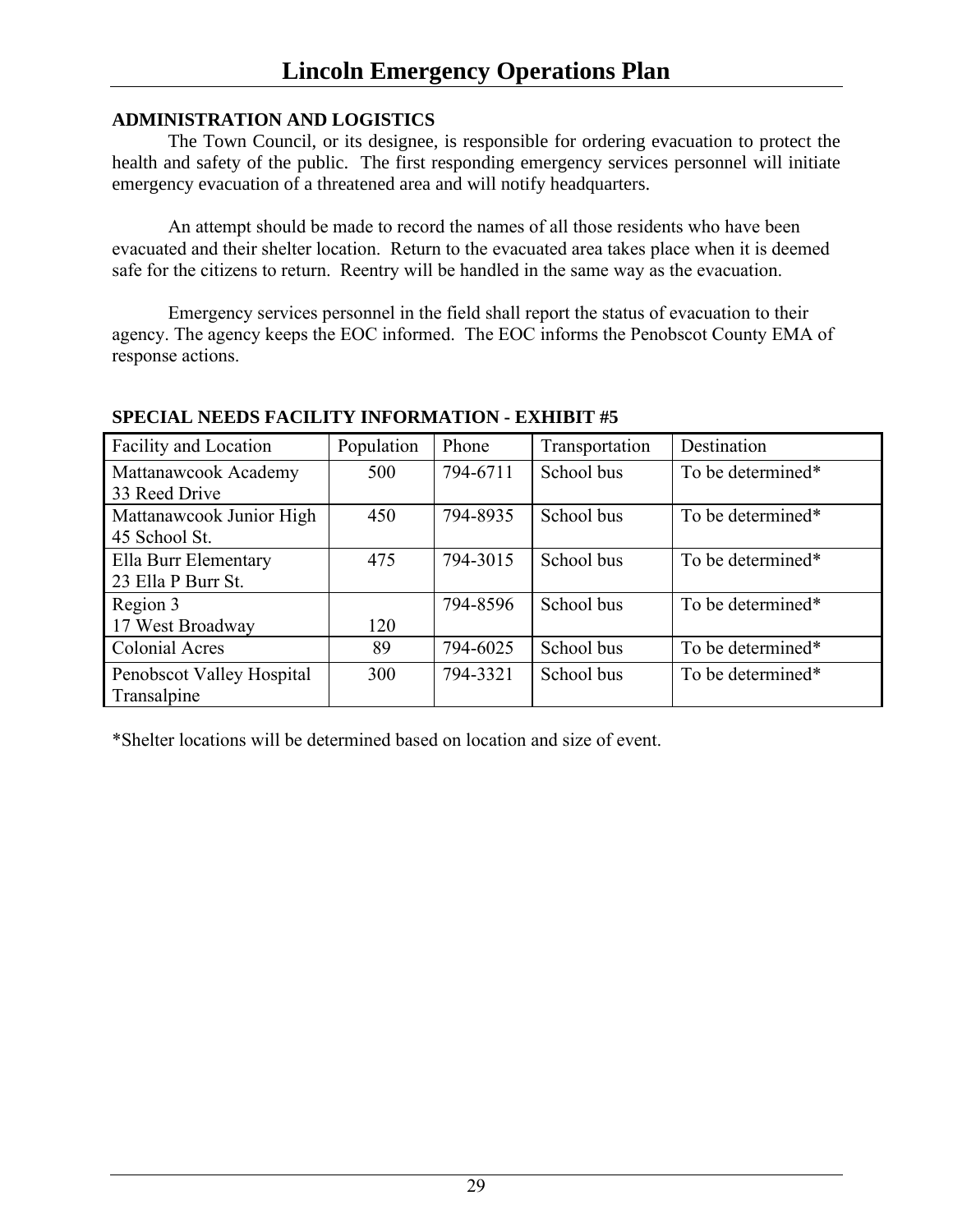| Roads/Areas to be<br>Evacuated:                            |  |
|------------------------------------------------------------|--|
| Roads to Use for<br>Evacuation:                            |  |
| Shelters established:                                      |  |
| Method to disseminate<br>information to<br>those affected: |  |
| How much time to complete<br>evacuation:                   |  |
| <b>Evacuation Directed at</b><br>(time):                   |  |
| <b>Transportation Assets</b><br>to come from:              |  |
| Signage made by:                                           |  |
| Signage to be located at:                                  |  |
| <b>Traffic Control Points</b><br>set up at:                |  |
| <b>Medical Support</b><br>provided by:                     |  |

## <span id="page-29-0"></span>**EVACUATION INFORMATION FORM**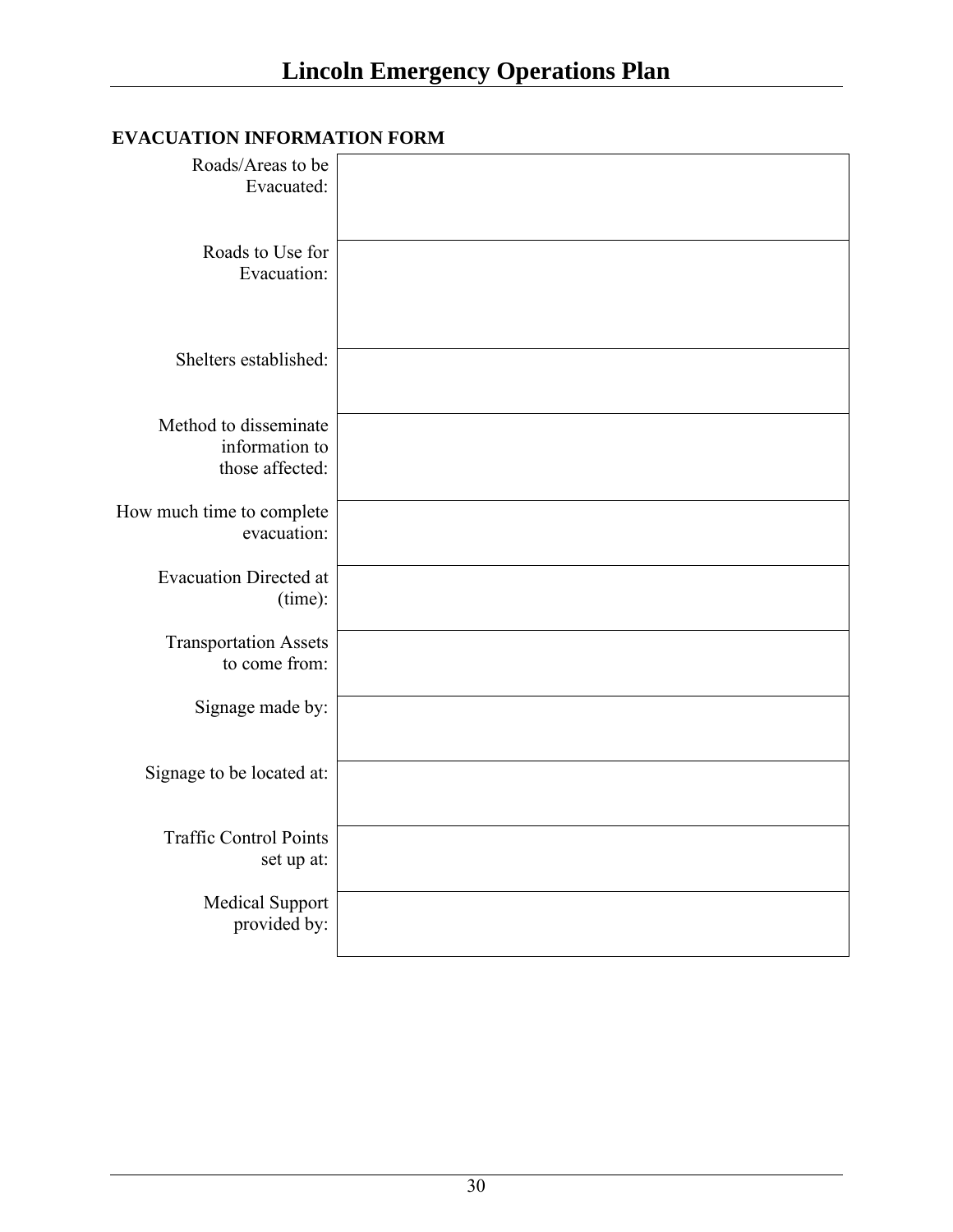#### <span id="page-30-0"></span>**APPENDIX E - RESOURCE MANAGEMENT**

#### <span id="page-30-1"></span>**PURPOSE**

This Appendix will list resources in the Town of Lincoln or in neighboring communities.

#### <span id="page-30-2"></span>**SITUATION AND ASSUMPTIONS**

All emergency situations will require manpower, communications, and vehicles.

*(update)*Lincoln has eight fulltime and 10 part-time law enforcement officers. In addition, there are eight fulltime and 24 Call Fire Fighters. Usually there is two law enforcement officer and two fire engineers on duty each day. On duty staff will be given assignments as needed. The initial manpower source will be the on-duty police and fire staff. Additional firefighters and police officers may be called in as needed and asked to report to the Public Safety Building for instructions. The EMA Director will be notified of the emergency and will make any necessary notifications to the Town Manager and/or Town Council**.** The EOC will contact town residents to volunteer, if needed. Manpower requests should also be forwarded to the Penobscot County EMA.

If the equipment owned by the Town of Lincoln is not sufficient to respond to the emergency, additional equipment may be requested from local contractors and individual residents. The Town of Lincoln owns the following equipment: two pumpers, one pumper/tanker, one tanker, one ladder truck, four police cruisers, one boat, one brush truck, six dump trucks equipped with plow and sanders, a pick-up with plow, grader, bull dozer, loader, skid steer and two backhoes. The town also owns a John Deere farm tractor with snow blower for use exclusively at the airport. Although there are no contracts, a list of local contractors and individual residents who own various pieces of construction equipment has been compiled in Exhibit #6.

Shelter and mass care locations will be established as needed at any of the following locations depending upon the location of the emergency situation: Penobscot Valley Hospital, Mattanawcook Academy, Mattanawcook Junior High School, Ella P. Burr School, or the Ballard Hill Community Center.

Communications consists of telephones in the Town Office and the Public Safety Building and several two-way radios and cellular phones. Requests for additional communications equipment will be made to the Penobscot County EMA and PRCC.

Forest fires will require a great deal of manpower and water transportation; therefore, mutual aid agreements with neighboring communities and the Maine Forest Service are necessary.

Hazardous material incidents will require outside support (tech team from Orono) immediately. The ME DEP, the owner of the HazMat, is responsible for cleanup; however, the Fire Department is responsible for establishing hot, warm and cold zones, decontaminating, isolating and evacuating contaminated people, collecting and up-channeling information on the incident, and restricting access. PRCC and Penobscot County EMA must be notified immediately.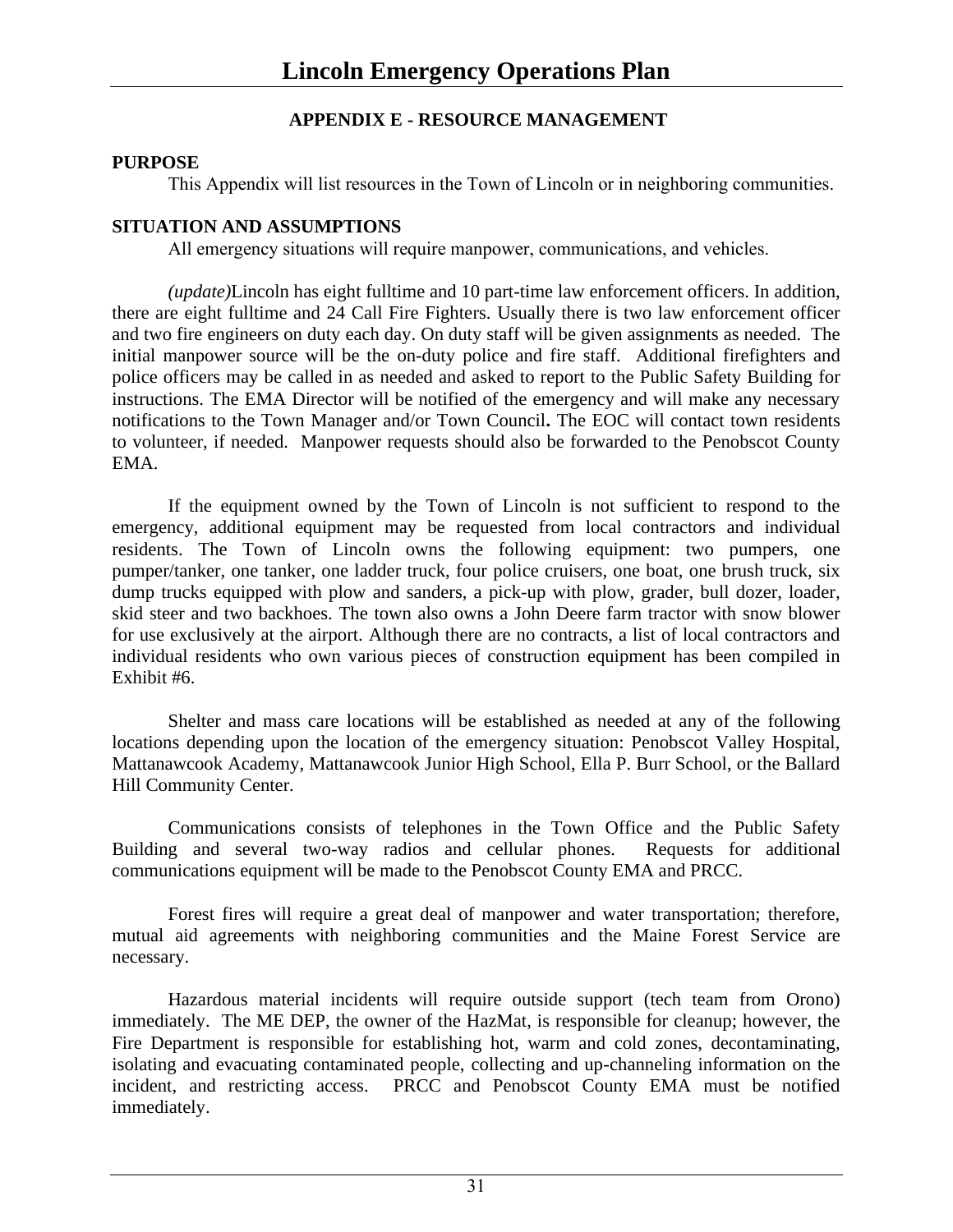Severe winter storms will require snow removal and flooding will require debris clearance for local roads, and electrical power generation for the Public Safety Building, Town Office and shelters. Currently the Public Safety Building is equipped with stand-by generator.

#### <span id="page-31-0"></span>**CONCEPT OF OPERATIONS**

The Town of Lincoln will use its local resources and will call upon disaster mutual aid before contacting Penobscot County for assistance. The Penobscot County EMA then coordinates resource acquisition. Records are kept of the deployment of resources. The Lincoln EOC will inventory town resources, replenish depleted stock and recondition or replace used equipment after an emergency.

The storage, maintenance and replacement of equipment and materials borrowed from the county and state are the responsibility of the Town of Lincoln. This information will be tracked on a wall-mounted status board or a computer-based spreadsheet. In a Presidential Declared Disaster, the Federal Emergency Management Agency (FEMA) and the Maine Emergency Management Agency (MEMA) establish Disaster Application Centers (DACs) in the most seriously damaged areas. Officials at the Federal, State and County levels decide the final numbers and locations of the DACs. Individual victims and businesses go to DACs to apply for assistance.

The Town Manager or his/her designee will attend FEMA assistance briefings to initiate the application process for facilities. Accurate records of damages and expenditures are kept for federal reimbursement. Following a Presidential Disaster Declaration, the cost of local emergency response operations may be partially reimbursed through a federal disaster assistance program. Protective measures also may be reimbursed.

#### <span id="page-31-1"></span>**ORGANIZATION AND ASSIGNMENT OF RESPONSIBILITIES**

This plan identifies the Emergency Management Agency Director as Lincoln's Resource Management Officer. He/she is responsible for tracking major resources and those resources obtained from outside sources. Specific attention is given to the unique needs of special care facilities and populations.

A staging area will be established at the Public Safety Building.

The Town Council will establish contracts or expend town funds to procure emergency supplies, equipment, materials, and services.

The Town Council administers the community's assistance programs. The town provides for basic needs of the affected population through local emergency assistance programs. The Town Council or its designee will provide Disaster Assistance information to the town's residents.

The Public Works Director and State of Maine Department of Transportation will coordinate resources to reopen blocked or damaged roads and bridges.

The EOC will coordinate the receiving of donations and the use of volunteers.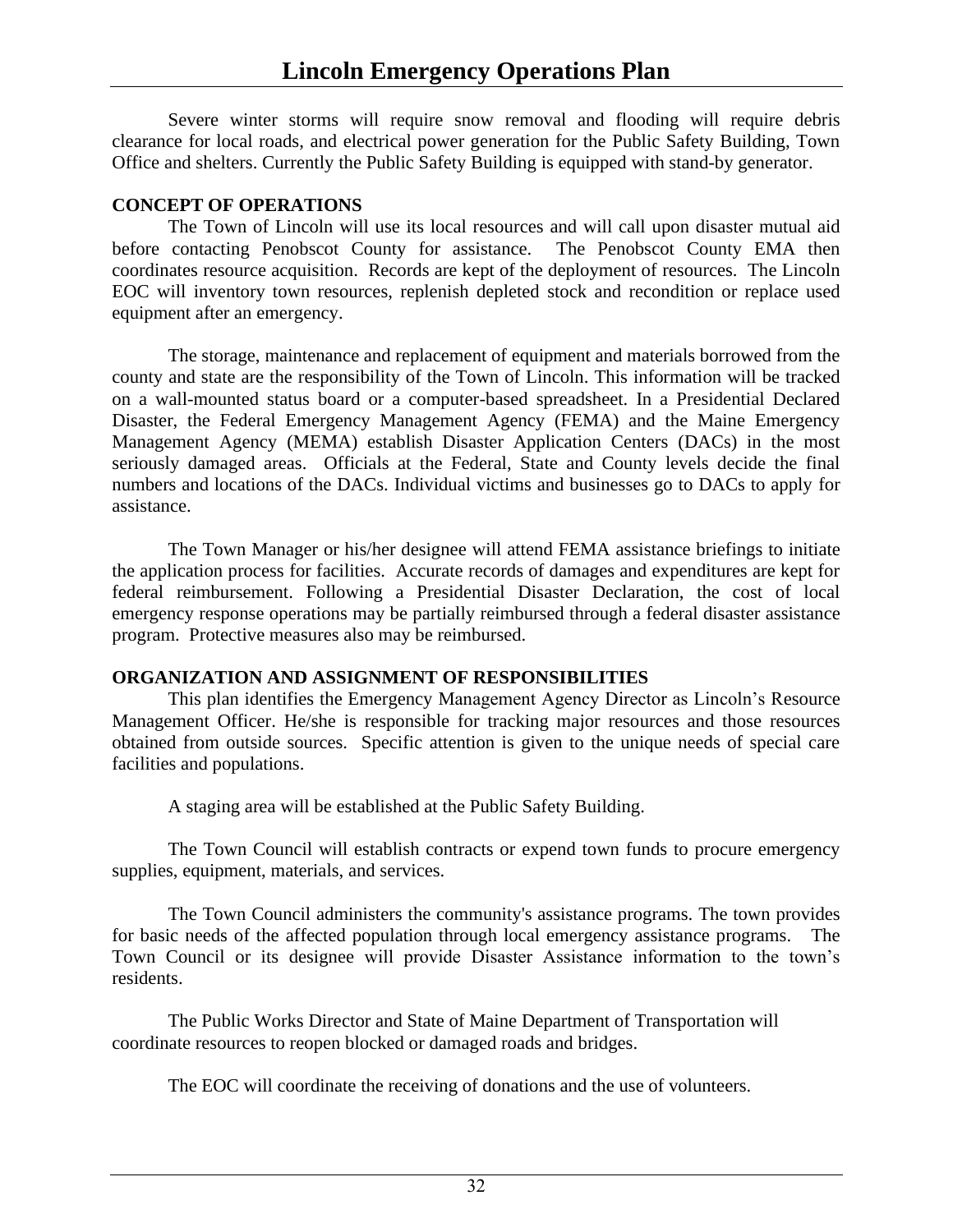### <span id="page-32-0"></span>**ADMINISTRATION AND LOGISTICS**

The EOC staff will identify needs that cannot be met with local and mutual aid resources, and track these needs. When it appears local resources will be exhausted, a request for assistance shall be made to the Penobscot County EMA.

| Name                                  | Dump<br><b>Truck</b> | <b>Plow</b> | <b>Excavator</b> | Loader | <b>Bulldozer</b> | 1 Ton<br>Dump | <b>Flatbed</b> |
|---------------------------------------|----------------------|-------------|------------------|--------|------------------|---------------|----------------|
| Sargeant's<br>794-6581                | Y                    | PU          |                  | Y      | Y                |               |                |
| <b>EH</b> Graham<br>794-3224          | Y                    | DT          |                  | Y      |                  | Y             |                |
| Mark Littlefield<br>794-2212          | Y                    |             | Y                |        | Y                |               |                |
| Porter's<br>Construction<br>794-8227  | YY                   | PU          | Y                | Y      | Y                | Y             |                |
| Sheridan Smith<br>794-3072            | Y                    | DT/PU       | Y                | Y      | Y                |               |                |
| Nicastro's<br>Landscaping<br>290-0451 |                      | PU          |                  | Y      |                  | Y             |                |
| <b>EH Downs</b><br>794-2914           | Y                    | PU          | Y                | Y      | Y                | Y             |                |
| Ridge Runner<br>Ranch<br>794-4862     |                      | PU          |                  | Y      |                  |               | Y              |

#### <span id="page-32-1"></span>**EMERGENCY RESPONSE EQUIPMENT - EXHIBIT #6**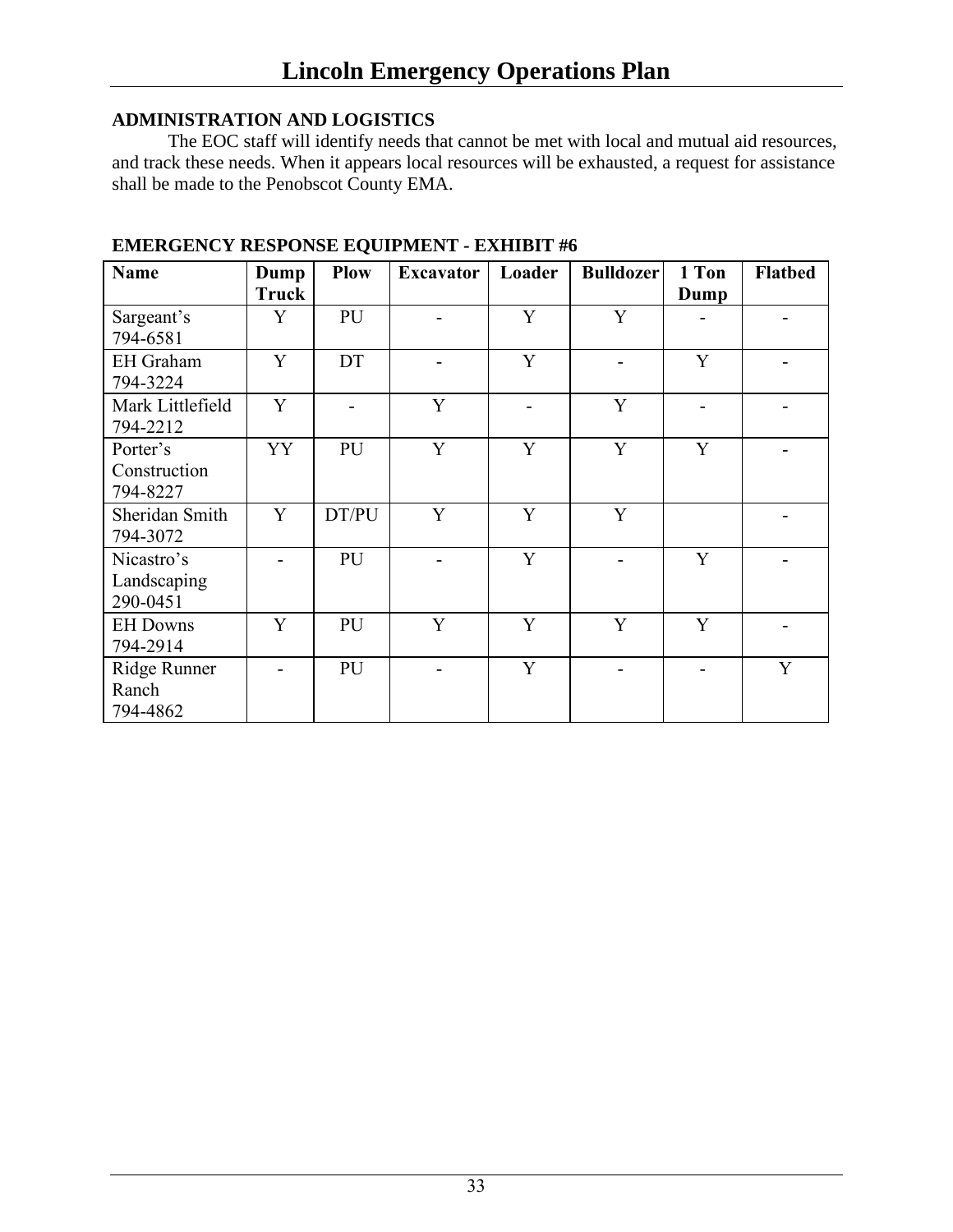#### <span id="page-33-0"></span>**FIRE DEPARTMENT INVENTORY - EXHIBIT #7**

#### FIRE CHIEF'S NAME: Les Brown

#### **Communications**

Fire-Emergency Phone: 911 Public Safety Building Non-Emergency Phone: 794-8455/794-2610

Mobile Radios: 8 Pagers:20 Portable Radios: 30 Radio Call Letters: WQGF406 Radio Frequencies Assigned: Local: 153.800 Other: 154.310 (State Fire)

#### **Personnel**

Paid Call: 13 Paid Full Time: 13 Paid Part Time: 0 Volunteers: 0 Total Number on the Department: 26

#### **Number of Haz-mat Trained:**

OPS: 6 , TECH: 2 , NIMS: 22

#### **Equipment**

Aerial Trucks: 1 Height: 95 ft. Indian Tanks: 5 Portable Flood Lights: 0 Portable Generators: 2 Portable Pumps: 3 Capacity: 75 gpm to 250 gpm Pumpers under 500 gpm: 1 Pumpers 500 gpm to 750gpm: 0 Pumpers over 750 gpm: 3 Tank Trucks: 0 Capacity: 2000 Pumper/Tanker 2500 gal.

#### **Hose**

1 ½" Hose: *See Below* Type Thread: NPSH 1 ¾" Hose: 1700ft. (Includes 1.75 and 1.5 in. hose) Type Thread: NPSH 2 ½" Hose: 1000ft. Type Thread: NH

Ldh 4": 3500ftType Coupling: 4 ¼ turn Stortz Hose Adapters: Many

#### **Foam**

Class A (gal.): 0 Type Induction System: # Portable Eductor  $\&$  # In Engine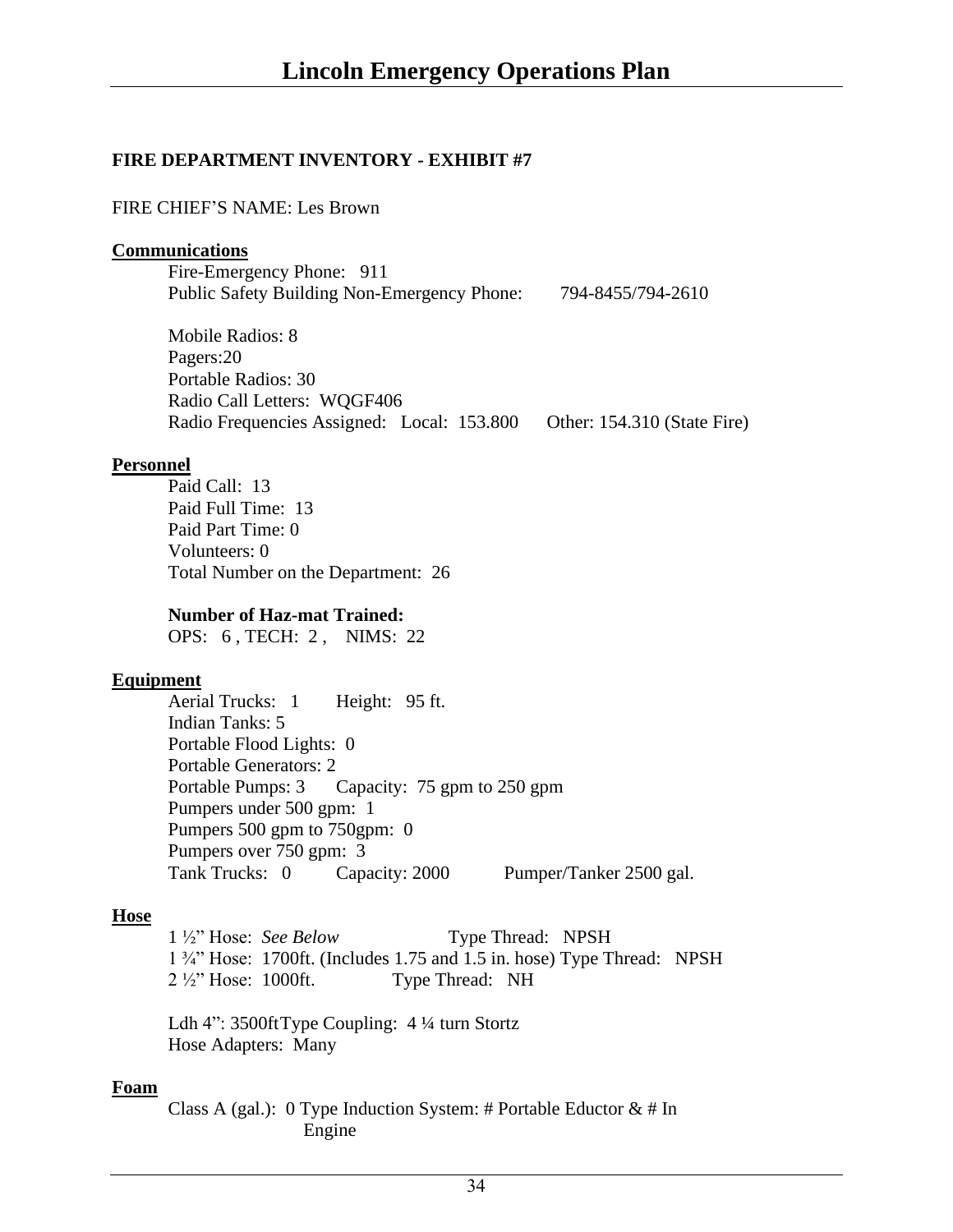Class B (gal.): 0 Type Induction System: # in Trucks, #I portable Eductor

#### **Specialized Equipment**

Chainsaws: 4Roof saws: 2 Number of ATV's: 0 Haz Mat Suits: 0 Type: Jaws of Life: 2 Port-a-power: 1 Rescue Boats: 1 Size: 14 ft. HP: 20hp Rescue Sleds: 0 Rescue Snowmobiles: 0 Scott Air Packs: 20 (16 4.5's, 4 2.2's) Spare Bottles: 49 (34 4.5's, 15 2.2's) Thermal Imaging Cameras: 2 Utility Vehicles: 1 Type: Mini-Pumper Plow: Staff Vehicles: 0

### **Monitoring & Detection Equipment**

, 2 Sensit 4-gas Meter,

#### **Other Emergency Equipment**

Cold Water Rescue Suits – 4 Mustang suits , Life Vest 4 Rescue Vests, 4+ Regular Vests, Throw Ropes 4 70 ft. lengths floatation rope and several feet of other throw rope, Liter/Basket 2

#### **Mutual Aid Written Agreements**

The Town of Lincoln has written agreements with the Towns of Howland, Lee, Lowell, Burlington, Penobscot County and Mattawamkeag for mutual aid and provides fire suppression services for the Towns of Enfield, Winn, and Chester.

### **Fire Fighting Apparatus**

| <b>YEAR</b> | <b>MAKE</b>  | <b>MODEL</b>                 |
|-------------|--------------|------------------------------|
| 2002        | Pierce       | <b>LTI</b> Fire Truck        |
| 1998        | <b>GMC</b>   | Fire Truck                   |
| 2002        | Freightliner | Fire Truck                   |
| 2019        | <b>HME</b>   | <b>Custom Fire Apparatus</b> |
| 2004        | Ford         | 550 Mini-Pumper              |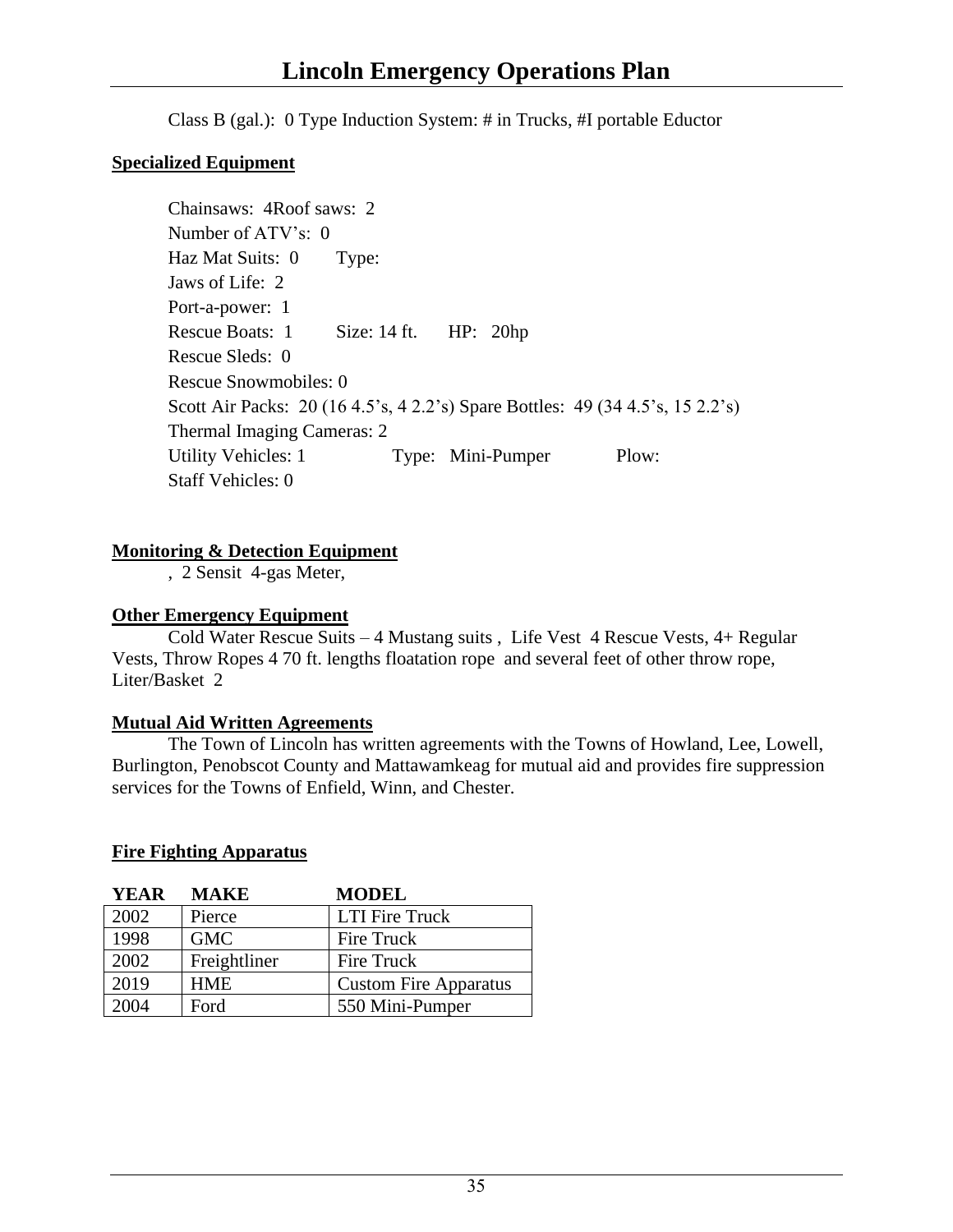## <span id="page-35-0"></span>**PUBLIC WORKS – EQUIPMENT/RESOURCE INVENTORY - EXHIBIT #8**

## **Director: Dennis Bullen**

#### **Communications:**

Emergency Phone: 911 Non-Emergency Phone: 794-6658 Cellular Phones: Dennis Bullen 290-7174

Mobile Radios: NA Pagers: NA Portable Radios: 2 Radio Call Letters: Radio Frequencies Assigned: 156.000 Local: Other:

#### **Personnel:**

Paid Full Time: 8 Paid Part Time: 0 Total Number on Department: 9

#### **Haz Mat Training Levels: (Please list only the highest level accomplished)**

Awareness Level: X Operations Level: Technician Level: ICS:

#### **Vehicles:**

| Automobiles:   |                               |
|----------------|-------------------------------|
| Trucks: 1      | 4WD: YES Plow: 8.5 fisher     |
| Dump Trucks: 6 | Size: 4 -7Yd. Dump with plows |
|                | 2-10Yd. Dump with plows       |

Graders: 1 - 2001 JD 670 Backhoes: 1- 2014 JD Bulldozers: 1 - 450 JD Loaders: 1- 2011 CAT 924H Sidewalk Plow: 1 - Trackless Other: 1 – 2011 Alliance Street Sweeper

#### **Miscellaneous:**

Barricades: 10 Signs: some Cones: 150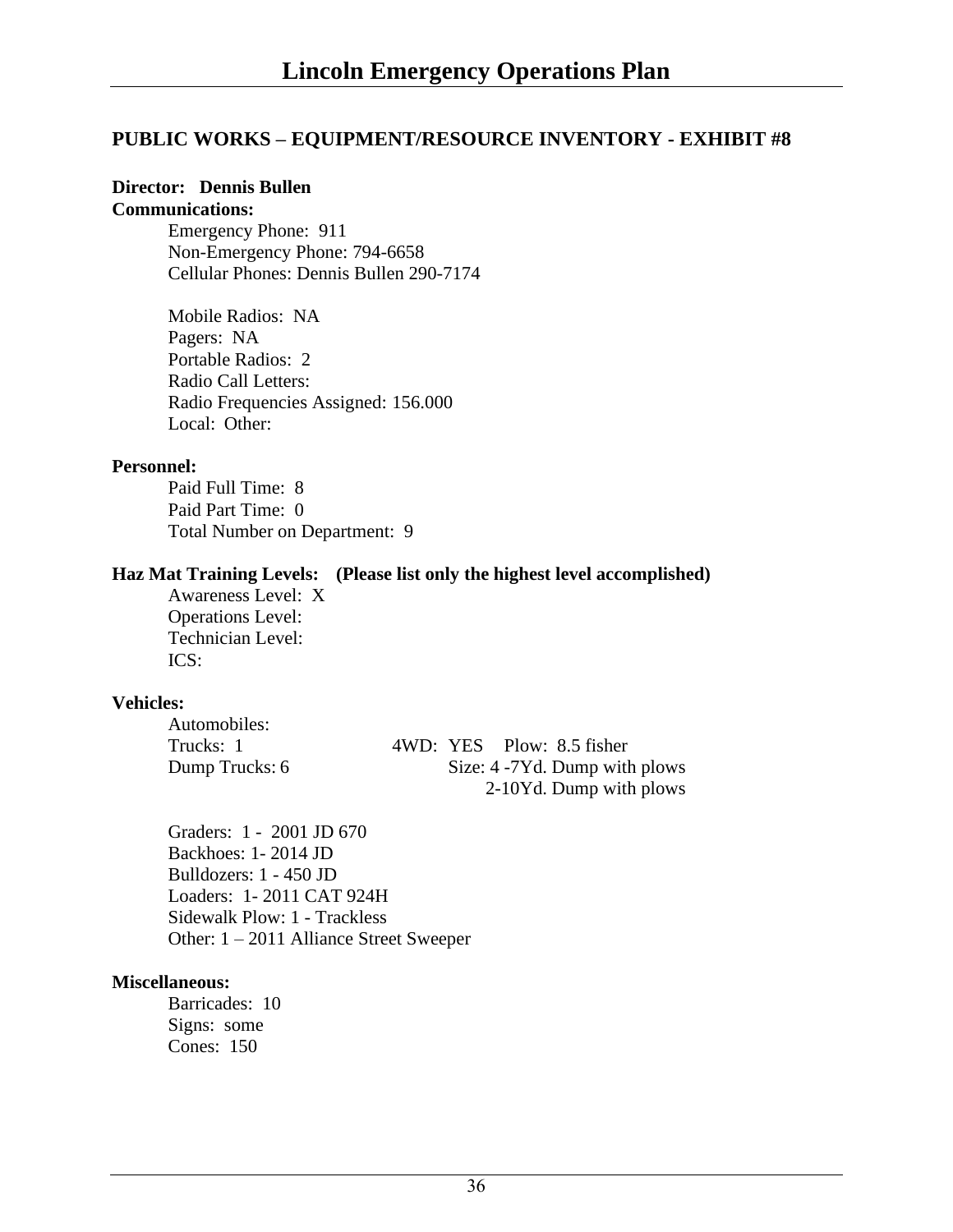#### <span id="page-36-0"></span>**VOLUNTEER MANAGEMENT**

The EM Director and/or EOC coordinate the efforts of Lincoln's volunteer organizations and unaffiliated volunteers. The OEM Director will determine what volunteers are needed for what roles, depending on the type and severity of the incident. The OEM Director will appoint an individual to be the Volunteer Coordinator. This person will report to the Resource Manager. The Volunteer Coordinator will set up a Disaster Volunteer Reception Center in either the Public Safety Building or the Town Office*.* This individual will make phone calls to residents requesting their volunteer support.

The Public Information Officer will contact the area TV and Radio stations and request they make an announcement regarding the need for and type of volunteers.

Residents who volunteer at the Disaster Volunteer Reception Center will be processed into the EMA organization using the "Disaster Volunteer Survey" sheet that follows this page. Contact information and special skills will be recorded. The survey sheets will be sent over to the EOC for use in assigning volunteers to specific jobs.

Some supply items that the Volunteer Coordinator will need are: pen, pencil, highlighter, paper, clipboard, stapler, post-it pad, Disaster Volunteer Survey Forms and a Lincoln telephone listing.

Once assigned to a disaster role, Disaster Volunteers will be issued a Lincoln OEM Badge that identifies their name and volunteer duty position. They will be integrated into the emergency response organization.

#### <span id="page-36-1"></span>**DONATIONS MANAGEMENT**

The Public Information Officer shall use the media, brochures and phone calls to request contributions from the public. The Lincoln Town Treasurer will create a separate account for these donations and establish an accounting system to track the contributions.

For material donations, the OEM Director will appoint a Donations Manager, who will work for the Resource Manager. The Donations Manager will use any available space in the Public Safety Building or seek space at another facility to receive, inventory and distribute donated materials.

| <b>Item Received</b> | Quantity<br><b>Available</b> | Category | <b>Person Donating</b> | <b>Date</b><br><b>Received</b> |
|----------------------|------------------------------|----------|------------------------|--------------------------------|
|                      |                              |          |                        |                                |
|                      |                              |          |                        |                                |
|                      |                              |          |                        |                                |
|                      |                              |          |                        |                                |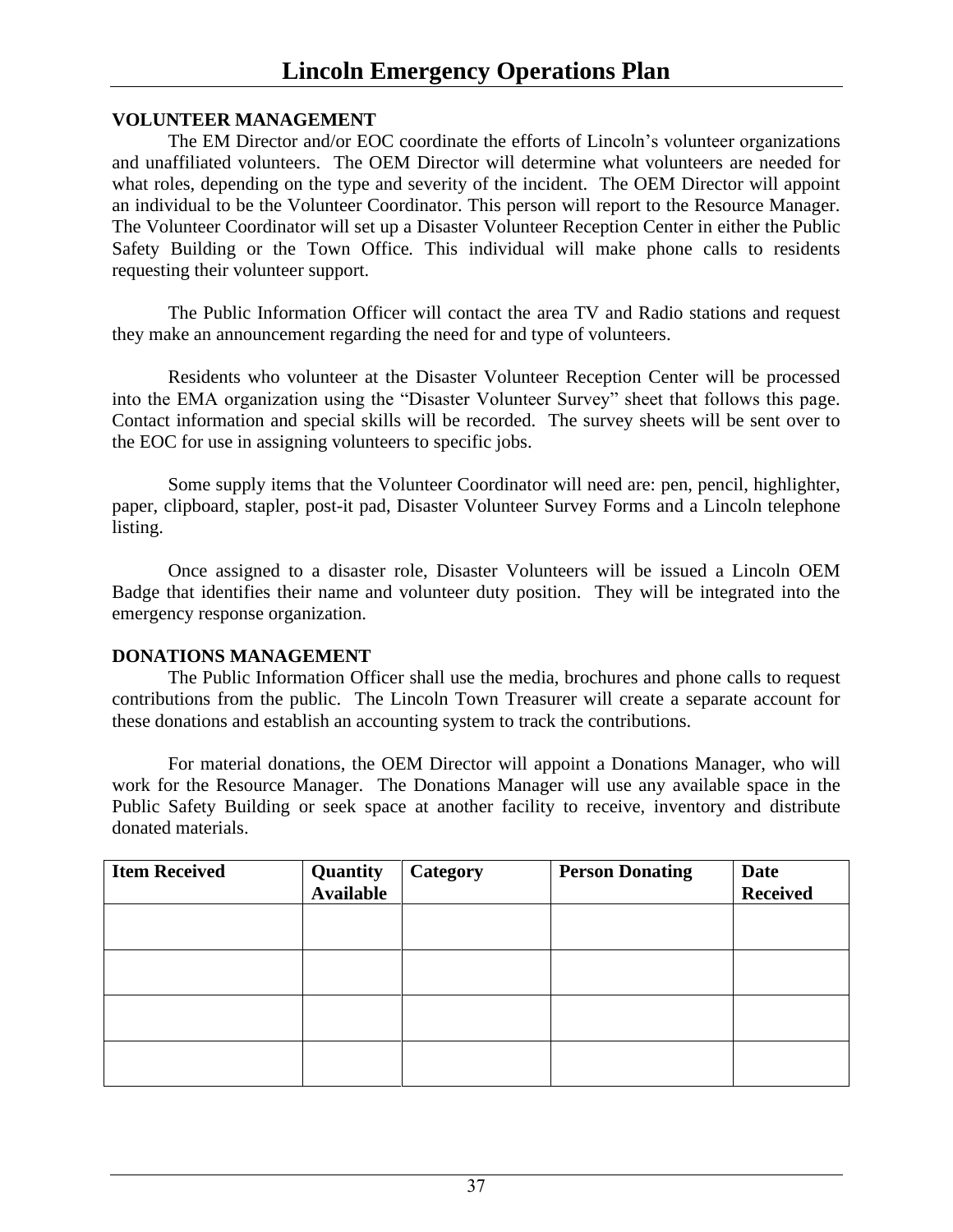<span id="page-37-0"></span>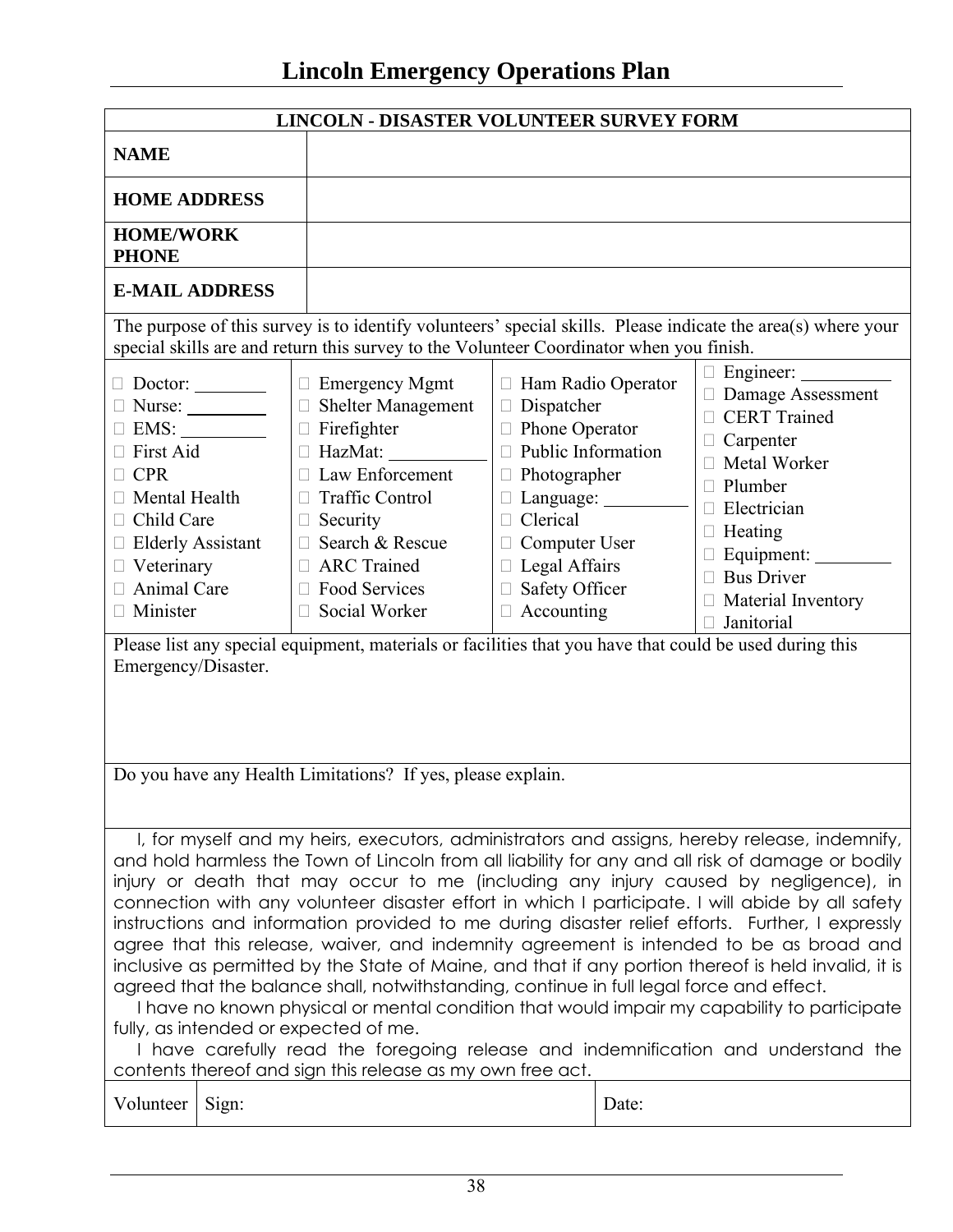## **EMERGENCY MANAGEMENT VOLUNTEER LISTING**

<span id="page-38-0"></span>

| <b>NAME</b> | <b>PHONE</b> | <b>ADDRESS</b> | <b>TASK ASSIGNMENT</b> |
|-------------|--------------|----------------|------------------------|
|             |              |                |                        |
|             |              |                |                        |
|             |              |                |                        |
|             |              |                |                        |
|             |              |                |                        |
|             |              |                |                        |
|             |              |                |                        |
|             |              |                |                        |
|             |              |                |                        |
|             |              |                |                        |
|             |              |                |                        |
|             |              |                |                        |
|             |              |                |                        |
|             |              |                |                        |
|             |              |                |                        |
|             |              |                |                        |
|             |              |                |                        |
|             |              |                |                        |
|             |              |                |                        |

## <span id="page-38-1"></span>**LOCAL COMMUNITY SERVICE GROUPS**

Masons VFW & American Legion Knights of Columbus Boy Scouts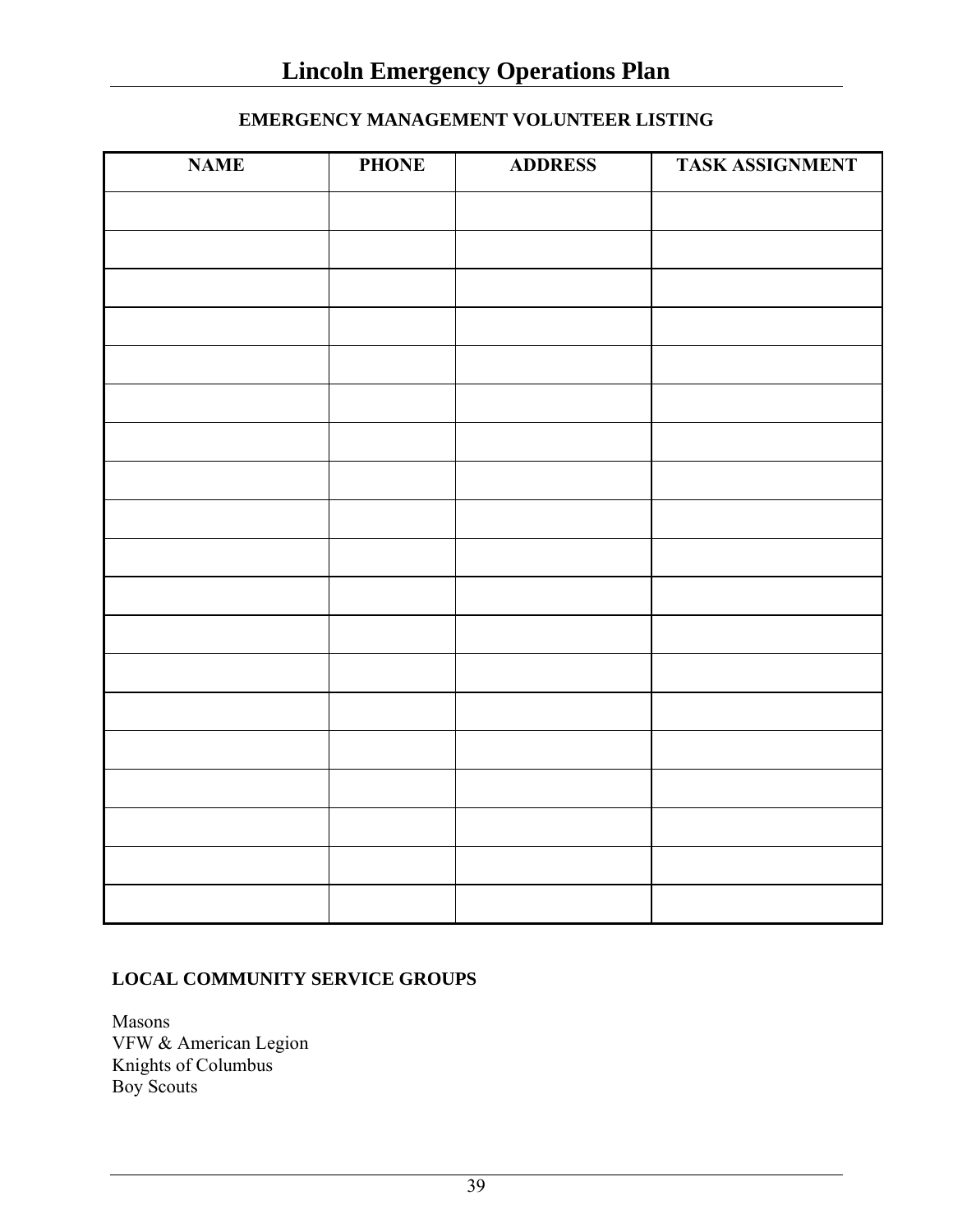## **STATE OF MAINE REQUEST for ASSISTANCE FORM**

## **Part I: REQUEST**

<span id="page-39-1"></span><span id="page-39-0"></span>

| 01 | Requested By: LINCOLN TOWN COUNCIL | Date: | Time: |
|----|------------------------------------|-------|-------|
| 02 | County: PENOBSCOT                  |       |       |
| 03 | Jurisdiction: TOWN OF LINCOLN      |       |       |
| 04 | <b>Resource Requested:</b>         |       |       |
| 05 | Location Requested:                |       |       |
| 06 | Remarks:                           |       |       |

#### **Part II: ALLOCATION**

| 07 | Allocator:                           |            |    |
|----|--------------------------------------|------------|----|
| 08 | Resource Available:                  | YES        | NO |
| 09 | Resource Provider:                   | Telephone: |    |
| 10 | Type/Quantity of Resource Allocated: |            |    |
|    | Remarks:                             |            |    |

## **Part III: DISPOSITION**

| 12 | Location of Committed Resource: |            |       |
|----|---------------------------------|------------|-------|
| 13 | Resource Arrived:               | Date:      | Time: |
| 14 | Assigned to (Name):             | Telephone: |       |
| 15 | Resource Used For:              |            |       |
| 16 | Remarks:                        |            |       |
|    |                                 |            |       |
|    |                                 |            |       |
| 17 | <b>Resource Returned to:</b>    | Date:      | Time: |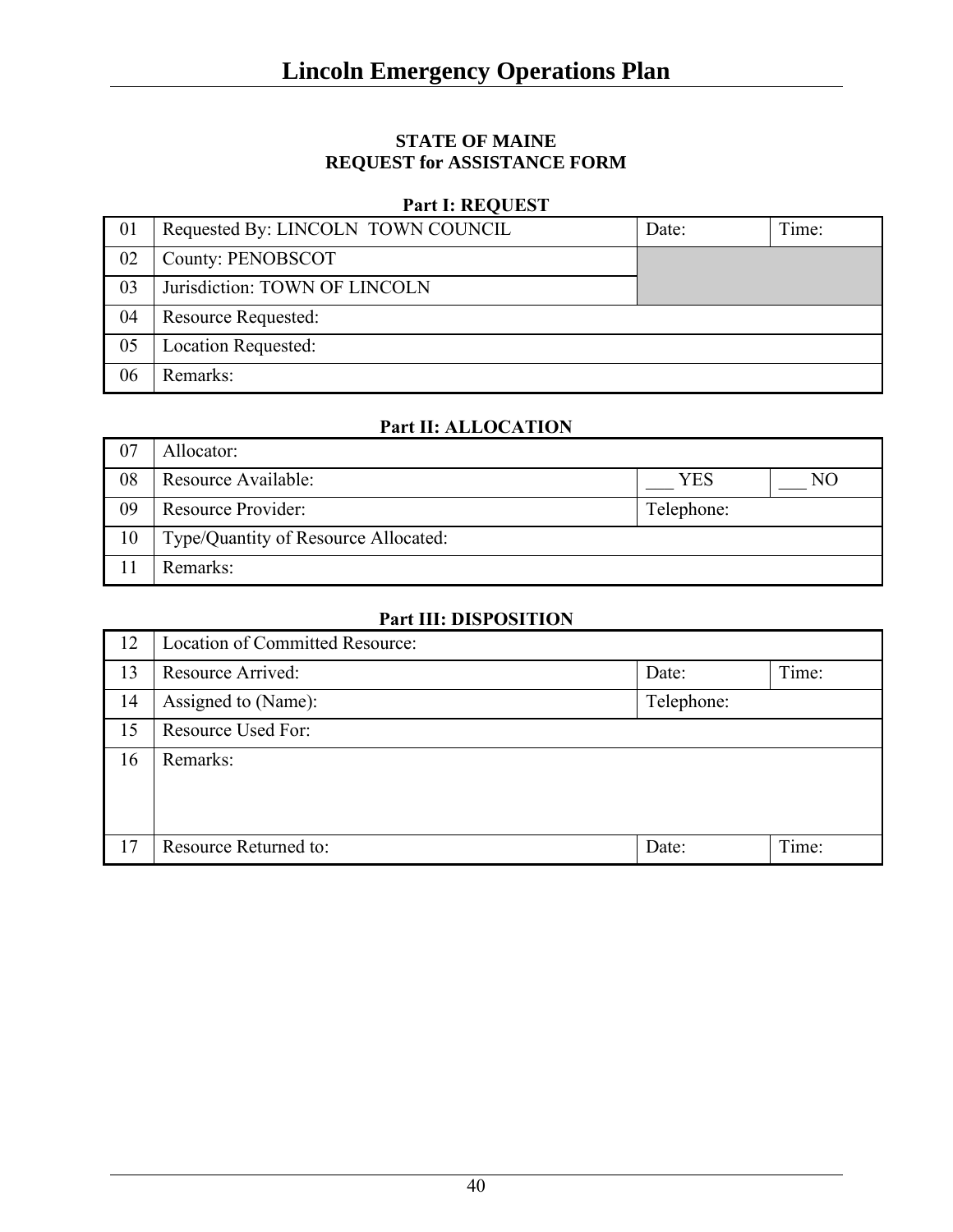## **APPENDIX F - DAMAGE ASSESSMENT**

#### <span id="page-40-1"></span><span id="page-40-0"></span>**PURPOSE**

This Appendix will describe the actions to be taken and forms to be completed for the Town of Lincoln Damage Assessment program.

#### <span id="page-40-2"></span>**SITUATION AND ASSUMPTIONS**

When extensive property damage, injuries, or loss of life occurs, a damage assessment expedites response and recovery operations.

The Public Works Director will assess damages to town roads and bridges.

The Fire Department, along with other volunteers, will be organized into Damage Assessment Teams in order to assess damages to homes, etc. American Red Cross and MEMA guidance will be used.

All damage assessments and repair cost estimates will be reported to the EOC, and then up-channeled to the Penobscot County EMA as soon as possible. A verbal report may be completed prior to a written one.

#### <span id="page-40-3"></span>**CONCEPT OF OPERATIONS –**

There are three phases of damage assessment.

**Basic Situation Appraisal (MEMA Form 7):** Accomplished by the Town Council and the EM Director to determine the need for immediate aid and to estimate the magnitude and severity of the situation. A MEMA Form 7 and instructions for completion follow this page. It is designed to measure impact as it relates to possible Emergency Disaster Declarations by the Governor or the President.

The MEMA Form 7 is sent by e-mail, phone, fax or hand delivered to the Penobscot County EOC as soon as possible. The Penobscot County EOC Director reviews the assessment information and forwards it to the Maine Emergency Management Agency (MEMA).

**Preliminary Damage Assessment:** This assessment is completed by state and federal damage assessment personnel with input and guidance from local officials. These personnel will assess damages to publicly owned property (bridges and roads). They also verify private damages included on the submitted MEMA Form 7. The Penobscot County EMA is the liaison between these teams and local officials.

**Damage Survey:** After Disaster Declaration by the President, state and federal personnel conduct a more detailed survey for cost estimates of repairs to public property. The Town Council provides guidance.

### <span id="page-40-4"></span>**ORGANIZATION AND ASSIGNMENT OF RESPONSIBILITIES**

The Town Council is responsible for assuring an initial situation appraisal is conducted. The OEM Director is responsible for coordination with the county, state and federal personnel involved in damage assessment.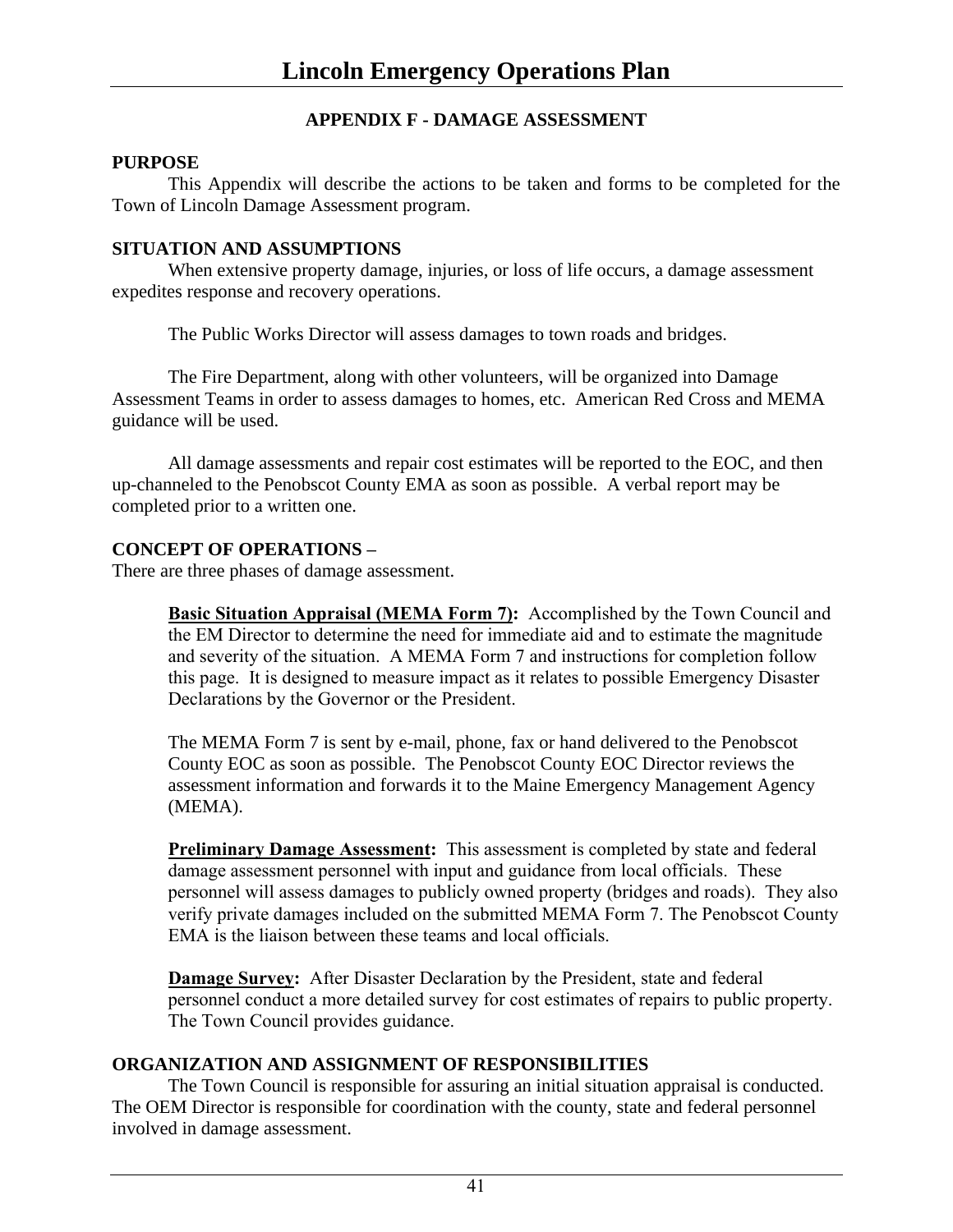## <span id="page-41-0"></span>**ADMINISTRATION AND LOGISTICS**

Initial damage assessment reports to county may be verbal, but are followed with hard copy information on a Form 7 within 24 hours. Prompt submission of a Form 7 is necessary for assistance from the state and federal governments in recovering from a disaster.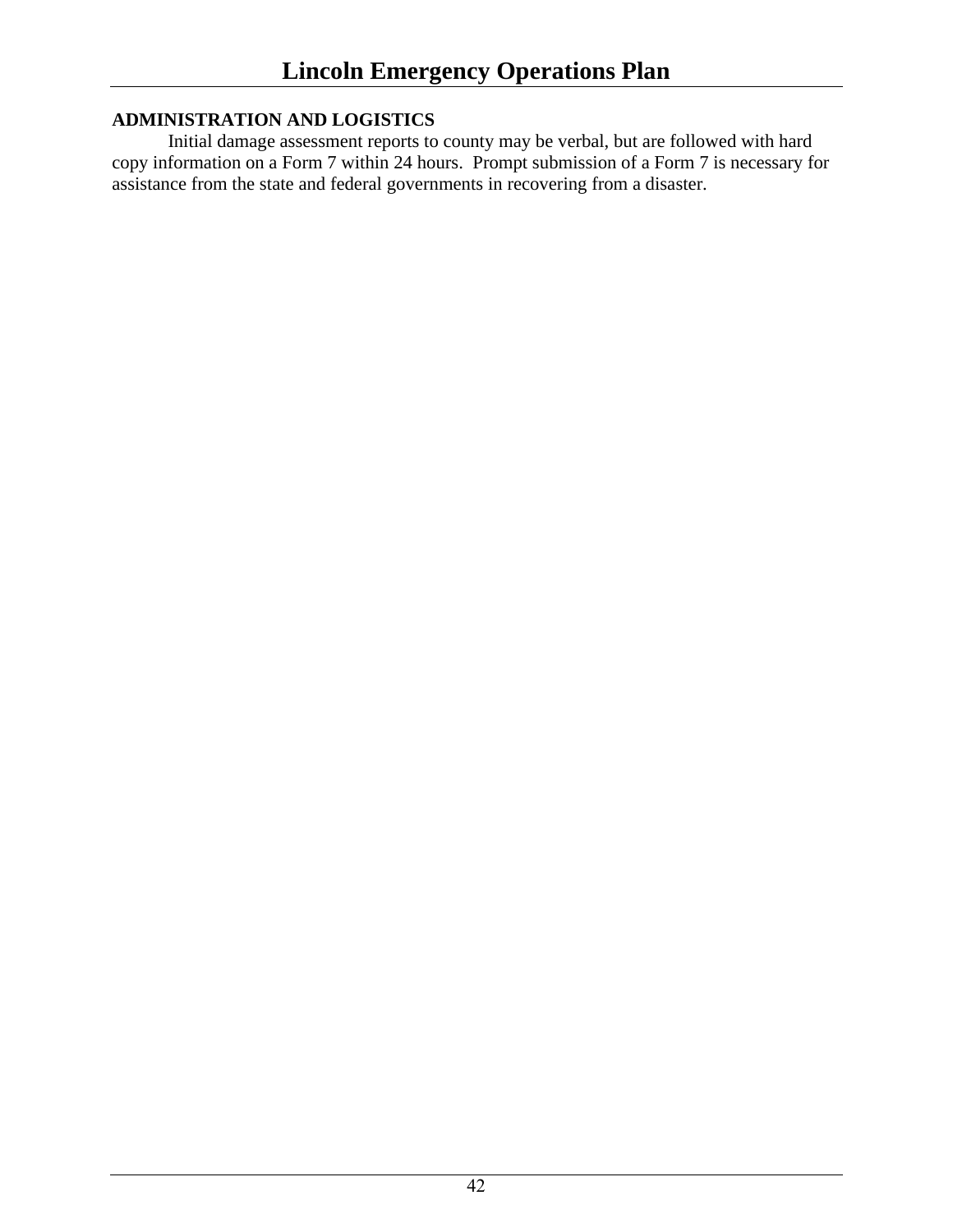## <span id="page-42-0"></span>**DAMAGE and INJURY ASSESSMENT FORM 7**

| $\Box$ Original                                                                                                                                                                                                                                                              | $\Box$ Revision #                                                                                                           | Date:                 |              |
|------------------------------------------------------------------------------------------------------------------------------------------------------------------------------------------------------------------------------------------------------------------------------|-----------------------------------------------------------------------------------------------------------------------------|-----------------------|--------------|
|                                                                                                                                                                                                                                                                              | <b>Type of Disaster:</b><br>Date(s) of Occurrence:                                                                          |                       |              |
|                                                                                                                                                                                                                                                                              |                                                                                                                             |                       |              |
|                                                                                                                                                                                                                                                                              | Jurisdiction (Town, county, agency, etc.):                                                                                  | <b>County:</b>        |              |
|                                                                                                                                                                                                                                                                              |                                                                                                                             |                       |              |
| <b>Population:</b>                                                                                                                                                                                                                                                           |                                                                                                                             |                       |              |
|                                                                                                                                                                                                                                                                              | Area Affected (northeast, west side, etc.):                                                                                 |                       |              |
| Name:                                                                                                                                                                                                                                                                        | <b>Information provided by:</b>                                                                                             | <b>Title:</b>         |              |
|                                                                                                                                                                                                                                                                              |                                                                                                                             |                       |              |
| <b>Address:</b>                                                                                                                                                                                                                                                              |                                                                                                                             | <b>Day Phone:</b>     |              |
|                                                                                                                                                                                                                                                                              |                                                                                                                             | <b>Evening Phone:</b> |              |
|                                                                                                                                                                                                                                                                              | <b>PUBLIC DAMAGE</b>                                                                                                        |                       |              |
| $\mathbf A$                                                                                                                                                                                                                                                                  | <b>DEBRIS REMOVAL</b> (trees, building wreckage, sand, mud, silt, gravel,<br>vehicles, and other disaster-related material) |                       | \$           |
| B                                                                                                                                                                                                                                                                            | <b>EMERGENCY PROTECTIVE MEASURES</b> (sandbagging,                                                                          |                       | \$           |
|                                                                                                                                                                                                                                                                              | barricades, signs, extra police and fire, and emergency health measures)                                                    |                       |              |
| $\mathbf C$                                                                                                                                                                                                                                                                  | ROADS AND BRIDGES (roads, culverts, bridges, and associated<br>facilities)                                                  |                       | $\mathbb{S}$ |
|                                                                                                                                                                                                                                                                              | WATER CONTROL FACILITIES (dams, reservoirs, shore protective                                                                |                       |              |
| D                                                                                                                                                                                                                                                                            | devices, pumping and irrigation facilities, drainage channels, and levees)                                                  |                       | \$           |
| E                                                                                                                                                                                                                                                                            | <b>BUILDINGS AND EQUIPMENT</b> (buildings, supplies, inventory,<br>vehicles, and equipment)                                 |                       | $\mathbb{S}$ |
|                                                                                                                                                                                                                                                                              | UTILITIES (water treatment plants and delivery systems, power                                                               |                       |              |
| $\mathbf F$                                                                                                                                                                                                                                                                  | generation and distribution facilities, sewerage collection systems and                                                     | \$                    |              |
|                                                                                                                                                                                                                                                                              | treatment plants)                                                                                                           |                       |              |
| G                                                                                                                                                                                                                                                                            | PARKS, RECREATIONAL, AND OTHERS (playground equipment,                                                                      | \$                    |              |
|                                                                                                                                                                                                                                                                              | swimming pools, bath houses, tennis courts, boat docks, piers, picnic<br>tables, cemeteries, and golf courses)              |                       |              |
| <b>TOTAL</b>                                                                                                                                                                                                                                                                 |                                                                                                                             |                       | $\mathbf S$  |
| <b>PRIVATE NONPROFIT</b> (education, medical, custodial care, emergency [fire]<br>departments, search and rescue, and ambulances], utility, and other [museums,<br>community centers, libraries, homeless shelters, senior citizen centers, health and<br>safety services.]) |                                                                                                                             |                       | \$           |
|                                                                                                                                                                                                                                                                              | <b>PUBLIC DAMAGE-GRAND TOTAL</b>                                                                                            |                       | \$           |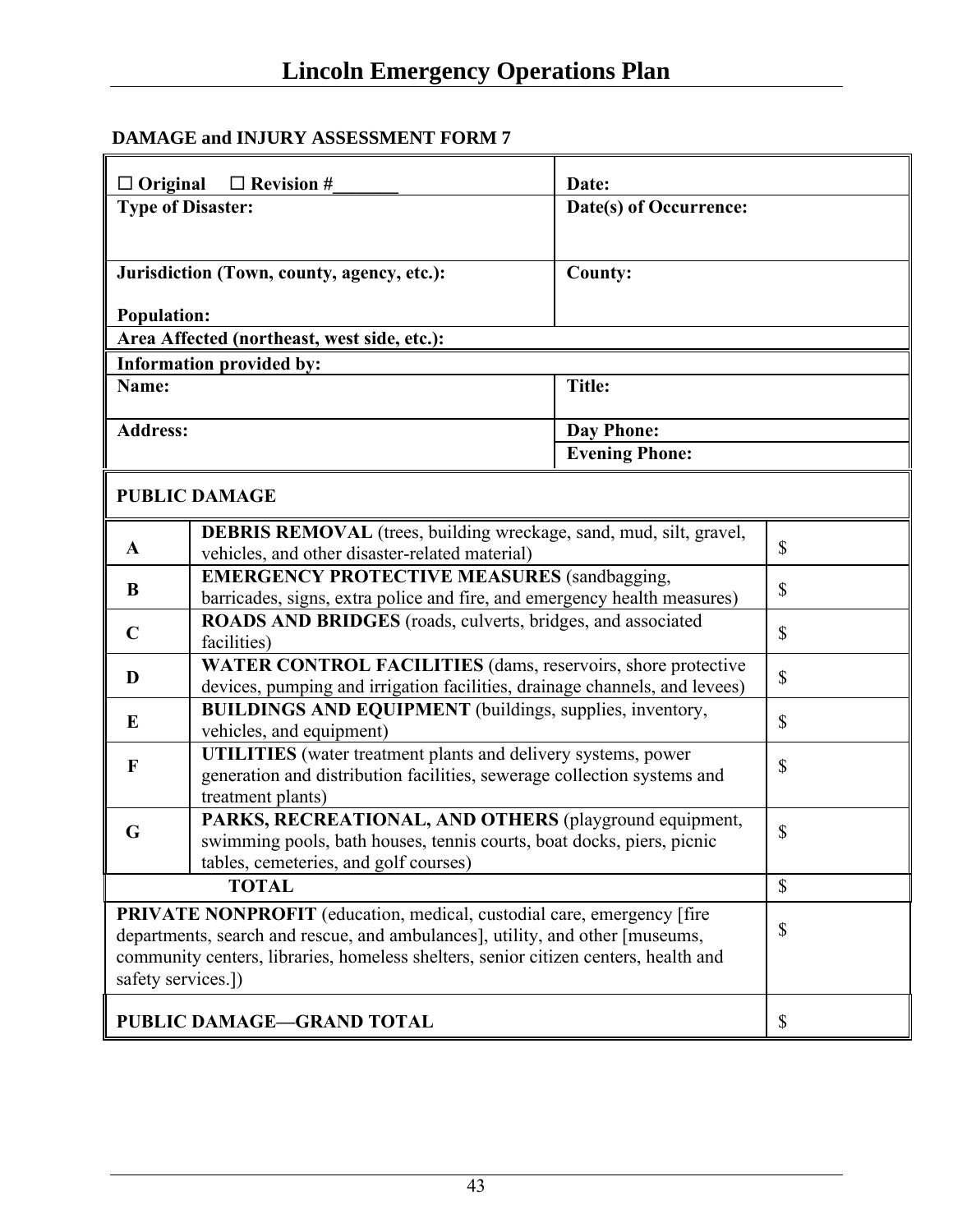| <b>INDIVIDUAL DAMAGE</b>                          |  |                                             |  |                           |
|---------------------------------------------------|--|---------------------------------------------|--|---------------------------|
| Jurisdiction:                                     |  | Date:                                       |  |                           |
| <b>PEOPLE AFFECTED</b><br><b>Number</b>           |  | <b>ASSISTANCE PROVIDED</b><br><b>Number</b> |  |                           |
| <b>Deaths</b>                                     |  |                                             |  | <b>Persons Evacuated</b>  |
| <b>Injuries</b>                                   |  | <b>Persons in Public Shelters</b>           |  |                           |
| <b>Missing</b>                                    |  |                                             |  |                           |
| <b>RESIDENTIAL</b>                                |  | Primary                                     |  | Secondary                 |
| (ARC)3 Houses destroyed                           |  | \$                                          |  | $\boldsymbol{\mathsf{S}}$ |
| (ARC)2 Houses with major damage                   |  | \$                                          |  | \$                        |
| (ARC)1 Houses with minor damage                   |  | \$                                          |  | \$                        |
| Houses affected                                   |  | \$                                          |  | \$                        |
| (ARC)3 MH destroyed                               |  | \$                                          |  | \$                        |
| (ARC)2 MH severely damaged                        |  | \$                                          |  | \$                        |
| (ARC)1 MH moderately damaged                      |  | \$                                          |  | \$                        |
| MH affected<br><b>TOTAL</b>                       |  | \$<br>\$                                    |  | \$<br>\$                  |
| <b>TOTAL RESIDENTIAL (primary plus secondary)</b> |  |                                             |  | \$                        |
| <b>BUSINESS</b>                                   |  |                                             |  |                           |
| <b>Businesses</b> affected                        |  |                                             |  | $\boldsymbol{\mathsf{S}}$ |
|                                                   |  | Number now unemployed                       |  |                           |
| Estimated duration of unemployment (weeks)        |  |                                             |  |                           |
| <b>TOTAL BUSINESS</b><br><b>AGRICULTURE</b>       |  |                                             |  | $\mathcal{S}$             |
| Farm buildings and equipment                      |  |                                             |  | $\boldsymbol{\mathsf{S}}$ |
|                                                   |  |                                             |  | $\boldsymbol{\mathsf{S}}$ |
| Crop land (all crops)<br>Livestock                |  |                                             |  | $\boldsymbol{\mathsf{S}}$ |
| <b>TOTAL AGRICULTURE</b>                          |  |                                             |  | $\boldsymbol{\mathsf{S}}$ |
|                                                   |  | <b>INDIVIDUAL DAMAGE TOTAL</b>              |  | $\boldsymbol{\mathsf{S}}$ |
|                                                   |  |                                             |  |                           |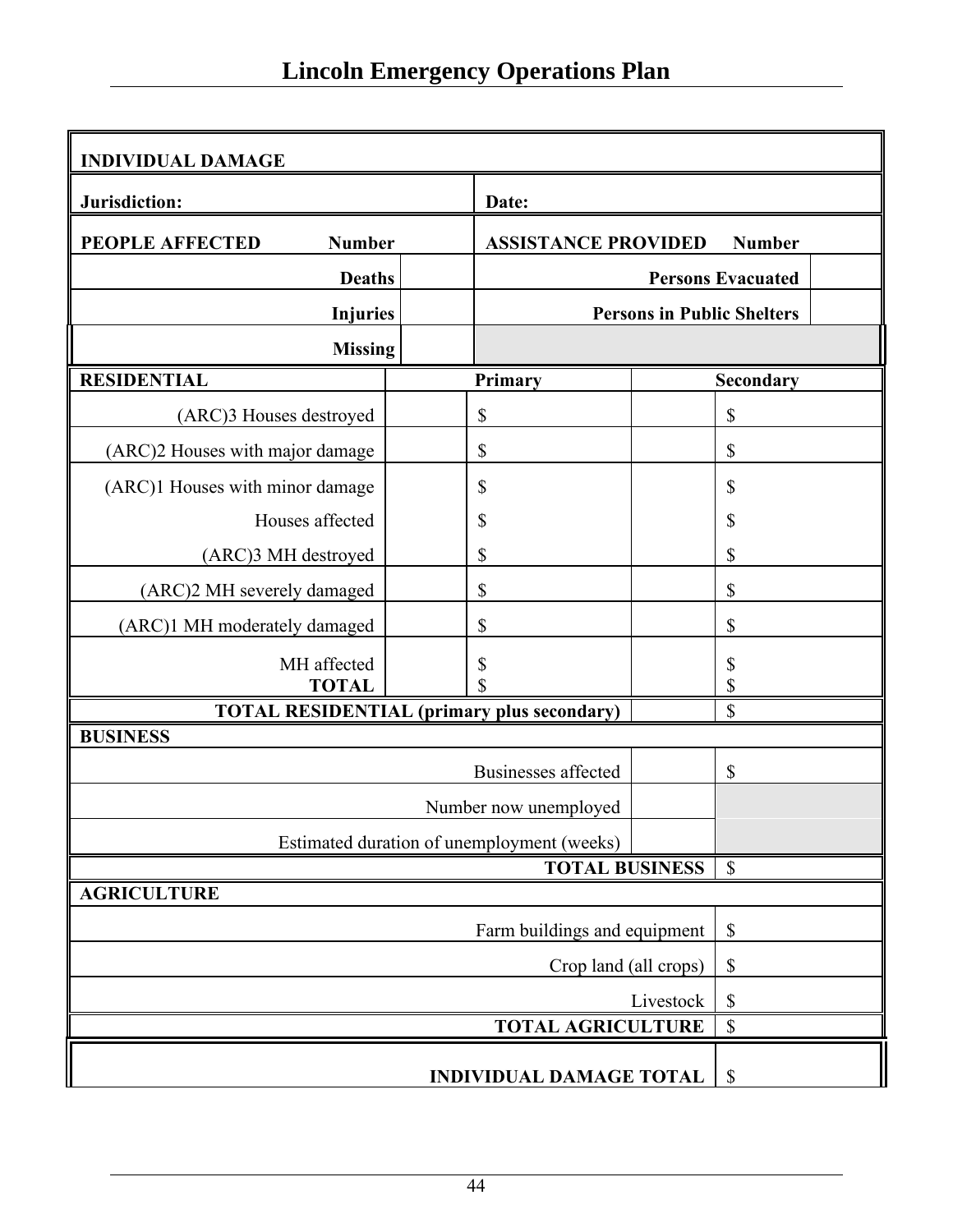#### <span id="page-44-0"></span>**MAINE EMERGENCY MANAGEMENT AGENCY DAMAGE AND INJURY ASSESSMENT FORM 7 - ABBREVIATED INSTRUCTIONS**

Reasonable estimates are acceptable. Information should be reported to the Penobscot County Emergency Management Agency (EMA) within 24 hours of a request for information from Penobscot EMA or MEMA. Even if you consider damage in your area to be insignificant, please file this report. A complete picture of the impact of the disaster is necessary for State officials to decide if Federal assistance can be requested. Failure or delay in submission of this information may result in delay or loss of Federal assistance for your county and community.

If you need further assistance, contact Penobscot County EMA or MEMA.

#### **General Information**

Original or revision: Check one only. Each report should contain the current totals (all the damage up to that point). Number each revised report consecutively, i.e., first revision #1, second revision #2, etc.). Type of disaster: Enter "flooding", "hurricane", "coastal storm", "earthquake", etc. Information provided by: Person who should be contacted for more information.

#### **Public Damage**

Public damages are damages to government-owned properties and facilities. They are based on the cost of returning those properties to their pre-disaster condition. They also include out-of-pocket costs incurred by government in response to the disaster.

- A. Debris Removal: The debris must be a direct result of the disaster. Enter costs incurred or projected for removing debris from public property. Do not include debris removal estimates from private property, unless local government has a legal responsibility to so. Include actual and estimated costs to remove debris from public roads and streets in your jurisdiction.
- B. Protective measures: These can include the cost of search and rescue, demolition of unsafe structures, and actions taken by governmental forces to reduce the threat to public health and safety. The disaster must be responsible for your extra costs.
- C. Road Systems: Cost to return property to its pre-disaster condition. Include only property owned by the jurisdiction (do not include any State or Federal Aid System roads, streets, bridges, etc.)
- D. Water Control Facilities: Facilities owned, operated, or maintained by the local unit of government.
- E1. Public Buildings, Facilities and Equipment: This should include any equipment directly damaged by the disaster (not those damaged during response), replacement of broken windows, damaged roofs, etc.
- E2. Schools & School Property: Separate public-school supplies and property from other public facilities and equipment. Do not include private, non-profit schools. They are included under Individual Damage.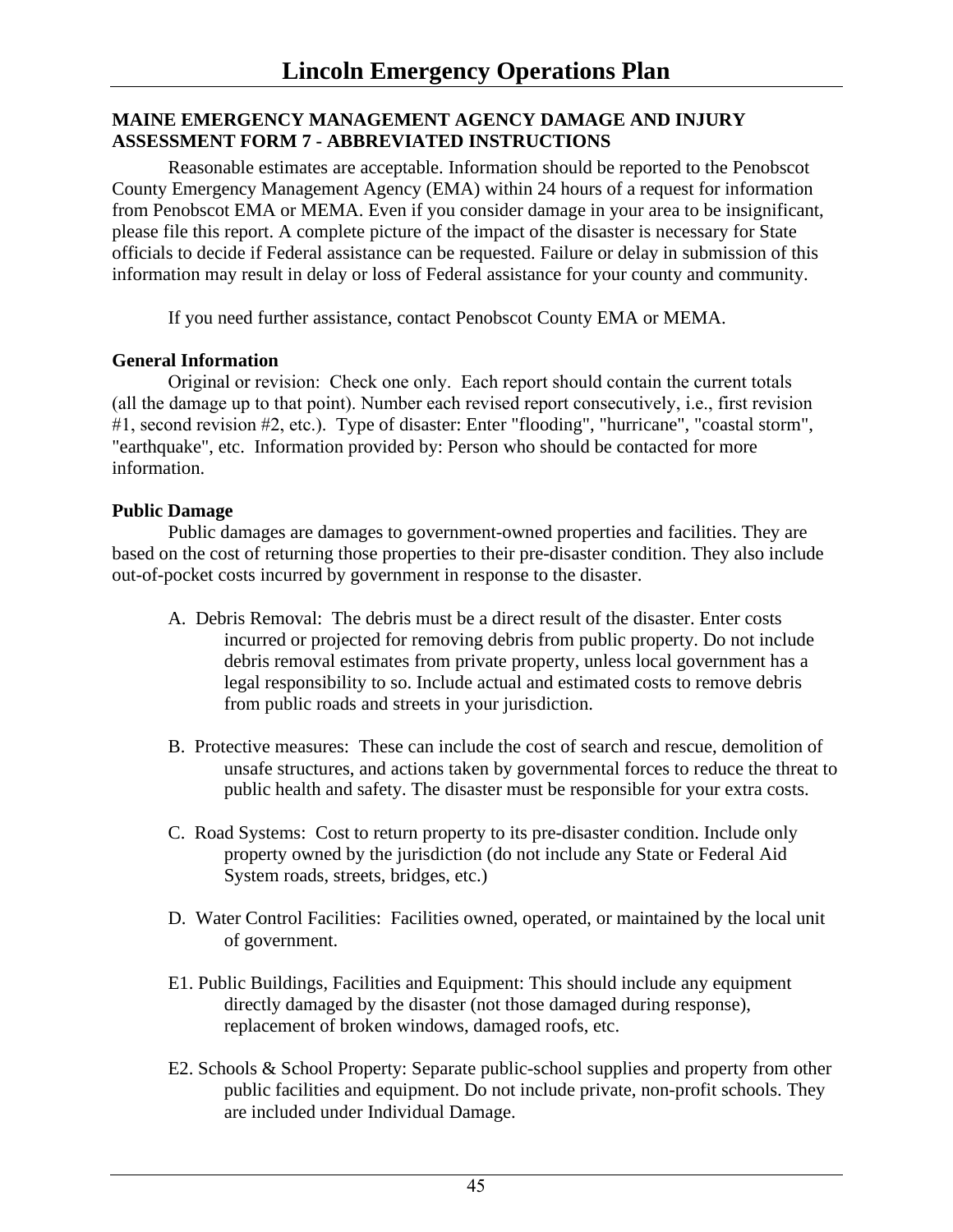F. Public Utility Systems: Enter all costs to repair damages to town or county owned utilities and utility systems. These can be the emergency repair and/or projected permanent replacement costs.

Total Public: Add totals in all public categories.

#### **Individual Damage**

Individual damages are damages to individuals, businesses and working farms (crops, livestock, buildings or equipment), and private non-profit facilities (for example, churches or private schools).

**Residential:** Primary homes are those used as reference for filing income taxes and voting. Homes may be considered "primary" which are necessary because of the location of employment. Secondary homes are usually vacation homes. If a secondary home is rented out, then damage to it would be listed under Business. Estimated values are acceptable. (Do not list homes situated on active farms in this section. They will be included under Agriculture.)

a. Destroyed: Totally uninhabitable and beyond repair.

 b. Severely Damaged: Structural damage that cannot be repaired within 30 days. These houses are uninhabitable without major structural repairs.

c. Moderately Damaged: Structural damage that can be repaired within a 30-day time period. These houses can be lived in with minor repairs.

Note: The Red Cross does not categorize major/minor damage in the same manner. You should be aware of this if you decide to utilize their damage assessment.

**Mobile Homes (MH):** Use same categories of damage as houses above. Water above the floor of a mobile home for any significant length of time generally causes severe damage to it, even though some occupants may choose to move back in. Note: Report numbers of homes damaged even if you do not at present know the value. Total Residential: Include both Primary and Secondary Residences.

**Business:** Number Now Unemployed: Include only those who are unemployed due to the disaster. This can be the result of either business damage or their inability to travel to that business.

**Agriculture:** Include operating farms only. Damage to a rural located "farmhouse" and/or outbuilding that are not part of an operating farm should be listed under Residential.

**Crop Land:** Estimated dollar value of damage to field crops, fruit trees, and timberlands significantly damaged by the disaster.

**Private Non-Profit Facilities:** Do not include facilities supported by tax dollars and the responsibility of government. They should be listed in the Public Damage section.

**Total Individual:** Add Total Residential, Total Business, Total Agriculture and Total Private. **GRAND TOTAL:** Add Total Individual Damage and Total Public Damage.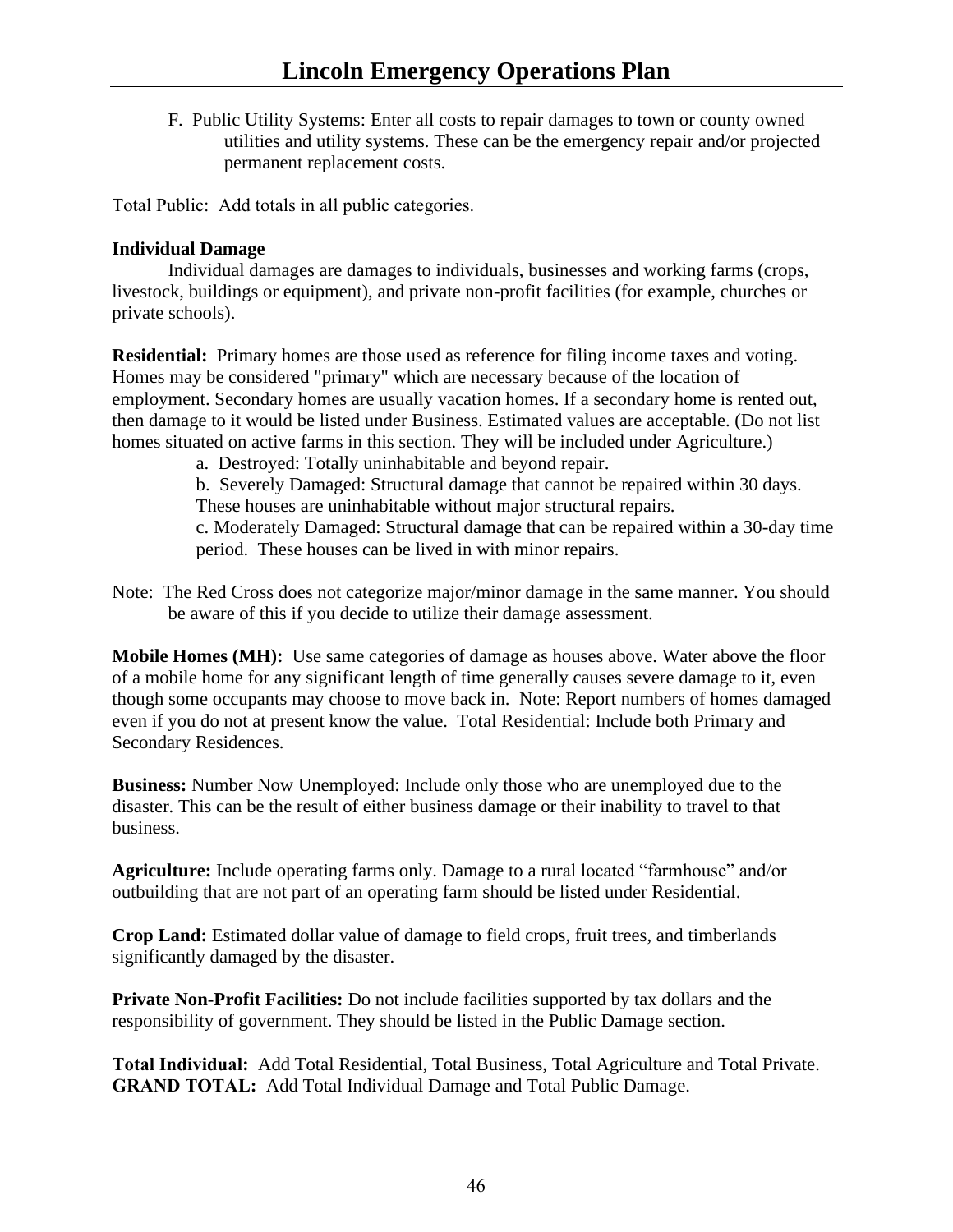#### <span id="page-46-0"></span>**DAMAGE ASSESSMENT CHECKLIST**

#### **X ACTION**

Recall all firefighters. Contact the Town Council and Public Works Director. These people will form core of the Damage Assessment Team (DAT). Seek out volunteers to assist.

Assign roads and/or areas of town to each Damage Assessment Team. Hand out damage forms for teams to record information.

Assign hand held or vehicle radios or cell phones to each DAT.

Dispatch teams with water, food, and foul weather clothing.

Issue each DAT a disposable camera or a digital camera.

Report damage information to the Lincoln EOC at 843-5151. Damage reports will be reviewed by the Town Council and submitted to the Penobscot County EMA Director.

Request public to report damages of businesses and private property to the Lincoln EOC. Consolidate damage assessment information, prepare the MEMA Form 7 and send the report to

Penobscot County EMA as soon as possible.

If severe or extended event, supply initial report to County and follow up with detailed information. Information should be reported at least daily if major disaster.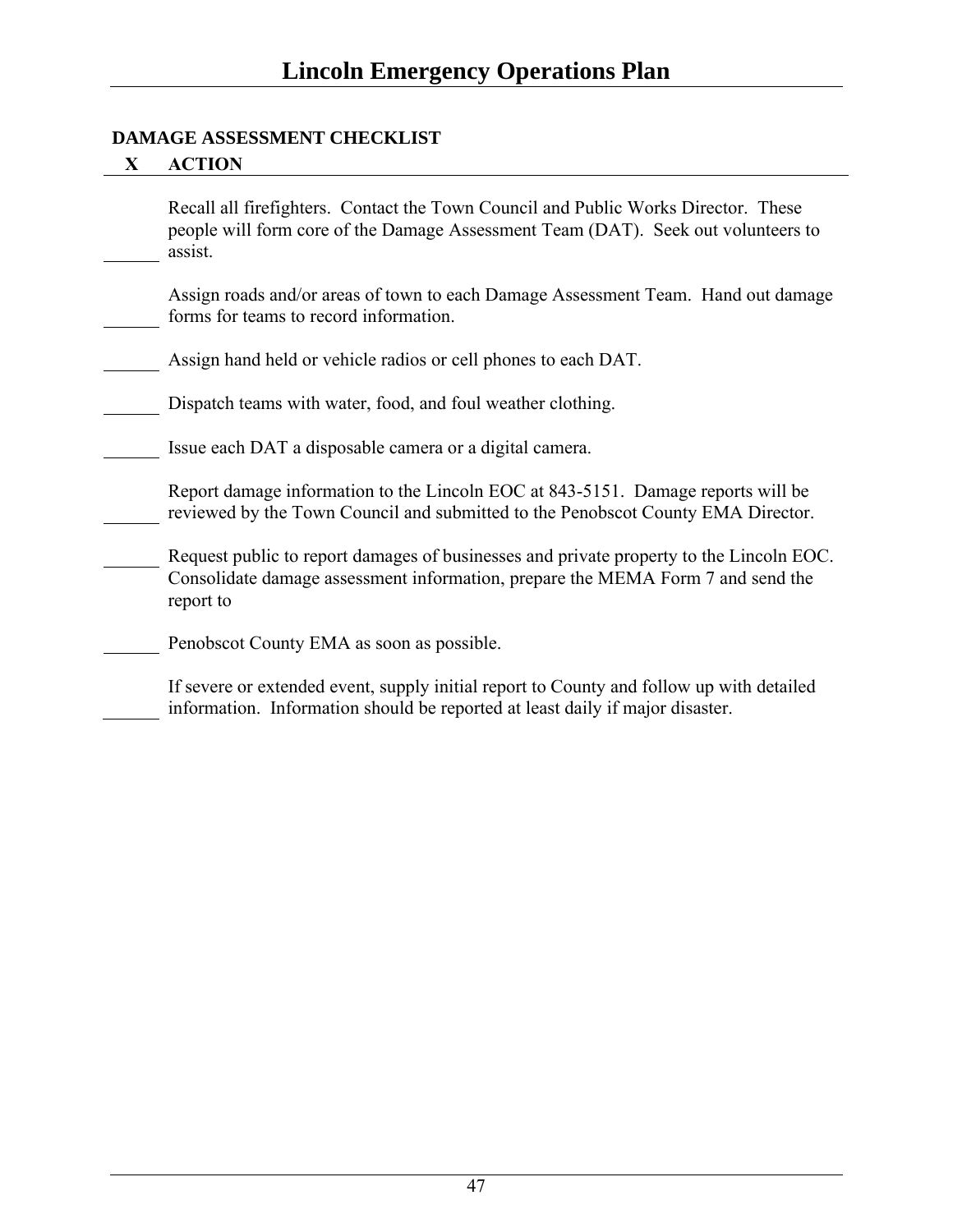#### <span id="page-47-0"></span>**APPENDIX G – CONTINUITY OF OPERATIONS**

#### <span id="page-47-1"></span>**PURPOSE**

It is the intent of the Town of Lincoln to have in place a program to ensure continuity of essential municipal functions under emergency circumstances. This section describes the Town's Continuity of Operations Program (COOP). It describes the process to delineate essential municipal functions; specify lines of succession; provide for the safekeeping of vital records and databases; identify alternate operating facilities; and provide for interoperable communications. COOP is important to provide vital services, exercise civil authority and provide for public safety during any emergency or disaster event.

#### <span id="page-47-2"></span>**SITUATION AND ASSUMPTIONS**

The Continuity of Operations Program (COOP) is applicable to all officers, officials and functions of the municipal government of the Town of Lincoln. The hazards that could affect the continuity of essential municipal functions include a structure fire involving a municipal facility, an extended power outage and a HazMat transportation accident that causes a municipal facility to evacuate and/or close.

| <b>PRI</b>     | <b>FUNCTION</b>             | <b>TYPE</b>           | <b>OPR</b>                               | <b>FACILITY</b>      |  |  |
|----------------|-----------------------------|-----------------------|------------------------------------------|----------------------|--|--|
|                | Town Council                | Civil Authority       | Town Council                             | Town Office          |  |  |
| $\overline{2}$ | Fire Protection             | Public Safety         | Fire Chief                               | Public Safety        |  |  |
| $\overline{3}$ | <b>Emergency Management</b> | Public Safety         | <b>Emergency Director</b>                | Public Safety        |  |  |
| $\overline{4}$ | <b>Municipal Finances</b>   | Vital Services        | Treasurer                                | Town Office          |  |  |
| 5              | Municipal Records           | Vital Services        | Town Clerk                               | Town Office          |  |  |
| 6              | Voting                      | Civil Authority       | Registrar / Town Clerk                   | Town Office          |  |  |
| 7              | Municipal Tax Collection    | Vital Services        | Tax Collector /<br>reports to Town Clerk | Town Office          |  |  |
| 8              | Road Maintenance            | Vital Services        | <b>Public Works Director</b>             | Town Office          |  |  |
| 9              | Public Health               | Public Safety         | Health Officer                           | Town Office          |  |  |
| 10             | Animal Control              | Public Safety         | Animal Control Officer                   | Public Safety        |  |  |
| 11             | Tax Assessing               | <b>Vital Services</b> | Municipal Assessor                       | Town Office          |  |  |
| 12             | General Assistance          | Vital Services        | General Assistance Admin                 | Town Office          |  |  |
| 13             | Code Enforcement            | Civil Authority       | Code Enforcement Officer                 | Town Office          |  |  |
| 14             | Planning & Appeals          | Civil Authority       | Planning & Appeal Board                  | Town Office          |  |  |
| 15             | <b>Police Protection</b>    | Public Safety         | Police Chief                             | <b>Public Safety</b> |  |  |

#### <span id="page-47-3"></span>**PRIMARY MUNICIPAL FUNCTIONS**

#### <span id="page-47-4"></span>**NON-ESSENTIAL ORGANIZATIONAL FUNCTIONS**

| <b>PRI</b>                               | <b>FUNCTION</b>                 | <b>TYPE</b>            | <b>OPR</b>                                      | <b>FACILITY</b> |  |
|------------------------------------------|---------------------------------|------------------------|-------------------------------------------------|-----------------|--|
| 16                                       | <b>Educational Policymaking</b> | Regional               | Superintendent's Office                         | Main            |  |
| 17                                       | Motor Vehicle Reg.              | <b>State Licensing</b> | Motor Vehicle Agent                             | Town Office     |  |
| 18                                       | Fish and Game Licensing         | <b>State Licensing</b> | IF&W Agent                                      | Town Office     |  |
| 19                                       | <b>Cemetery Records</b>         | Public Records         | Town Clerk/CPR<br>Director                      | Town Office     |  |
| 20                                       | Parks & Recreation              | Public Service         | Cemetery, Parks &<br><b>Recreation Director</b> | Town Office     |  |
| $OPR =$ Office of Primary Responsibility |                                 |                        |                                                 |                 |  |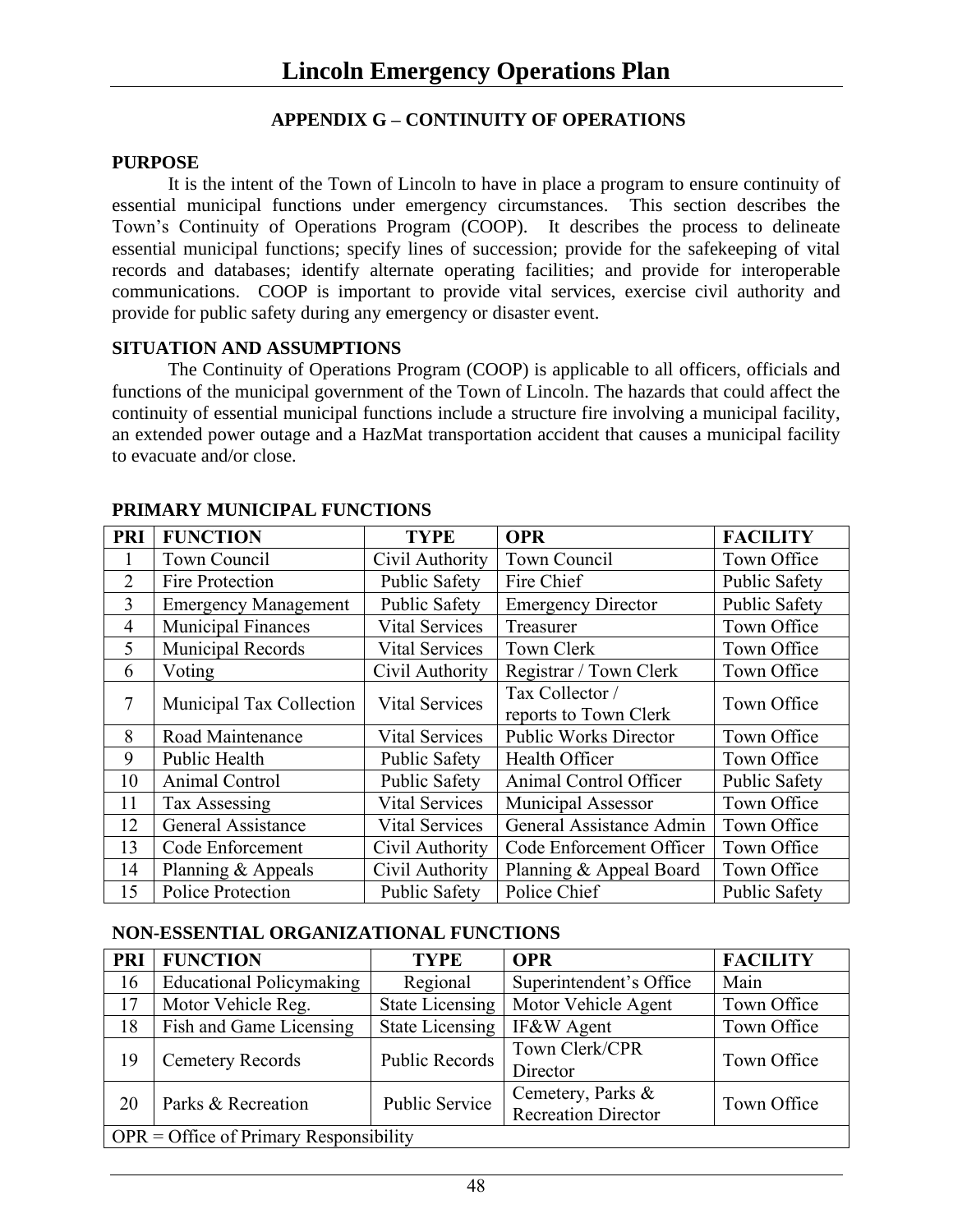#### <span id="page-48-0"></span>**CONCEPT OF OPERATIONS**

Any one of the Offices of Primary Responsibility (OPR) may initiate COOP actions if their function is disrupted. The Town Council or its designee may direct that any or all essential municipal functions implement COOP actions during an emergency.

There are three ways that Lincoln's Essential Municipal Functions may be disrupted.

A HazMat transportation accident could cause either the Public Safety Building or Town Office to be evacuated. This would most likely be a very short-term event; perhaps a few hours. The only real impact would be if the Firefighters were unable to get the fire trucks out of the Public Safety Building. The Town Office would be closed for the short duration; without any real impact on its functions.

An extended power outage will disrupt normal operations at the Public Safety Building and Town Office and could cause damage to the facilities' heating and plumbing. Emergency power capability (transfer switch/panel and 5kw generator) already exists at the Public Safety Building. A generator will have to be hardwired into the Town Office electrical panel to provide power as none exists at this time.

A structure fire at either the Public Safety Building or the Town Office would cause the loss of very important records. It would cause the loss of functional resources and the structure from which to provide essential municipal services. This loss would take time and finances to replace. If the Fire Department apparatus were lost, Lincoln would have to rely on mutual aid partners to provide emergency services until new apparatus, equipment and a building were acquired. The Town's exposure in these instances would be covered by insurance.

There will be no reconstitution requirements for a HazMat release evacuation or an extended power outage. If a municipal facility is lost due to a structure fire, the Town Council will take appropriate action to provide for continuation of services.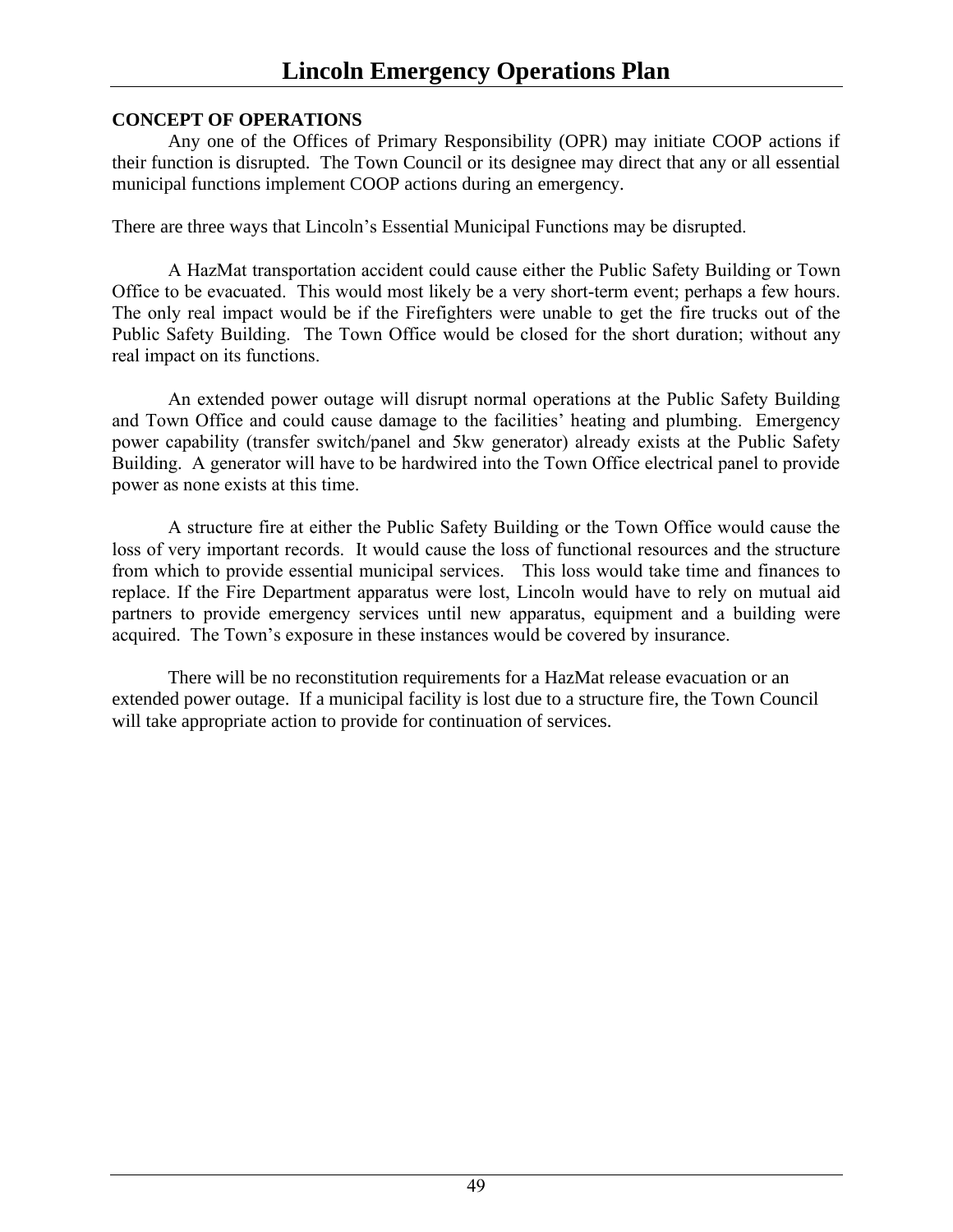#### **ATTACHMENT 1 - SEVERE WINTER STORMS**

#### <span id="page-49-1"></span><span id="page-49-0"></span>**NATURE OF THE HAZARD**

Lincoln is very susceptible to severe winter storms. Maine can receive a great deal of snow and ice and air temperatures can drop to minus 30-50 degrees F. Some of Lincoln's roadsides are heavily forested.

#### <span id="page-49-2"></span>**RISK AREA**

It is very easy for town residents to become trapped in their homes due to totally impassable roads, especially on the single lane dirt roads. The major concern is the difficulty for emergency response by EMS and fire protection services.

Another area of concern is for elderly residents who lose the capability to heat their homes and fail to communicate this danger.

Finally, the electrical power distribution system is very susceptible to damage by accumulating ice and downed trees. Residents can be faced with extended periods of time without electricity. This will create difficulties with heating, water supply, sanitation, and food preparation.

#### <span id="page-49-3"></span>**DIRECTION AND CONTROL**

The Town Council and EM Director should consider activating the EOC during an extended severe winter storm. The EOC will organize water supply, heat assistance, emergency food supplies, and disaster volunteers for disaster response, setting up shelters, and collecting damage assessment information.

The Public Works Department is responsible for keeping the town roads open for traffic. Power outage reporting hotline number is (207): for Versant Power..

#### <span id="page-49-4"></span>**RESOURCE MANAGEMENT**

The EOC will be able to connect at any time to the Public Safety Building generator. The EOC will ensure that there is enough heating and generator fuel, flashlights and First Aid kits. The Public Safety Building and Town Office have a portable, battery-operated radio, capable of receiving NWS transmissions.

#### <span id="page-49-5"></span>**BASIC SHELTERING**

A limited number of citizens can be sheltered at the Public Safety Building on a shortterm basis with basic necessities available including food. A warming facility is available at Clay's Funeral Home; however, limited bathroom facilities do not support bathing necessities. Food provisions will need to be supplied from an alternative location.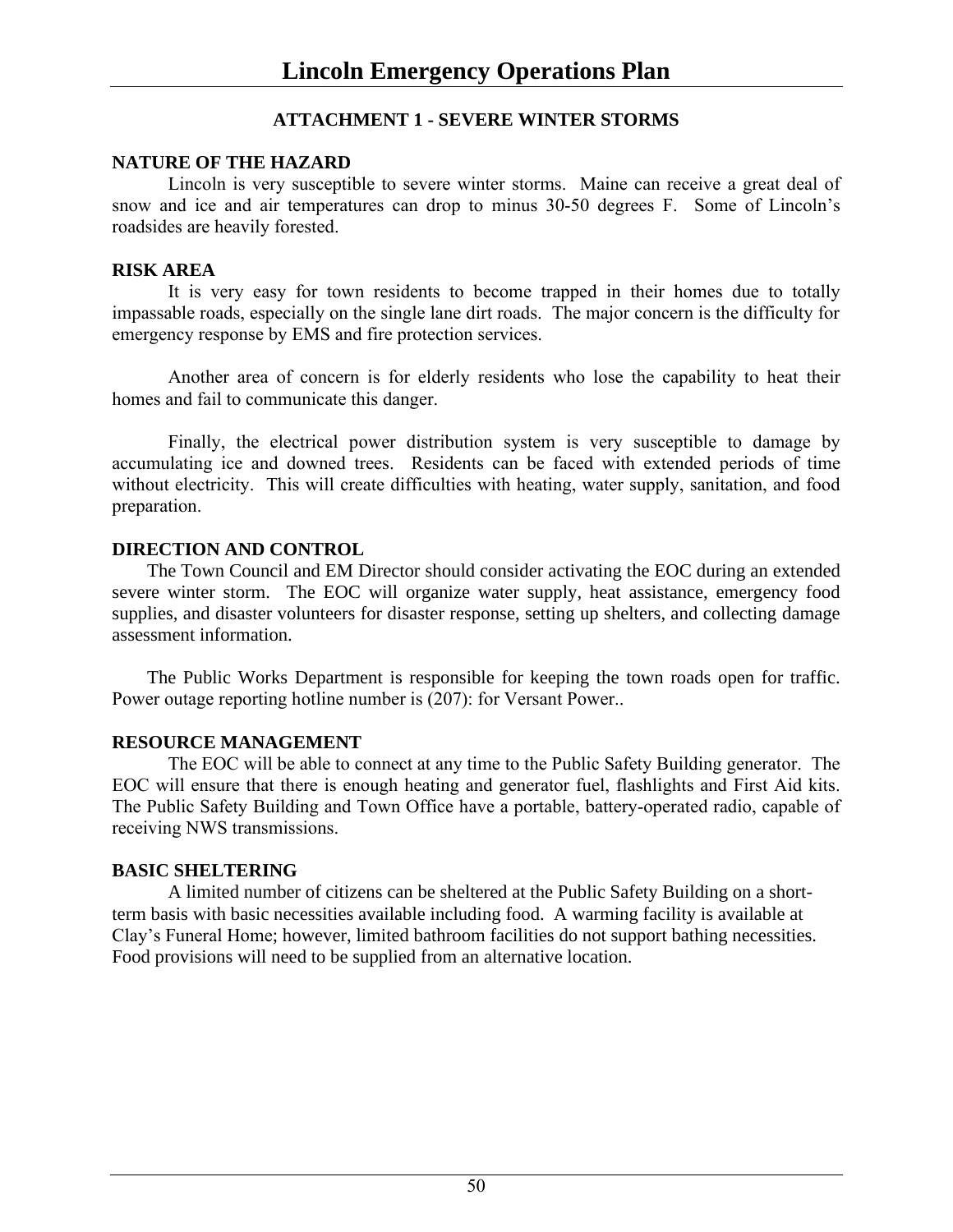## **ATTACHMENT 2 - FOREST FIRES**

#### <span id="page-50-1"></span><span id="page-50-0"></span>**NATURE OF THE HAZARD**

Nearly 50% of Lincoln is forest land and fields. Therefore, during long dry periods, the town is very susceptible to grass fires and forest fires. Most will be minor incidents that the Lincoln Fire Department, with mutual aid support, will be able to handle. This attachment will deal with a major, large scale wild land fire.

#### <span id="page-50-2"></span>**RISK AREA**

The most severe threat will be to homes, electrical distribution and the town roads. The homes of most residents are surrounded by forestland. The town roads are tree lined over the majority of the mileage. During a large-scale wild land fire, burning trees and brush could block many roads. Residents could very well be trapped within the forest fire with no way to reach safety. The Lincoln Fire Department will be quickly overwhelmed; with many of the members themselves becoming trapped within the fire zone.

#### <span id="page-50-3"></span>**DIRECTION AND CONTROL**

All wild land fires must be reported to the PRCC. The Fire Chief and the Fire Warden must quickly assess the situation and determine the scale of support needed. A large-scale wild land fire will require the support of the Maine Forest Service (MFS). The Fire Warden, EM Director, or Fire Chief should immediately request such support through the Maine Forest Service and Penobscot County EMA. The EOC will be activated.

#### <span id="page-50-4"></span>**WARNING**

Residents must be alerted immediately, in order for a safe and orderly evacuation to proceed. The EOC will contact local radio and television stations and request that they broadcast information on the disaster. The warning should contain:

- 1) The nature of the emergency and current situation.
- 2) What areas are affected?
- 3) What actions need to be taken by which residents?
- 4) Roads that are closed.
- 5) Where can volunteers go to help?

If possible, the town office will start telephoning residents in the danger zones to help spread the warning information around quicker.

#### <span id="page-50-5"></span>**EVACUATION**

The EOC will need to determine what routes will be used in order to evacuate residents. Contact the town officials of neighboring towns to make sure that people are not being evacuating in another town's danger zones. Attempt to post the evacuation routes and barricade the closed roads. For residents that are trapped within the danger zones, consider contacting the MFS and Maine Army National Guard for helicopter assistance.

#### <span id="page-50-6"></span>**RESOURCE MANAGEMENT**

Town vehicles are limited to the fire department's five vehicles, 4 cruisers and the public works 7 vehicles plus heavy equipment. However, several town residents do have logging equipment and bulldozers that can be used to open emergency evacuation routes and create firebreaks*.*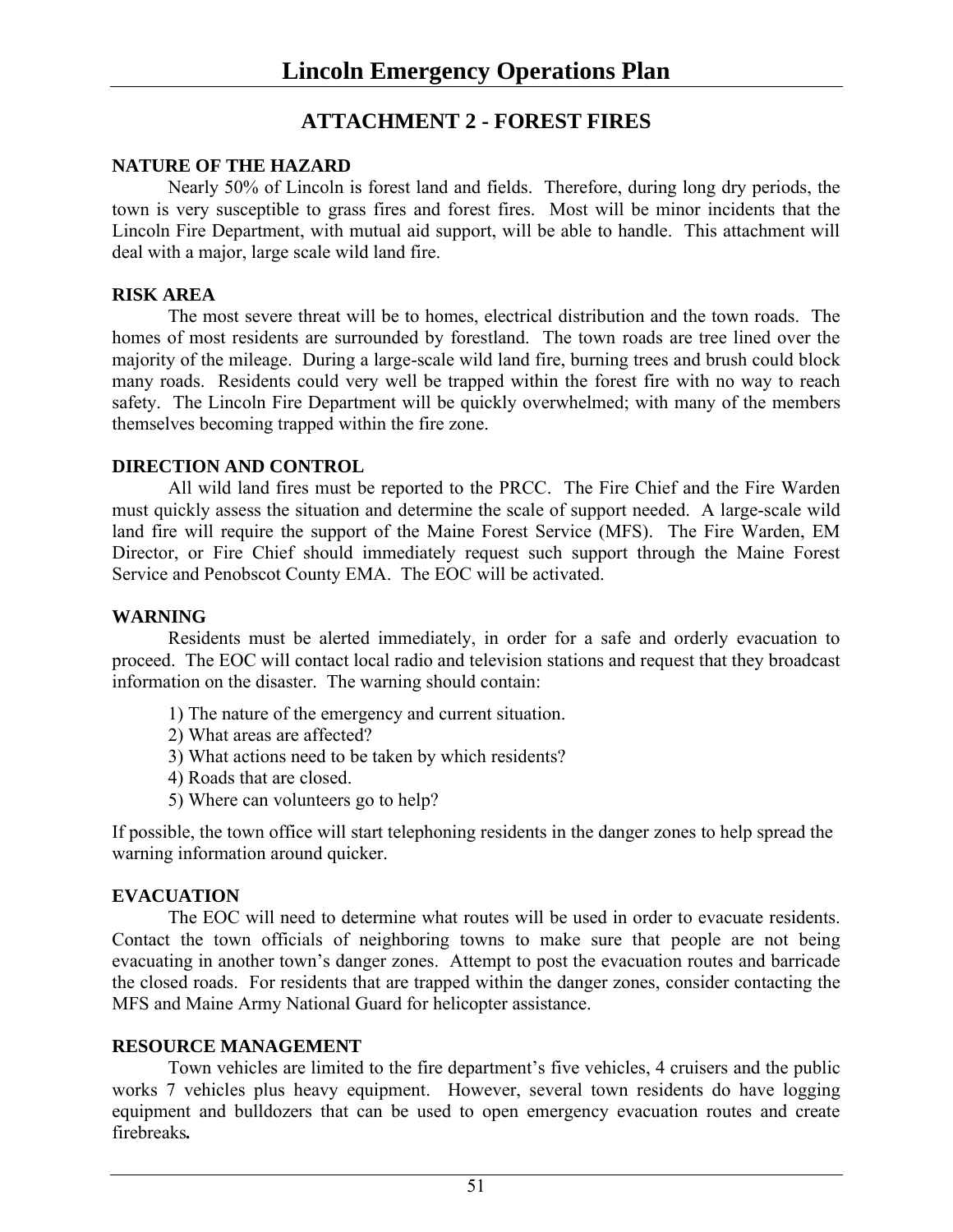#### <span id="page-51-0"></span>**ATTACHMENT 3 - HAZARDOUS MATERIALS ACCIDENT**

#### <span id="page-51-1"></span>**NATURE OF THE HAZARD**

Hazardous materials (HazMat) travel through Lincoln and are stored in the Lincoln every day. A HazMat accident can happen at any time at any location in town. However, there are certain areas in Lincoln that are more susceptible to a HazMat accident than the other parts of town.

Personnel from the Fire Department or Police Department may be the first to arrive at the scene of an accident or an incident involving HazMat. Most HazMat materials transported or stored in Lincoln are fuel products. Flammability is the most likely hazard to personnel. Environmental contamination will be the most likely result.

Due to the limited amount of training and HazMat response equipment, maintaining the proper level of safety will be a major issue*. Is there another agency that should be called in?*

#### <span id="page-51-2"></span>**RISK AREAS**

Route #2, Route #6 and the River Road are the primary transportation corridors for tanker trucks carrying bulk fuels (gasoline, heating oil, propane, etc). Route #2 and Route #6 have been identified as carrying reportable quantities of extremely hazardous materials (EHS), however there are other types of HazMat that may transit these corridors in limited quantities.

Lincoln Paper and Tissue, located at 50 Katahdin Avenue, was a manufacturing facility that stored: chlorine dioxide, methanol, liquid oxygen, caustic soda, white, black and green liquor, sulfuric acid, spent acid, dislodge and hydrogen peroxide. The facility used to receive shipments of these chemicals via trucks and rail. The facility permanently closed in Nov. 2015.

The largest concentration of stored fuels is at the three propane bulk plants. There are gas stations, fuel oil dealers, and propane dealers in Lincoln. There is no chemical processing or waste treatment plants in the community.

Due to the fact that every home in town has heating systems, the potential for carbon monoxide leaks in homes is moderately high. Carbon monoxide is an inhalation hazard. The fire department has an SOP for responding to and resolving residential CO leaks.

#### <span id="page-51-3"></span>**CONCEPT OF OPERATIONS**

Fire department personnel have been trained to recognize the presence of hazardous materials, collect additional information on the HazMat material, and implementing personal protective actions including diking, calling for trained personnel and securing the area.

Personnel will assess the hazards, keeping in mind the personal safety of department personnel, as well as the safety of others who may be present. The IC will record the incident information on the Maine EMA AR-1 form and will report the information to the PRCC. The IC will assess the situation from a safe distance. Binoculars are located on the fire truck. The IC will refer to the 2016 US DOT Emergency Response Guidebook (ERG) for guidance.

The IC will request technical support from the Maine Department of Environmental Protection, Emergency Spill Response Team, by contacting the PRCC. The Maine DEP will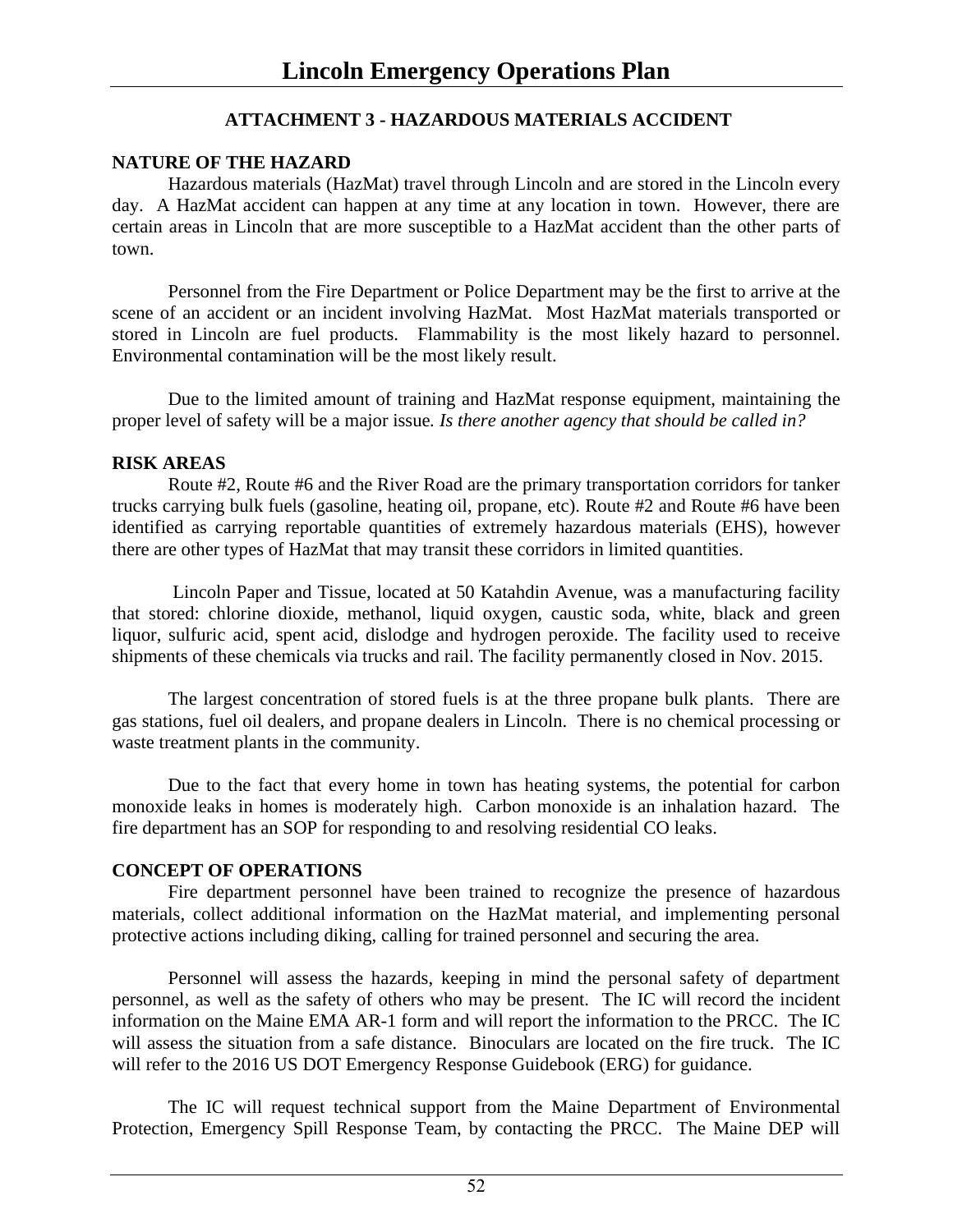have primary responsibility for the recovery efforts of a HazMat spill. All spills, to include fuel lost from an automobile during a vehicle accident will be reported to the Maine DEP.

The IC will assign a Safety Officer for every incident identified as involving HazMat.

The Police Department will implement traffic and crowd control procedures, using road blocks as much as possible. The Fire Department will assist as needed. The IC will determine what protective actions (evacuations or shelter-in-place) outside the Hot Zone will be implemented. The 2016 USDOT ERG will be consulted for initial isolation and protective action distances. Evacuees must be moved to a safe place of refuge using routes that will not cause exposure to the HazMat.

The Fire Department will park far enough from the incident site so as to not introduce an ignition source. All vehicles will be parked facing away from the incident, in the event that an emergency withdrawal is required.

The Fire Department will locate a decontamination area upwind of the scene, beyond the inside perimeter, and in a hazard free area. All equipment and uninjured personnel leaving the "hot zone" will be isolated at the decontamination area and decontaminated using fire hoses set on a low pressure.

Fire Department personnel will fight fuel and propane fires. Department personnel will perform containment actions for fuel spills that are well outside the hazard areas. An example would be constructing a dike or covering up a storm drain well ahead of the spill.

The Fire Department maintains and trains with carbon monoxide detection equipment and SCBA. Firefighters will shut off heating appliances and ventilate homes that have CO leaks.

#### <span id="page-52-0"></span>**DIRECTION AND CONTROL**

The Town Council or its designee will consider the activation of the EOC during a HazMat incident that causes residents to be evacuated or sheltered-in-place. The IC or EM Director will establish communications with the Penobscot County EMA or RCC. The NIMS ICS will be utilized at a HazMat Incident.

#### <span id="page-52-1"></span>**ADMINISTRATION AND LOGISTICS**

All Lincoln Firefighters receive annual HazMat: First Responder Awareness Training. Training is accomplished in accordance with 29 CFR 1910.120(q). Immediately following a HazMat response, the IC will debrief the responders to determine the summary of response activities, health and safety issues, any immediate problems and the corrective actions for future responses.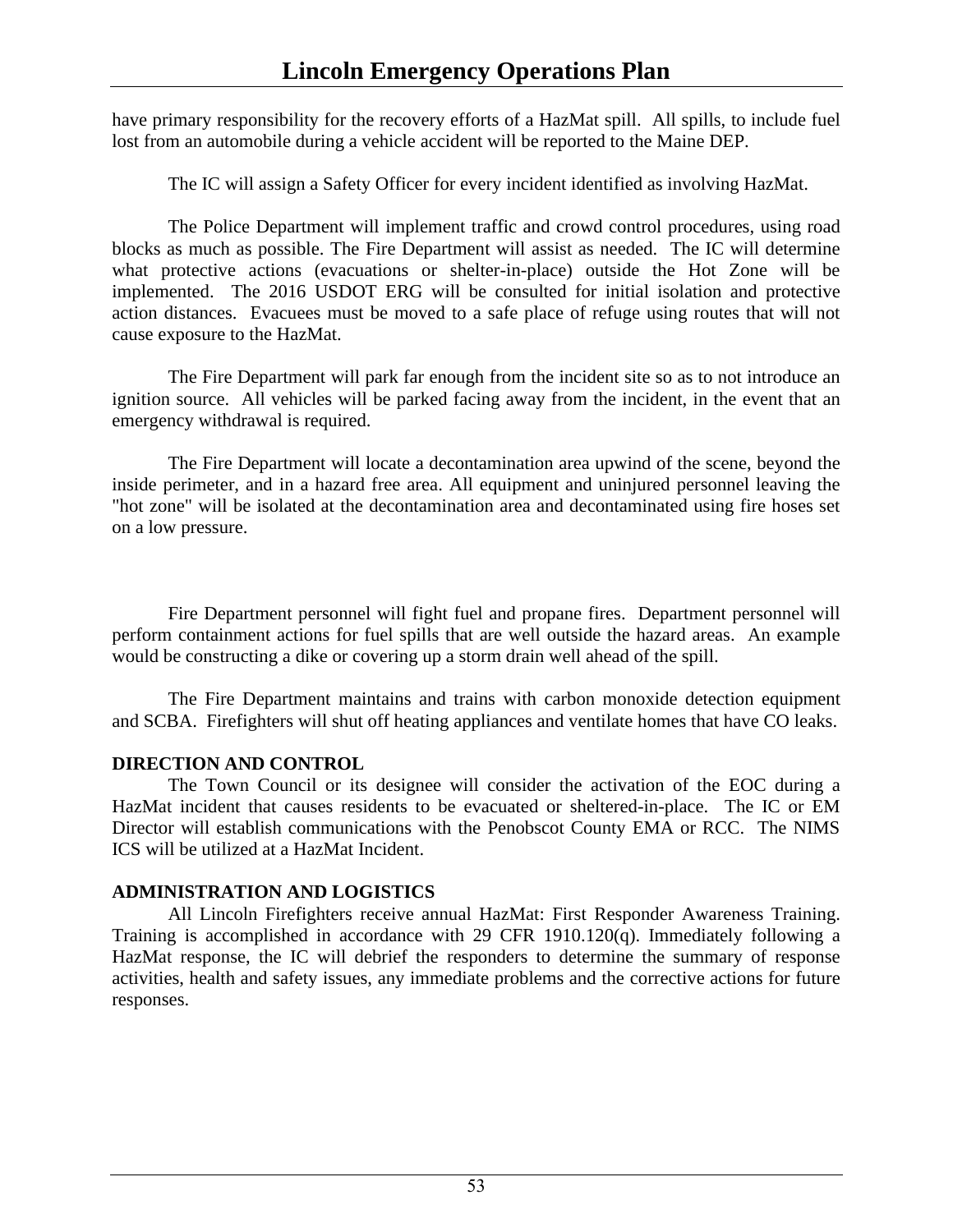## **ATTACHMENT 4 - FLOODING**

#### <span id="page-53-1"></span><span id="page-53-0"></span>**NATURE OF THE HAZARD**

Lincoln's topography is rolling, containing hills, along with many lakes, the Penobscot River and several other small ponds and streams.

The Penobscot River creates the western boundary for the community and is heavily dammed upstream. Great Lakes Hydro maintains a very aggressive monitoring program and controls the flow. Water levels at dams, especially in the spring and during heavy rainfall, are reported to Penobscot County Emergency Management Agency as part of the Great Lakes response plan. Emergency actions are drilled on a yearly basis.

#### <span id="page-53-2"></span>**RISK AREA**

Flooding in this community is not a rapid event, but historically builds slowly over 12 hours to several days. Development in flood zones is managed through the Town's flood ordinance.

All gravel roads with slopes may face some runoff damage, which are mostly due to inadequate drainage capabilities in the roadways.

Approximately 400 structures in Lincoln are located in the flood zones. The majority of these structures are for seasonal use. Most year-round structures have been flood proofed. The Folsom Pond Road, Phinney Farm Road, Mohawk Road and portions of West Broadway (all paved) may experience minor flooding.

There are no major bridge locations within Lincoln. Maine DOT has responsibility for the bridge over the Penobscot River on River Road and the bridge between Chester and Lincoln over the Penobscot River. There are 3 minor bridges located on the Enfield Road at the outlet from Mattanawcook Lake, on West Broadway at Mill Stream, Pollard Brook located on US Route 2, and on Station Road. Alternate routes can be taken if any or all of these bridges were lost.

#### <span id="page-53-3"></span>**DIRECTION AND CONTROL**

The Public Works Director will be responsible for responding to flood damaged roads by initiating repair projects or by contacting the Maine Department of Transportation for Statemaintained road surfaces.

#### <span id="page-53-4"></span>**WARNING**

The Public Works Director will be responsible for posting any and all town roads that are deemed unsafe for vehicle or pedestrian traffic.

### <span id="page-53-5"></span>**RESOURCE MANAGEMENT**

The Lincoln Public Works Departments responsible for repairs to town owned roads. The Maine Department of Transportation is responsible for repairs to state owned roads.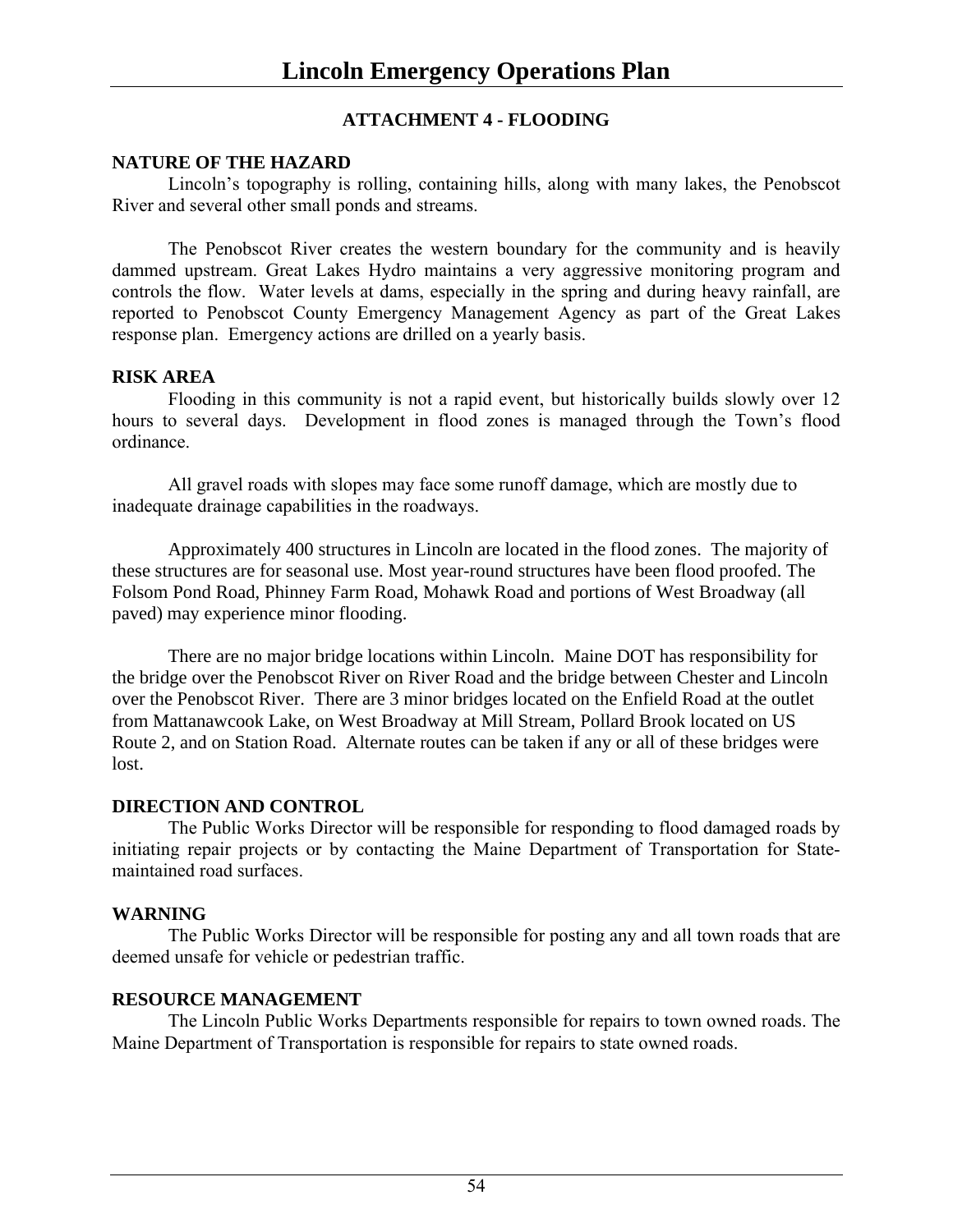## **DEFINITIONS**

<span id="page-54-0"></span>**Agency**: A division of government with a specific function offering a particular kind of assistance. In ICS, agencies are defined either as jurisdictional (having statutory responsibility for incident management) or as assisting or cooperating (providing resources or other assistance).

**Agency Representative:** A person assigned by a primary, assisting, or cooperating federal, state, local, or tribal government agency or private entity who has been delegated authority to make decisions affecting that agency's or organization's participation in incident management activities following appropriate consultation with the leadership of that agency.

**Area Command (Unified Area Command):** An organization established (1) to oversee **the**  management of multiple incidents that are each being handled by an ICS organization **or** (2) to oversee the management of large or multiple incidents to which several Incident Management Teams have been assigned. Area Command has the responsibility to set overall strategy and priorities, allocate critical resources according to priorities, ensure that incidents are properly managed, and ensure that objectives are met and strategies followed. Area Command becomes Unified Area Command when incidents are multi-jurisdictional. Area Command may be established at an emergency operations center facility or at some location other than an incident command post.

**Assessment:** The evaluation and interpretation of measurements and other information to provide a basis for decision-making.

**Assignments:** Tasks given to resources to perform within a given operational period that are based on operational objectives defined in the IAP.

**Assistant:** Title for subordinates of principal Command Staff positions. The title indicates a level of technical capability, qualifications, and responsibility subordinate to the primary positions. Assistants may also be assigned to unit leaders.

**Assisting Agency:** An agency or organization providing personnel, services, or other resources to the agency with direct responsibility for incident management. See also Supporting Agency.

**Available Resources:** Resources assigned to an incident, checked in, and available for a mission assignment, normally located in a Staging Area.

**Branch:** The organizational level having functional or geographical responsibility for major aspects of incident operations. A branch is organizationally situated between the section and the division or group in the Operations Section, and between the section and units in the Logistics Section. Branches are identified by the use of Roman numerals or by functional area.

**Chain of Command:** A series of command, control, executive, or management positions in hierarchical order of authority.

**Check-In:** The process through which resources first report to an incident. Check-in locations include the incident command post, Resources Unit, incident base, camps, staging areas, or directly on the site.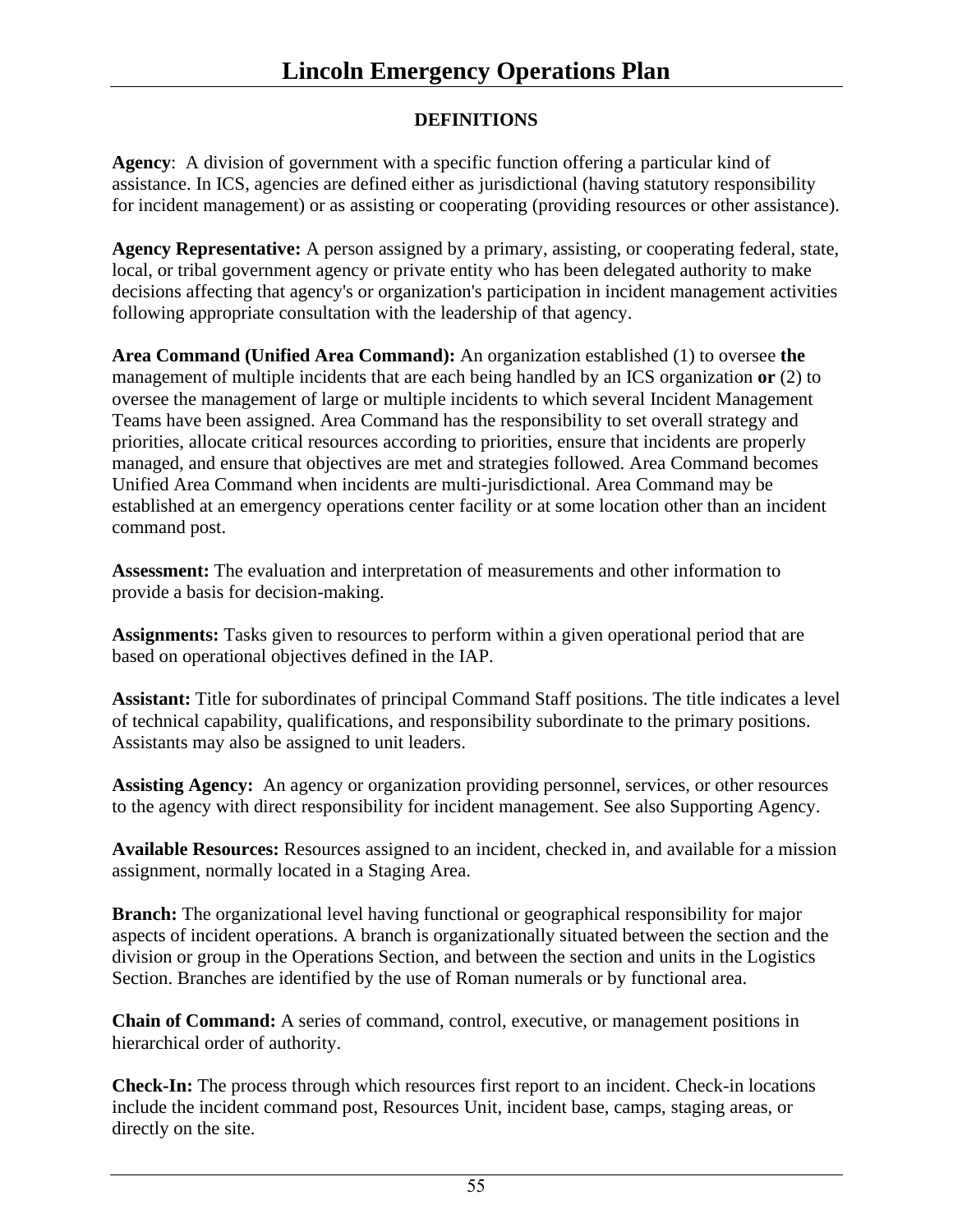**Chief:** The ICS title for individuals responsible for management of functional sections: Operations, Planning, Logistics, Finance/Administration, and Intelligence (if established as a separate section).

**Command:** The act of directing, ordering, or controlling by virtue of explicit statutory, regulatory, or delegated authority.

**Command Staff:** In an incident management organization, the Command Staff consists of the Incident Command and the special staff positions of Public Information Officer, Safety Officer, Liaison Officer, and other positions as required, who report directly to the Incident Commander. They may have an assistant or assistants, as needed.

**Common Operating Picture:** A broad view of the overall situation as reflected by situation reports, aerial photography, and other information or intelligence.

**Communications Unit:** An organizational unit in the Logistics Section responsible for providing communication services at an incident or an EOC. A Communications Unit may also be a facility (e.g., a trailer or mobile van) used to support an Incident Communications Center.

**Cooperating Agency:** An agency supplying assistance other than direct operational or support functions or resources to the incident management effort.

**Coordinate:** To advance systematically an analysis and exchange of information among principals who have or may have a need-to-know certain information to carry out specific incident management responsibilities.

**Deputy:** A fully qualified individual who, in the absence of a superior, can be delegated the authority to manage a functional operation or perform a specific task. In some cases, a deputy can act as relief for a superior and, therefore, must be fully qualified in the position. Deputies can be assigned to the Incident Commander, General Staff, and Branch Directors.

**Dispatch:** The ordered movement of a resource or resources to an assigned operational mission or an administrative move from one location to another.

**Division:** The partition of an incident into geographical areas of operation. Divisions are established when the number of resources exceeds the manageable span of control of the Operations Chief. A division is located within the ICS organization between the branch and resources in the Operations Section.

**Emergency:** Absent a Presidentially declared emergency, any incident(s), human-caused or natural, that requires responsive action to protect life or property. Under the Robert T. Stafford Disaster Relief and Emergency Assistance Act, an emergency means any occasion or instance for which, in the determination of the President, Federal assistance is needed to supplement State and local efforts and capabilities to save lives and to protect property and public health and safety, or to lessen or avert the threat of a catastrophe in any part of the United States.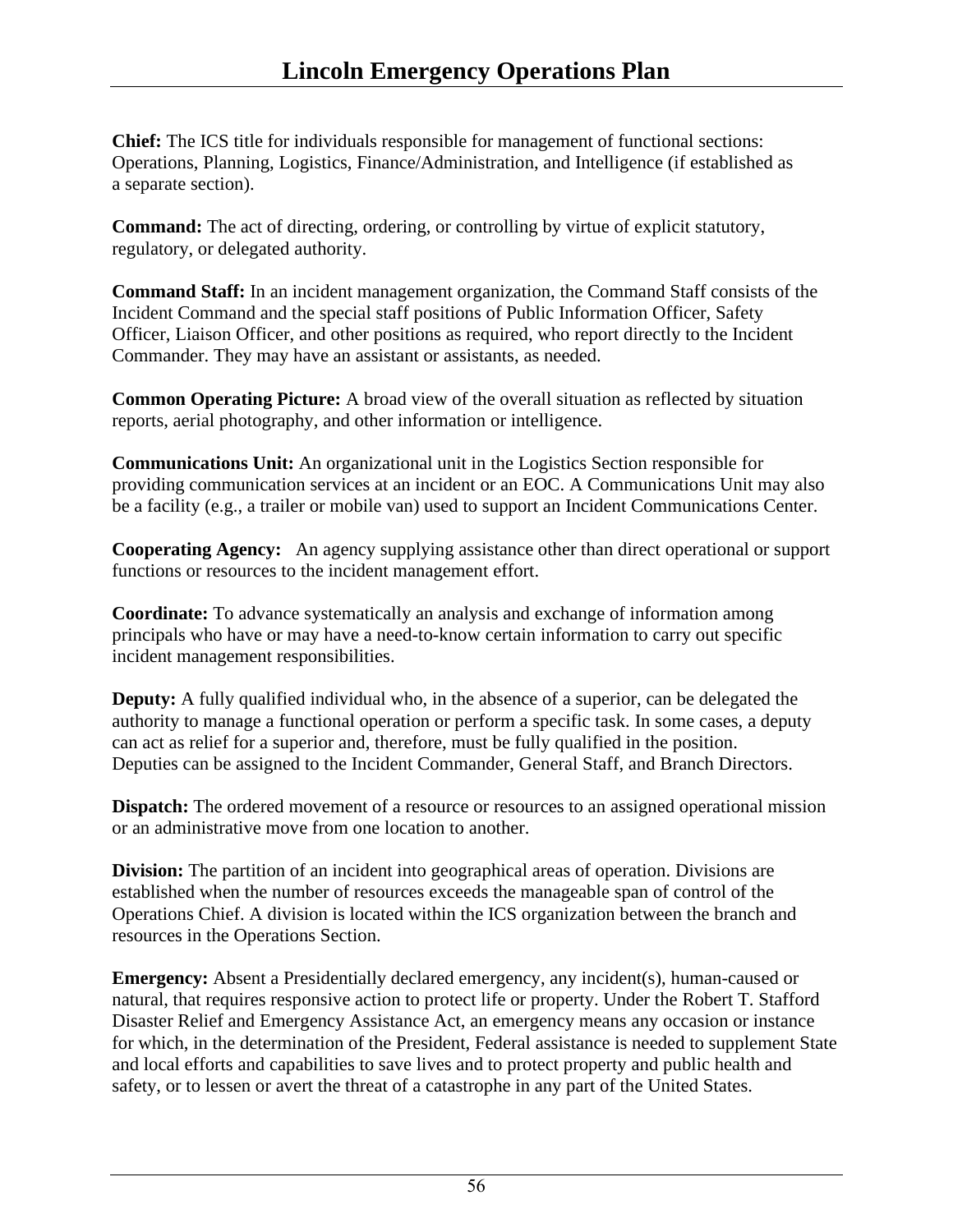**Emergency Operations Centers (EOCs):** The physical location at which the coordination of information and resources to support domestic incident management activities normally takes place. An EOC may be a temporary facility or may be located in a more central or permanently established facility, perhaps at a higher level of organization within a jurisdiction. EOCs may be organized by major functional disciplines (e.g., fire, law enforcement, and medical services), by jurisdiction (e.g., Federal, State, regional, county, city, tribal), or some combination thereof.

**Emergency Operations Plan:** The "steady-state" plan maintained by various jurisdictional levels for responding to a wide variety of potential hazards.

**Emergency Public Information:** Information that is disseminated primarily in anticipation of an emergency or during an emergency. In addition to providing situational information to the public, it also frequently provides directive actions required to be taken by the general public.

**Emergency Response Provider:** Includes Federal, State, local, and tribal emergency public safety, law enforcement, emergency response, emergency medical (including hospital emergency facilities), and related personnel, agencies, and authorities. See Section 2 (6), Homeland Security Act of 2002, Pub. L. 107-296, 116 Stat. 2135 (2002). **(**Also known as Emergency Responder.**)**

**Evacuation:** Organized, phased, and supervised withdrawal, dispersal, or removal of civilians from dangerous or potentially dangerous areas, and their reception and care in safe areas.

**Event:** A planned, non-emergency activity. ICS can be used as the management system for a wide range of events, e.g., parades, concerts, or sporting events.

**Federal:** Of or pertaining to the Federal Government of the United States of America.

**Function:** Function refers to the five major activities in ICS: Command, Operations, Planning, Logistics, and Finance/Administration. The term function is also used when describing the activity involved, e.g., the planning function. A sixth function, Intelligence, may be established, if required, to meet incident management needs.

**General Staff:** A group of incident management personnel organized according to function and reporting to the Incident Commander. The General Staff normally consists of the Operations Section Chief, Planning Section Chief, Logistics Section Chief, and Finance/Administration Section Chief.

**Group:** Established to divide the incident management structure into functional areas of operation. Groups are composed of resources assembled to perform a special function not necessarily within a single geographic division. Groups, when activated, are located between branches and resources in the Operations Section. (See Division.)

**Hazard:** Something that is potentially dangerous or harmful, often the root cause of an unwanted outcome.

**Incident:** An occurrence or event, natural or human-**caused that** requires an emergency response to protect life or property. Incidents can, for example, include major disasters, emergencies, terrorist attacks, terrorist threats, wild land and urban fires, floods, hazardous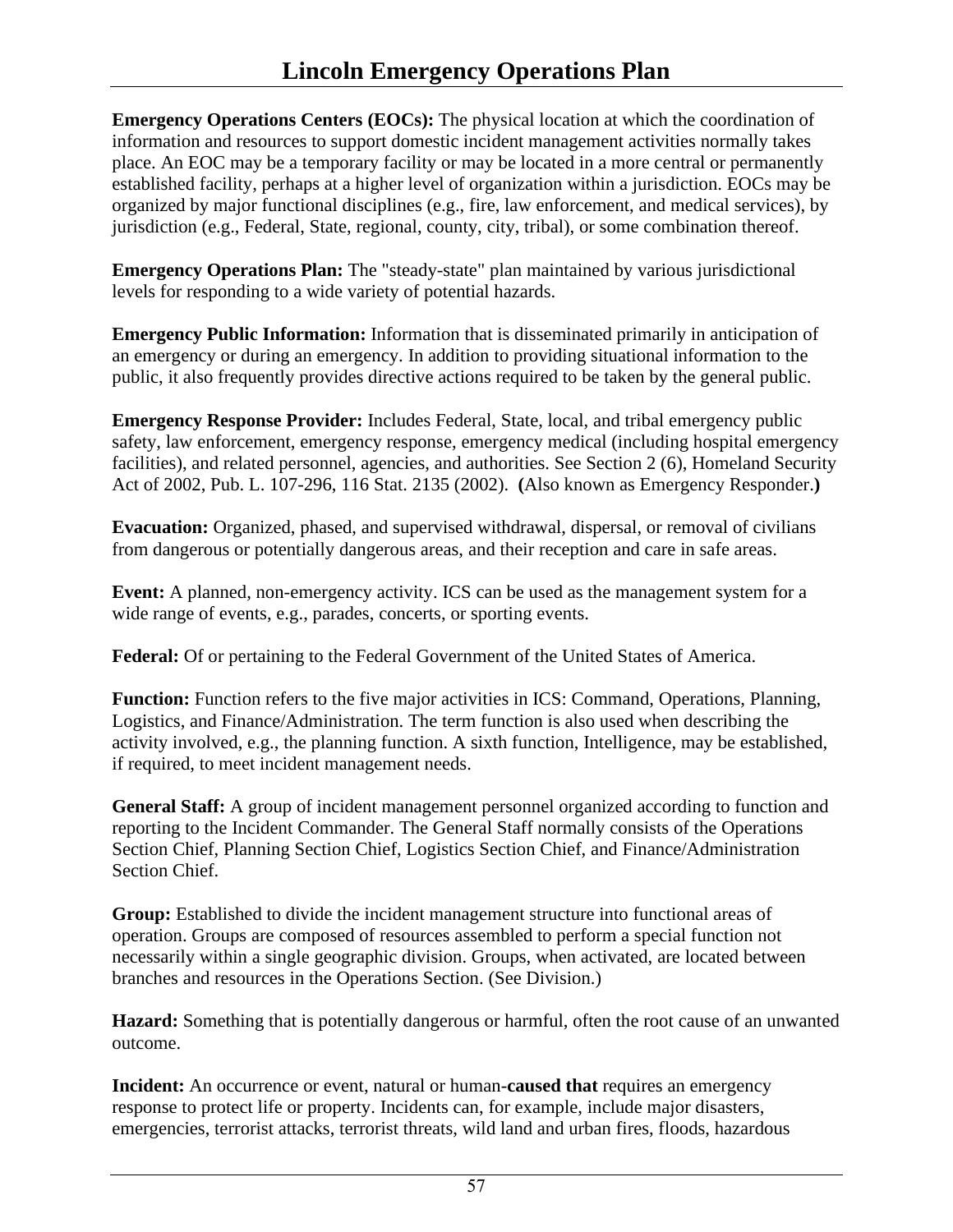materials spills, nuclear accidents, aircraft accidents, earthquakes, hurricanes, tornadoes, tropical storms, war-related disasters, public health and medical emergencies, and other occurrences requiring an emergency response.

**Incident Action Plan (IAP):** An oral or written plan containing general objectives reflecting the overall strategy for managing an incident. It may include the identification of operational resources and assignments. It may also include attachments that provide direction and important information for management of the incident during one or more operational periods.

**Incident Command Post (ICP):** The field location at which the primary tactical-level, on-scene incident command functions **are** performed. The ICP may be collocated with the incident base or other incident facilities and is normally identified by a green rotating or flashing light.

**Incident Command System (ICS):** A standardized on-scene emergency management construct specifically designed to provide for the adoption of an integrated organizational structure that reflects the complexity and demands of single or multiple incidents, without being hindered by jurisdictional boundaries. ICS is the combination of facilities, equipment, personnel, procedures, and communications operating within a common organizational structure, designed to aid in the management of resources during incidents. It is used for all kinds of emergencies and is applicable to small as well as large and complex incidents.ICS is used by various jurisdictions and functional agencies, both public and private, to organize field-level incident management operations.

**Incident Commander (IC):** The individual responsible for all incident activities, including the development of strategies and tactics and the ordering and the release of resources. The IC has overall authority and responsibility for conducting incident operations and is responsible for the management of all incident operations at the incident site.

**Incident Management Team (IMT):** The IC and appropriate Command and General Staff personnel assigned to an incident.

**Incident Objectives:** Statements of guidance and direction necessary for selecting appropriate strategy(s) and the tactical direction of resources. Incident objectives are based on realistic expectations of what can be accomplished when all allocated resources have been effectively deployed. Incident objectives must be achievable and measurable, yet flexible enough to allow strategic and tactical alternatives.

**Initial Action:** The actions taken by those responders first to arrive at an incident site.

**Initial Response:** Resources initially committed to an incident.

Intelligence Officer: The intelligence officer is responsible for managing internal information, intelligence, and operational security requirements supporting incident management activities. These may include information security and operational security activities, as well as the complex task of ensuring that sensitive information of all types (e.g., classified information, law enforcement sensitive information, proprietary information, or export-controlled information) is handled in a way that not only safeguards the information, but also ensures that it gets to those who need access to it to perform their missions effectively and safely.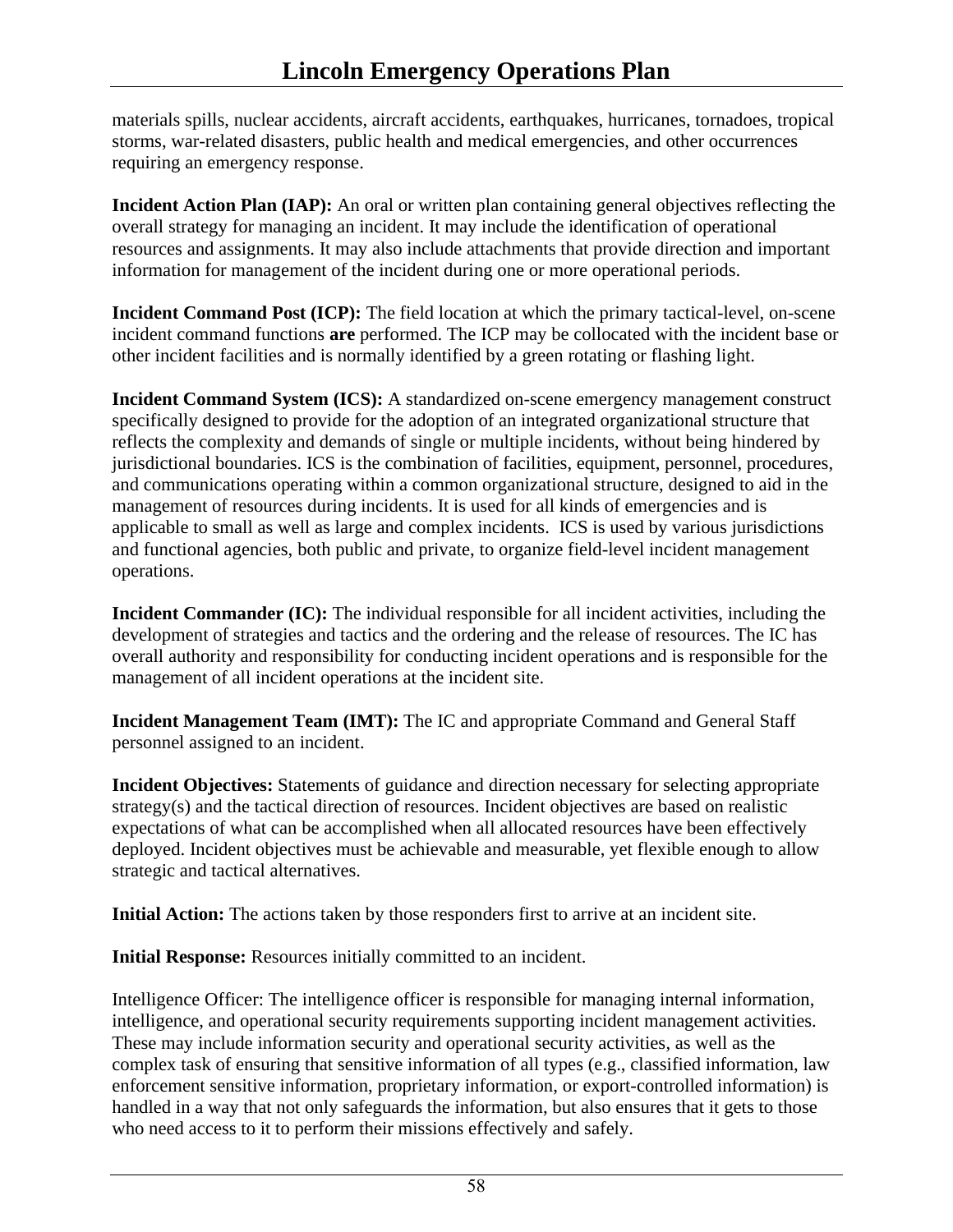**Joint Information Center (JIC):** A facility established to coordinate all incident-related public information activities. It is the central point of contact for all news media at the scene of the incident. Public information officials from all participating agencies should collocate at the JIC.

**Joint Information System (JIS):** Integrates incident information and public affairs into a cohesive organization designed to provide consistent, coordinated, timely information during crisis or incident operations. The mission of the JIS is to provide a structure and system for developing and delivering coordinated interagency messages; developing, recommending, and executing public information plans and strategies on behalf of the IC; advising the IC concerning public affairs issues that could affect a response effort; and controlling rumors and inaccurate information that could undermine public confidence in the emergency response effort.

**Jurisdiction:** A range or sphere of authority. Public agencies have jurisdiction at an incident related to their legal responsibilities and authority. Jurisdictional authority at an incident can be political or geographical (e.g., city, county, tribal, State, or Federal boundary lines) or functional (e.g., law enforcement, public health).

**Liaison:** A form of communication for establishing and maintaining mutual understanding and cooperation.

**Liaison Officer:** A member of the Command Staff responsible for coordinating with representatives from cooperating and assisting agencies.

**Local Government:** A county, municipality, city, town, township, local public authority, school district, special district, intrastate district, council of governments (regardless of whether the council of governments is incorporated as a nonprofit corporation under State law), regional or interstate government entity, or agency or instrumentality of a local government; an Indian tribe or authorized tribal organization, or in Alaska a Native village or Alaska Regional Native Corporation; a rural community, unincorporated town or village, or other public entity. See Section 2 (10), Homeland Security Act of 2002, Pub. L. 107-296, **116 Stat.**2135 (2002).

**Logistics:** Providing resources and other services to support incident management.

**Logistics Section:** The section responsible for providing facilities, services, and material support for the incident.

**Major Disaster:** As defined under the Robert T. Stafford Disaster Relief and Emergency Assistance Act (42 U.S.C. 5122), a major disaster is any natural catastrophe (including any hurricane, tornado, storm, high water, wind-driven water, tidal wave, tsunami, **e**arthquake, volcanic eruption, landslide, mudslide, snowstorm, or drought), or, regardless of cause, any fire, flood, or explosion, in any part of the United States, which in the determination of the President causes damage of sufficient severity and magnitude to warrant disaster assistance under this Act to supplement the efforts and available resources of States, tribes, local governments, and disaster relief organizations in alleviating the damage, loss, hardship, or suffering caused thereby.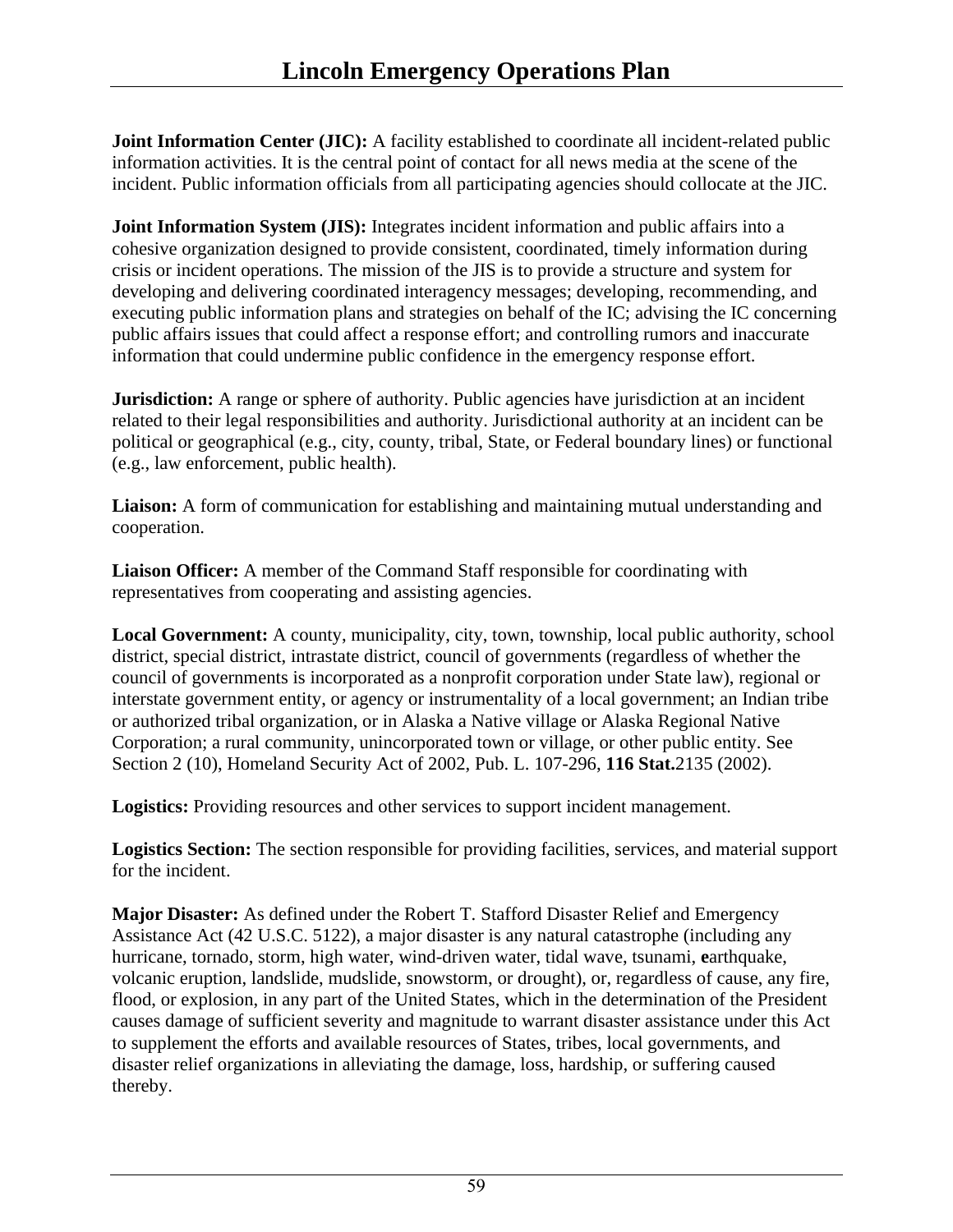**Management by Objective:** A management approach that involves a four-step process for achieving the incident goal. The Management by Objectives approach includes the following: establishing overarching objectives; developing and issuing assignments, plans, procedures, and protocols; establishing specific, measurable objectives for various incident management functional activities and directing efforts to fulfill them, in support of defined strategic objectives; and documenting results to measure performance and facilitate corrective action.

**Mitigation:** The activities designed to reduce or eliminate risks to persons or property or to lessen the actual or potential effects or consequences of an incident. Mitigation measures may be implemented prior to, during, or after an incident. Mitigation measures are often informed by lessons learned from prior incidents. Mitigation involves ongoing actions to reduce exposure to, probability of, or potential loss from hazards. Measures may include zoning and building codes, floodplain buyouts, and analysis of hazard related data to determine where it is safe to build or locate temporary facilities. Mitigation can include efforts to educate governments, businesses, and the public on measures they can take to reduce loss and injury.

**Mobilization:** The process and procedures used by all organizations (Federal, State, local, and tribal) for activating, assembling, and transporting all resources that have been requested to respond to or support an incident.

**Multi-agency Coordination Entity:** A multi-agency coordination entity functions within a broader Multi-agency Coordination System. It may establish the priorities among incidents and associated resource allocations, **review** conflict**ing** agency policies, and provide strategic guidance and direction to support incident management activities.

**Multi-agency Coordination Systems:** Multi-agency Coordination Systems provide the architecture to support coordination for incident prioritization, critical resource allocation, communications systems integration, and information coordination. The components of Multiagency Coordination Systems include facilities, equipment, emergency operation centers (EOCs), specific multi-agency coordination entities, personnel, procedures, and communications. These systems assist agencies and organizations to fully integrate the subsystems of the NIMS.

**Multi-jurisdictional Incident:** An incident requiring action from multiple agencies that each have jurisdiction to manage certain aspects of an incident. In ICS, these incidents will be managed under Unified Command.

**Mutual-Aid Agreement:** Written agreement between agencies and/or jurisdictions that they will assist one another on request, by furnishing personnel, equipment, and/or expertise in a specified manner.

**National:** Of a nationwide character, including the Federal, State, local, and tribal aspects of governance and policy.

**National Disaster Medical System:** A cooperative, asset-sharing partnership between the U.S. Department of Health and Human Services, the U.S. Department of Veterans Affairs, the U.S. Department of Homeland Security, and the U.S. Department of Defense. NDMS provides resources for meeting the continuity of care and mental health services requirements of the Emergency Support Function 8 in the Federal Response Plan.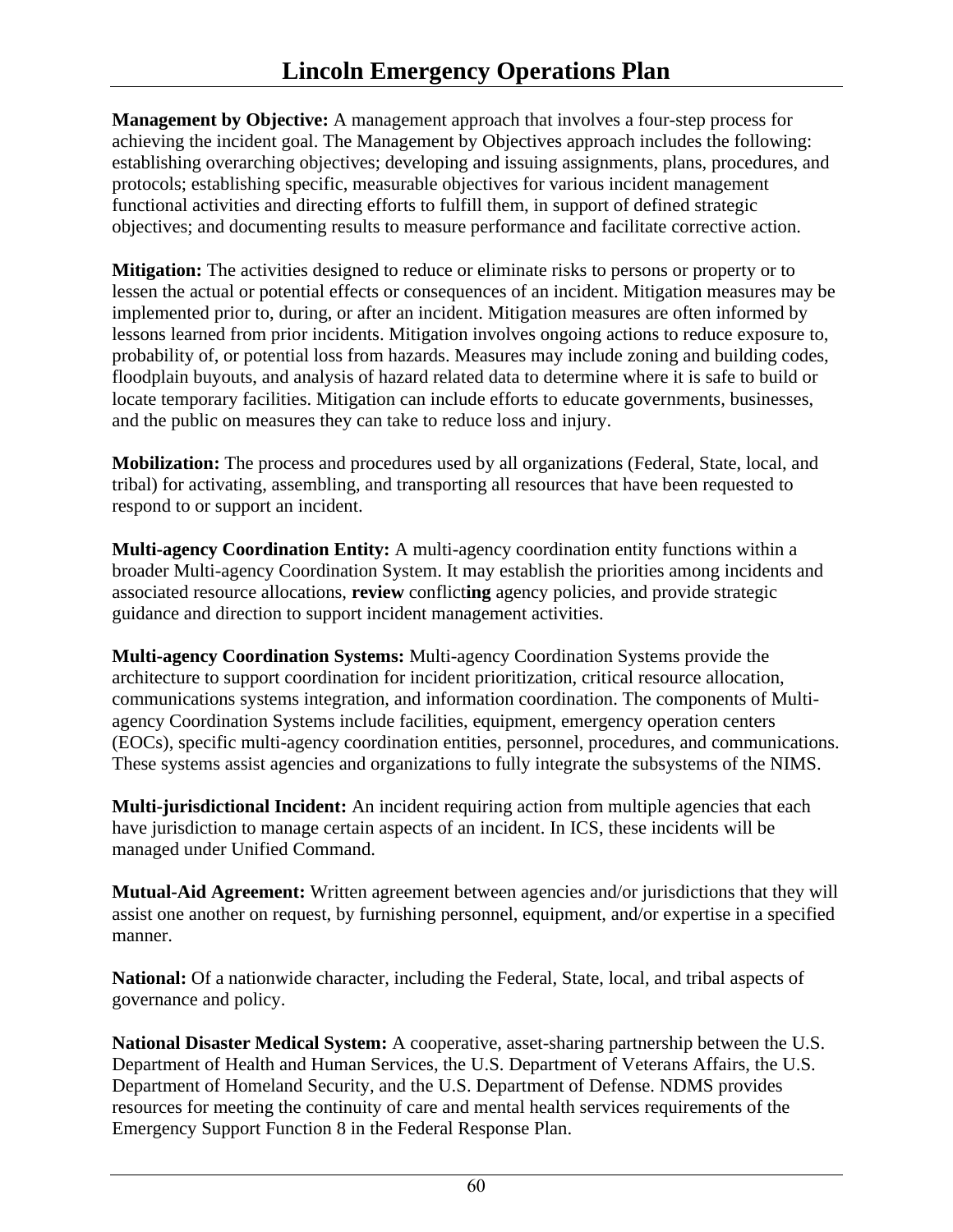**National Incident Management System (NIMS):** A system mandated by HSPD-5 that provides a consistent nationwide approach for Federal, State, local, and tribal governments; the privatesector, and nongovernmental organizations to work effectively and efficiently together to prepare for, respond to, and recover from domestic incidents, regardless of cause, size, or complexity. To provide for interoperability and compatibility among Federal, State, local, and tribal capabilities, the NIMS includes a core set of concepts, principles, and terminology. HSPD-5 identifies these as the ICS; Multi-agency Coordination Systems; training; identification and management of resources (including systems for classifying types of resources); qualification and certification; and the collection, tracking, and reporting of incident information and incident resources.

**National Response Plan:** A plan mandated by HSPD-5 that integrates Federal domestic prevention, preparedness, response, and recovery plans into one all-discipline, all-hazards plan.

**Nongovernmental Organization:** An entity with an association that is based on interests of its members, individuals, or institutions and that is not created by a government, but may work cooperatively with government. Such organizations serve a public purpose, not a private benefit. Examples of NGOs include faith-based charity organizations and the American Red Cross.

**Operational Period:** The time scheduled for executing a given set of operation actions, as specified in the Incident Action Plan. Operational periods can be of various lengths, **a**lthough usually not over 24 hours.

**Operations Section:** The section responsible for all tactical incident operations. In ICS, it normally includes subordinate branches, divisions, and/or groups.

**Personnel Accountability:** The ability to account for the location and welfare of incident personnel. It is accomplished when supervisors ensure that ICS principles and processes are functional and that personnel are working within established incident management guidelines.

**Planning Meeting:** A meeting held as needed prior to and throughout the duration of an incident to select specific strategies and tactics for incident control operations and for service and support planning. For larger incidents, the planning meeting is a major element in the development of the Incident Action Plan (IAP).

**Planning Section:** Responsible for the collection, evaluation, and dissemination of operational information related to the incident, and for the preparation and documentation of the IAP. This section also maintains information on the current and forecasted situation and on the status of resources assigned to the incident.

**Preparedness:** The range of deliberate, critical tasks and activities necessary to build, sustain, and improve the operational capability to prevent, protect against, respond to, and recover from domestic incidents. Preparedness is a continuous process. Preparedness involves efforts at all levels of government and between government and private-sector and nongovernmental organizations to identify threats, determine vulnerabilities, and identify required resources. Within the NIMS, preparedness is operationally focused on establishing guidelines, protocols, and standards for planning, training and exercises, personnel qualification and certification, equipment certification, and publication management.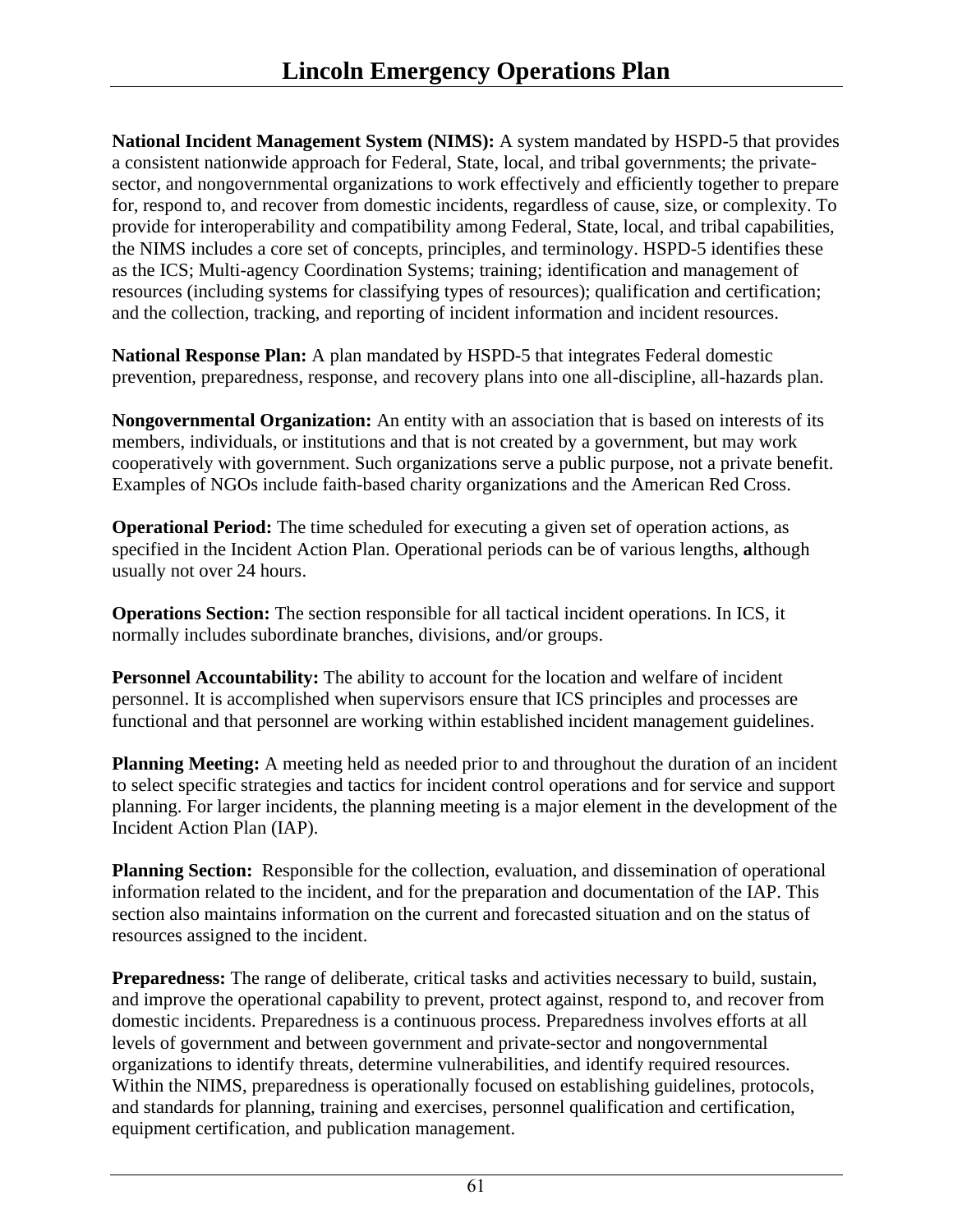**Preparedness Organizations:** The groups that provide interagency coordination for domestic incident management activities in a non-emergency context. Preparedness organizations can include all agencies with a role in incident management, for prevention, preparedness, response, or recovery activities. They represent a wide variety of committees, planning groups, and other organizations that meet and coordinate to ensure the proper level of planning, training, equipping, and other preparedness requirements within a jurisdiction or area.

**Prevention:** Actions to avoid an incident or to intervene to stop an incident from occurring. Prevention involves actions to protect lives and property. It involves applying intelligence and other information to a range of activities that may include such countermeasures as deterrence operations; heightened inspections; improved surveillance and security operations; investigations to determine the full nature and source of the threat; public health and agricultural surveillance and testing processes; immunizations, isolation, or quarantine; and, as appropriate, specific law enforcement operations aimed at deterring, preempting, interdicting, or disrupting illegal activity and apprehending potential perpetrators and bringing them to justice.

**Private Sector:** Organizations and entities that are not part of any governmental structure. It includes for-profit and not-for-profit organizations, formal and informal structures, commerce and industry, and private voluntary organizations (PVO).

**Processes:** Systems of operations that incorporate standardized procedures, methodologies, and functions necessary to provide resources effectively and efficiently. These include resource typing, resource ordering and tracking, and coordination.

**Public Information Officer:** A member of the Command Staff responsible for interfacing with the public and media or with other agencies with incident-related information **r**equirements.

**Publications Management:** The publications management subsystem includes materials development, publication control, publication supply, and distribution. The development and distribution of NIMS materials is managed through this subsystem. Consistent documentation is critical to success, because it ensures that all responders are familiar with the documentation used in a particular incident regardless of the location or the responding agencies involved.

**Qualification and Certification:** This subsystem provides recommended qualification and certification standards for emergency responder and incident management personnel. It also allows the development of minimum standards for resources expected to have an interstate application. Standards typically include training, currency, experience, and physical and medical fitness.

**Reception Area:** This refers to a location separate from staging areas, where resources report in for processing and out-processing. Reception Areas provide accountability, security, **s**ituational awareness briefings, safety awareness, distribution of IAPs, supplies and equipment, feeding, and bed down.

**Recovery:** The development, coordination, and execution of service- and site-restoration plans; the reconstitution of government operations and services; individual, private sector, nongovernmental and public-assistance programs to provide housing and to promote restoration;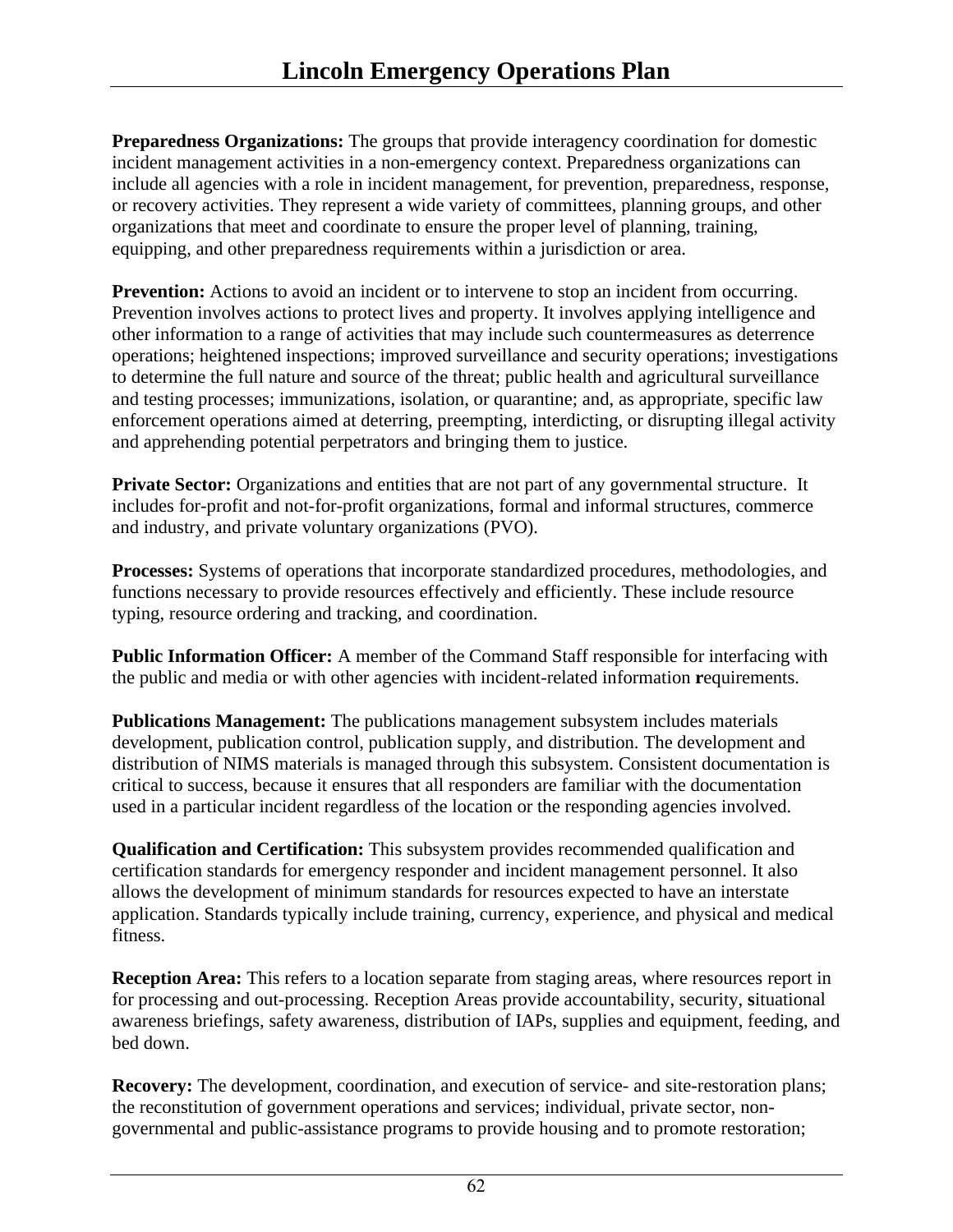long-term care and treatment of affected persons; additional measures for social, political, environmental, and economic restoration; evaluation of the incident to identify lessons learned; post-incident reporting; and development of initiatives to mitigate the effects of future incidents.

**Recovery Plan:** A plan developed by a State, local, or tribal jurisdiction with assistance from responding Federal agencies to restore the affected area.

**Resources:** Personnel and major items of equipment, supplies, and facilities available or potentially available for assignment to incident operations and for which status is maintained. Resources are described by kind and type and may be used in operational support or supervisory capacities at an incident or at an EOC.

**Resource Management:** Efficient incident management requires a system for identifying available resources at all jurisdictional levels to enable timely and unimpeded access to resources needed to prepare for, respond to, or recover from an incident. Resource management under the NIMS includes mutual-aid agreements; the use of special Federal, State, local, and tribal teams; and resource mobilization protocols.

**Resources Unit:** Functional unit within the Planning Section responsible for recording the status of resources committed to the incident. This unit also evaluates resources currently committed to the incident, the effects additional responding resources will have on the incident, and anticipated resource needs.

**Response:** Activities that address the short-term, direct effects of an incident. Response includes immediate actions to save lives, protect property, and meet basic human needs. Response also includes the execution of emergency operations plans and of mitigation activities designed to limit the loss of life, personal injury, property damage, and other unfavorable outcomes. As indicated by the situation, response activities include applying intelligence and other information to lessen the effects or consequences of an incident; increased security operations; continuing investigations into nature and source of the threat; ongoing public health and agricultural surveillance and testing processes; immunizations, isolation, or quarantine; and specific law enforcement operations aimed at preempting, interdicting, or disrupting illegal activity, and apprehending actual perpetrators and bringing them to justice.

**Safety Officer:** A member of the Command Staff responsible for monitoring and assessing safety hazards or unsafe situations and for developing measures for ensuring personnel safety.

**Section:** The organizational level having responsibility for a major functional area of incident management, e.g., Operations, Planning, Logistics, Finance/Administration, and Intelligence (if established). The section is organizationally situated between the branch and the Incident Command.

**Span of Control:** The number of individuals a supervisor is responsible for, usually expressed as the ratio of supervisors to individuals. (Under the NIMS, an appropriate span of control is between 1:3 and 1:7.)

**Staging Area:** Location established where resources can be placed while awaiting a tactical assignment. The Operations Section manages Staging Areas.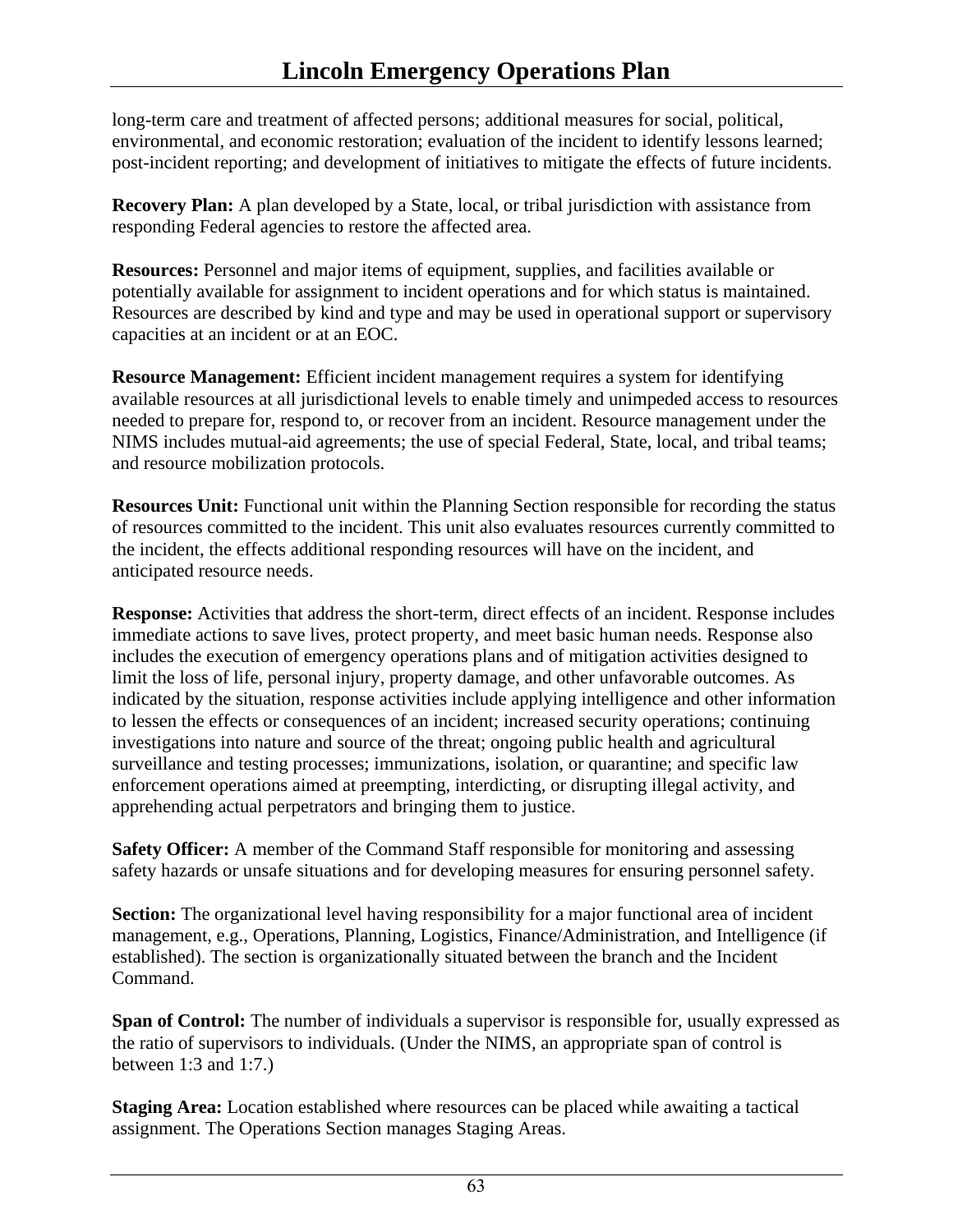**State:** When capitalized, refers to any State of the United States, the District of Columbia, the Commonwealth of Puerto Rico, the Virgin Islands, Guam, American Samoa, the Commonwealth of the Northern Mariana Islands, and any possession of the United States. See Section 2 (14), Homeland Security Act of 2002, Pub. L. 107-296, 116 Stat. 2135 (2002).

**Strategic:** Strategic elements of incident management are characterized by continuous longterm, high-level planning by organizations headed by elected or other senior officials. These elements involve the adoption of long-range goals and objectives, the setting of priorities; the establishment of budgets and other fiscal decisions, policy development, and the application of measures of performance or effectiveness.

**Strike Team:** A set number of resources of the same kind and type that have an established minimum number of personnel.

**Strategy:** The general direction selected to accomplish incident objectives set by the IC.

**Supporting Technologies:** Any technology that may be used to support the NIMS is included in this subsystem. These technologies include ortho photo mapping, remote automatic weather stations, infrared technology, and communications, among various others.

**Task Force:** Any combination of resources assembled to support a specific mission or operational need. All resource elements within a Task Force must have common **c**ommunications and a designated leader.

**Technical Assistance:** Support provided to State, local, and tribal jurisdictions when they have the resources but lack the complete knowledge and skills needed to perform a required activity (such as mobile-home park design and hazardous material assessments).

**Terrorism:** Under the Homeland Security Act of 2002, terrorism is defined as activity that involves an act dangerous to human life or potentially destructive of critical infrastructure or key resources and is a violation of the criminal laws of the United States or of any State or other subdivision of the United States in which it occurs and is intended to intimidate or coerce the civilian population or influence a government or affect the conduct of a government by mass destruction, assassination, or kidnapping. See Section 2 (15), Homeland Security Act of 2002, Pub. L. 107-296, 116 Stat. 213 5 (2002).

**Threat:** An indication of possible violence, harm, or danger.

**Tools:** Those instruments and capabilities that allow for the professional performance of tasks, such as information systems, agreements, doctrine, capabilities, and legislative authorities.

**Tribal:** Any Indian tribe, band, nation, or other organized group or community, including any Alaskan Native Village as defined in or established pursuant to the Alaskan Native Claims Settlement Act (85 stat. 688) [43 U.S.C.A. and 1601 et seq.], that is recognized as eligible for the special programs and services provided by the United States to Indians because of their status as Indians.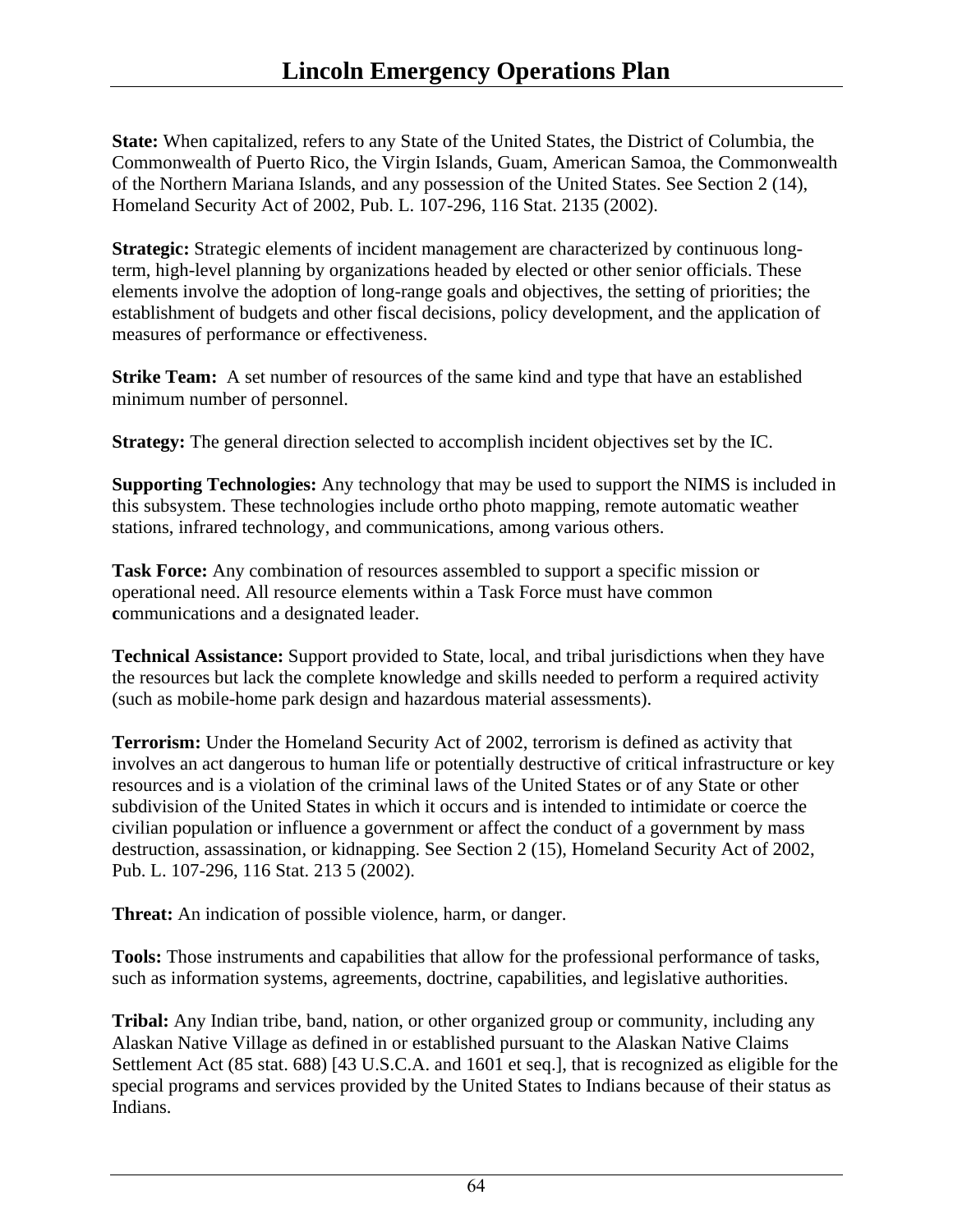**Type:** A classification of resources in the ICS that refers to capability. Type 1 is generally considered to be more capable than Types 2, 3, or 4, respectively, because of size; power; capacity; or, in the case of incident management teams, experience and qualifications.

**Unified Area Command:** A Unified Area Command is established when incidents under an Area Command are multi-jurisdictional. (See Area Command.)

**Unified Command:** An application of ICS used when there is more than one agency with incident jurisdiction or when incidents cross-political jurisdictions. Agencies work together through the designated members of the UC, often the senior person from agencies and/or disciplines participating in the UC, to establish a common set of objectives and strategies and a single IAP.

**Unit:** The organizational element having functional responsibility for a specific incident planning, logistics, or finance/administration activity.

**Unity of Command:** The concept by which each person within an organization reports to one and only one designated person. The purpose of unity of command is to ensure unity of effort under one responsible commander for every objective.

**Volunteer:** For purposes of the NIMS, a volunteer is any individual accepted to perform services by the lead agency, which has authority to accept volunteer services, when the individual performs services without promise, expectation, or receipt of compensation for services performed. See, e.g., 16 U.S.C. 742f(c) and 29 CFR 553.101.